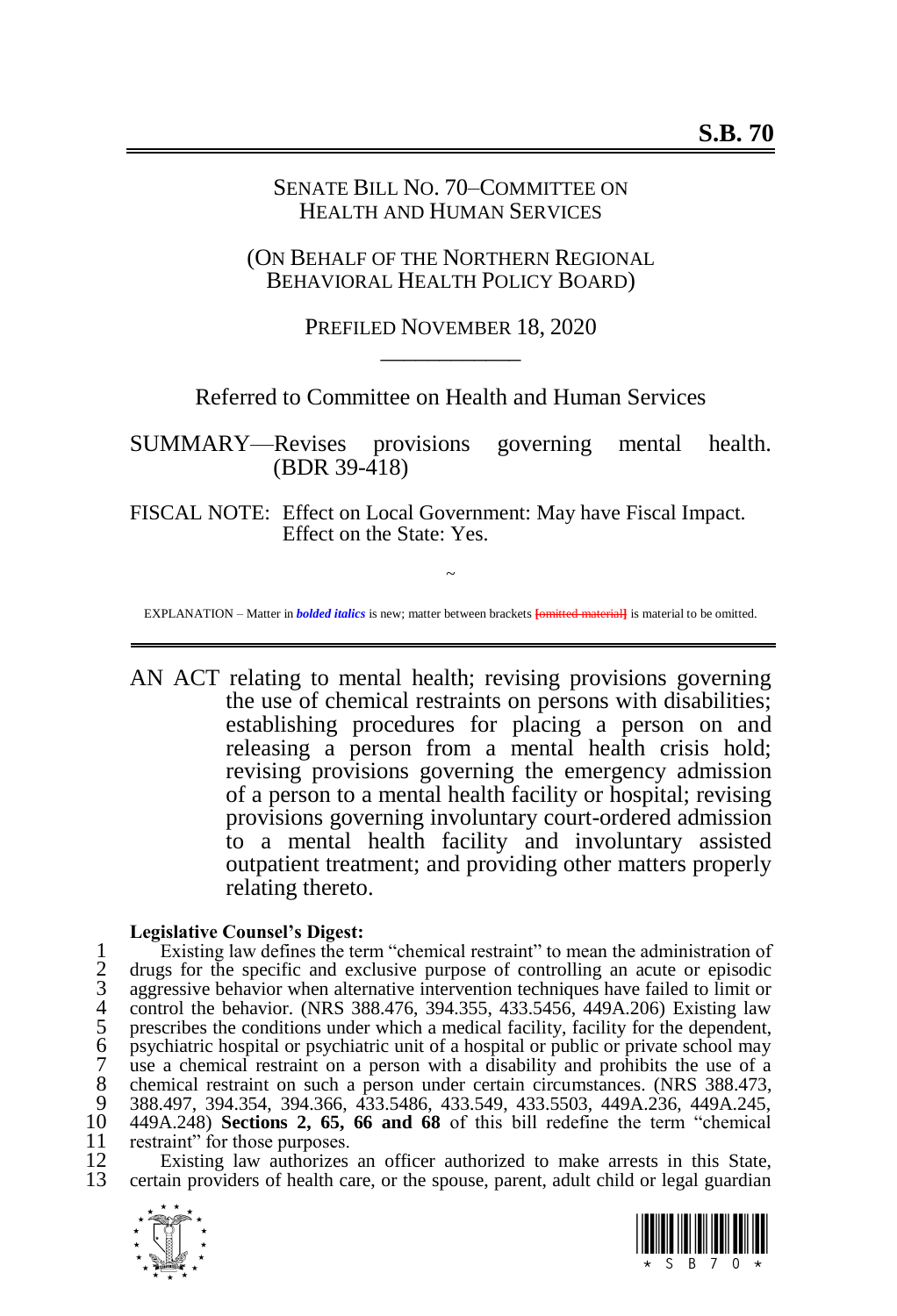14 of a person alleged to be a person in a mental health crisis to apply for the 15 emergency admission of a person alleged to be a person in a mental health crisis to 15 emergency admission of a person alleged to be a person in a mental health crisis to 16 a mental health facility or hospital. (NRS 433A.160) Existing law requires the 16 a mental health facility or hospital. (NRS  $433\text{\AA}$ .160) Existing law requires the 17 release of a person admitted under an emergency admission within 72 hours after 17 release of a person admitted under an emergency admission within 72 hours after 18 the submission of the application for emergency admission unless: (1) a petition is 18 the submission of the application for emergency admission unless: (1) a petition is  $19$  filed for the involuntary court-ordered admission of the person: or (2) the admission 19 filed for the involuntary court-ordered admission of the person; or (2) the admission 20 is changed to a voluntary admission. (NRS 433A.145, 433A.150, 433A.200) 20 is changed to a voluntary admission. (NRS 433A.145, 433A.150, 433A.200)<br>21 Section 6 of this bill defines the term "mental health crisis hold" to me

**Section [6](#page-5-0)** of this bill defines the term "mental health crisis hold" to mean the detention of a person alleged to be a person in a mental health crisis at a public or private mental health facility or hospital for asse detention of a person alleged to be a person in a mental health crisis at a public or private mental health facility or hospital for assessment, evaluation, intervention and treatment. **Section [4](#page-4-1)** of this bill defines the term "emergency admission" to 25 mean the involuntary admission of a person who has been placed on a mental 26 health crisis hold to a public or private mental health facility or a hospital. **Sections 27** 9, 10 and 28-35 of this bill prescribe separate health crisis hold to a public or private mental health facility or a hospital. **Sections [9,](#page-5-1) [10](#page-5-2) and [28-](#page-20-0)[35](#page-28-0)** of this bill prescribe separate processes for the detention of a person on a mental health crisis hold and emergency admission. Specifically, **section [30](#page-21-0)** of this bill authorizes an officer authorized to make arrests in this State 30 or certain providers of health care to place a person alleged to be a person who is in 30 or certain providers of health care to place a person alleged to be a person who is in  $31$  a mental health crisis on a mental health crisis hold. **Section 9** of this bill authorizes a mental health crisis on a mental health crisis hold. **Sectio[n 9](#page-5-1)** of this bill authorizes such an officer or provider of health care, certain family members or any other person with a legitimate interest in a person alleged to be a person in a mental 34 health crisis to petition for a court order to place a person alleged to be a person 35 with a mental illness on a mental health crisis hold. **Section 29** of this bill with a mental illness on a mental health crisis hold. **Section [29](#page-21-1)** of this bill prescribes the conditions under which a person may be detained if the person is  $37$  placed on a mental health crisis hold. **Section 35** of this bill prescribes the placed on a mental health crisis hold. **Section [35](#page-28-0)** of this bill prescribes the requirements for releasing a person from a mental health crisis hold. **Sections [10,](#page-5-2) [28,](#page-20-0) [31](#page-24-0) and [32](#page-26-0)** of this bill prescribe the procedure for admitting a person to a mental health facility or hospital under an emergency admission. **Sections [10,](#page-5-2) [28](#page-20-0) and [29](#page-21-1)** 41 require the release of a person placed on a mental health crisis hold within 72 hours<br>42 after the initiation of the hold, regardless of whether the person is admitted under an 42 after the initiation of the hold, regardless of whether the person is admitted under an 43 emergency admission, unless: (1) a petition is filed for the involuntary court-43 emergency admission, unless:  $(1)$  a petition is filed for the involuntary court-<br>44 ordered admission of the person: or  $(2)$  the admission is changed to a voluntary 44 ordered admission of the person; or  $(2)$  the admission is changed to a voluntary 45 admission. Sections 1, 23, 37, 40, 55, 64, 67 and 70-72 of this bill make admission. **Sections [1,](#page-2-0) [23,](#page-18-0) [37,](#page-29-0) [40,](#page-31-0) [55,](#page-45-0) [64,](#page-54-0) [67](#page-57-2) and [70](#page-60-0)[-72](#page-62-0)** of this bill make 46 conforming changes.<br>47 Existing law es

47 Existing law establishes a procedure for the involuntary court-ordered 48 admission of a person to a mental health facility or a program of community-based 48 admission of a person to a mental health facility or a program of community-based<br>49 or outpatient services. (NRS 433A.200-433A.330) Section 24 of this bill replaces 49 or outpatient services. (NRS 433A.200-433A.330) **Section [24](#page-18-1)** of this bill replaces 50 the term "program of community-based or outpatient services" with the term 51 "assisted outpatient treatment," which is defined to mean outpatient services 52 provided to a person with a mental illness for the purpose of treating the mental illness, assisting the person to live and function in the community or prevent a 53 illness, assisting the person to live and function in the community or prevent a relanse or deterioration. **Sections 11-21** of this bill prescribe a separate process for 54 relapse or deterioration. **Sections [11-](#page-6-0)[21](#page-16-0)** of this bill prescribe a separate process for 55 requiring a person to receive involuntary assisted outpatient treatment. Specifically,  $56$  section 11 of this bill authorizes: (1) the Administrator of the Division of Public 56 **section [11](#page-6-0)** of this bill authorizes: (1) the Administrator of the Division of Public 57 and Behavioral Health of the Department of Health and Human Services, certain providers of health care and certain persons who have an interest in a person to petition the district court to commence a proceeding for inv 58 providers of health care and certain persons who have an interest in a person to 59 petition the district court to commence a proceeding for involuntary assisted 60 outpatient treatment of the person: and (2) a criminal defendant or the district 60 outpatient treatment of the person; and (2) a criminal defendant or the district 61 attorney to make a motion to the district court to commence a proceeding for 62 involuntary assisted outpatient treatment of the defendant or the district court to 63 commence such a proceeding on its own motion. **Section 11** prescribes the criteria 63 commence such a proceeding on its own motion. **Section [11](#page-6-0)** prescribes the criteria 64 for determining whether a person may be ordered to receive involuntary assisted 65 outpatient treatment. **Section 13** of this bill requires certain persons who have 65 outpatient treatment. **Section [13](#page-9-0)** of this bill requires certain persons who have 66 evaluated a person who is the subject of a petition or motion for involuntary  $67$  assisted outpatient treatment to submit to the court a recommended treatment plan  $68$  for the person. **Section 14** of this bill requires a person who is the subject of a 68 for the person. **Section [14](#page-11-0)** of this bill requires a person who is the subject of a



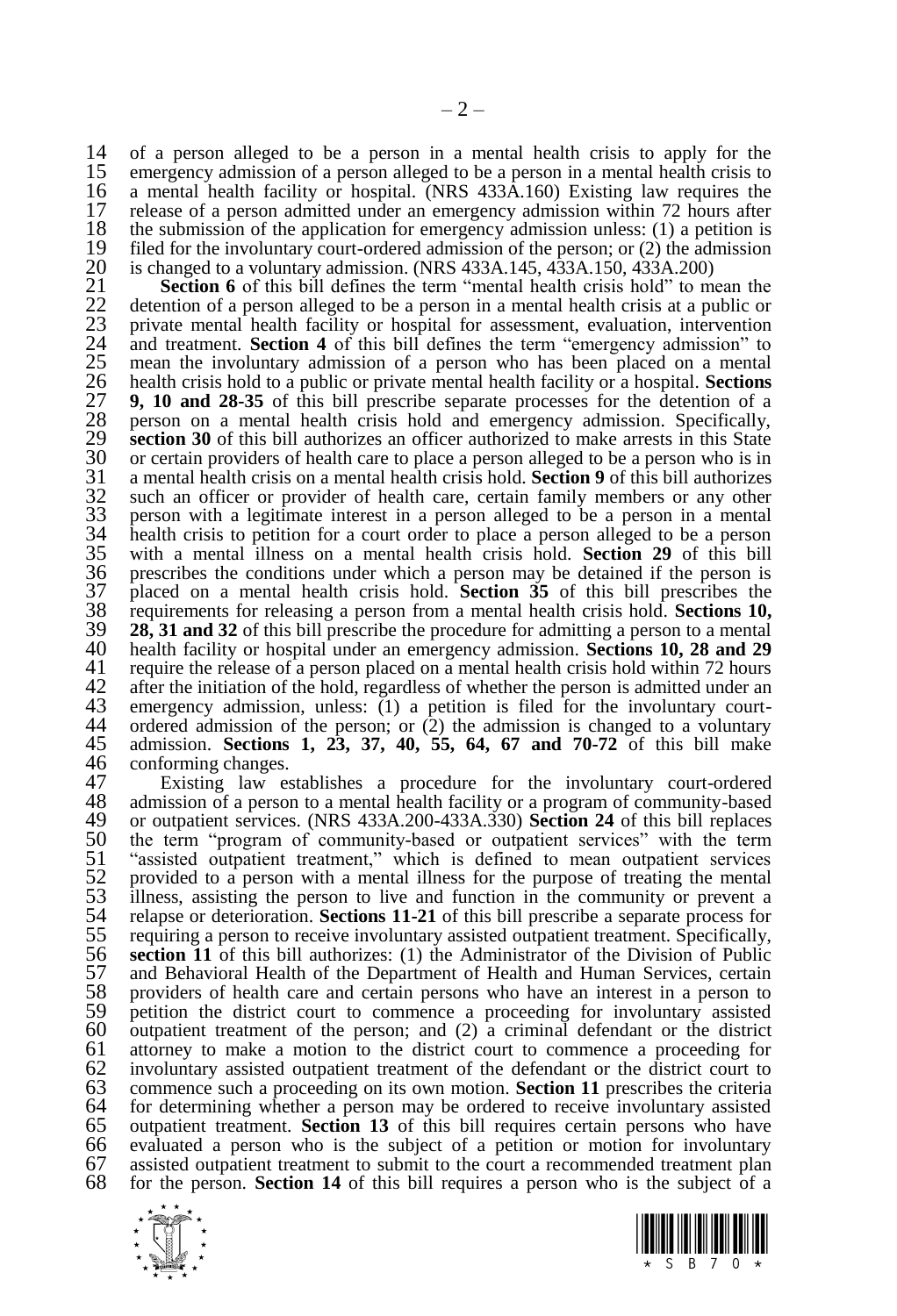69 petition or motion for involuntary assisted outpatient treatment to be represented by  $\overline{70}$  counsel at all stages of the proceedings. **Section 18** of this bill authorizes a court to counsel at all stages of the proceedings. **Sectio[n 18](#page-13-0)** of this bill authorizes a court to order involuntary assisted outpatient treatment if, at the conclusion of the 72 proceedings, there is clear and convincing evidence that the person to be treated meets the applicable criteria for the initiation or renewal of such treatment. **Section**  meets the applicable criteria for the initiation or renewal of such treatment. **Section [43](#page-34-0)** of this bill additionally authorizes a court to order involuntary assisted outpatient treatment if, at the conclusion of proceedings for involuntary court-ordered admission to a mental health facility, the court de treatment if, at the conclusion of proceedings for involuntary court-ordered admission to a mental health facility, the court determines that the subject of the 77 hearing meets those criteria. If a person who has been ordered to receive 178 involuntary assisted outpatient treatment fails to comply with the order, **section 20**  involuntary assisted outpatient treatment fails to comply with the order, **section [20](#page-15-0)** of this bill authorizes certain persons to submit a petition for a court to order that 80 the person be taken into custody to determine whether he or she is a person in a 81 mental health crisis. Section 21 of this bill prescribes a procedure for renewing an 81 mental health crisis. **Section [21](#page-16-0)** of this bill prescribes a procedure for renewing an 82 order for involuntary assisted outpatient treatment. **Sections 1, 27, 36, 38, 41-46**, order for involuntary assisted outpatient treatment. **Sections [1,](#page-2-0) [27,](#page-19-0) [36,](#page-28-1) [38,](#page-30-0) [41](#page-33-0)[-46,](#page-37-0) [48](#page-41-0)[-54,](#page-45-1) [56](#page-45-2)[-63,](#page-53-0) [69](#page-59-1) an[d 72](#page-62-0)[-75](#page-65-0)** of this bill make conforming changes.

84 **Section [25](#page-19-1)** of this bill provides that a person who is at risk of suffering severe 85 abnormal mental, emotional or physical harm that significantly impairs judgment, 85 abnormal mental, emotional or physical harm that significantly impairs judgment, 86 reason, behavior or the capacity to recognize reality presents a substantial 87 likelihood of serious harm to himself or herself or others for the purpose of 87 likelihood of serious harm to himself or herself or others for the purpose of 88 determining whether to: (1) place the person on a mental health crisis hold; (2) 88 determining whether to: (1) place the person on a mental health crisis hold; (2) order the involuntary admission of the person to a mental health facility: or (3) 89 order the involuntary admission of the person to a mental health facility; or  $(3)$ <br>90 order the person to receive involuntary assisted outpatient treatment. **Section 26** of 90 order the person to receive involuntary assisted outpatient treatment. **Section [26](#page-19-2)** of 91 this bill requires the Division and the Attorney General to approve all forms for the 92 detainment, evaluation, treatment and conditional release of any person under 92 detainment, evaluation, treatment and conditional release of any person under chapter 433A of NRS and furnish the forms to the clerks of district courts in each 94 county. **Section 36** of this bill revises requirements 93 chapter 433A of NRS and furnish the forms to the clerks of district courts in each 94 county. **Section [36](#page-28-1)** of this bill revises requirements governing a petition for 95 involuntary court-ordered admission.<br>96 **Section 47** of this bill: (1) required

**96 Section [47](#page-39-0)** of this bill: (1) requires a court hearing before a person who has 97 been involuntarily admitted to a mental health facility is conditionally released; and 97 been involuntarily admitted to a mental health facility is conditionally released; and 98 (2) revises the criteria for determining whether such a person may be conditionally 98 (2) revises the criteria for determining whether such a person may be conditionally released. Sections 22, 39 and 47 of this bill revise the procedure for admitting a 99 released. **Sections [22,](#page-17-0) [39](#page-30-1) and [47](#page-39-0)** of this bill revise the procedure for admitting a 100 person who has been conditionally released to a mental health facility or hospital  $101$  when conditional release is no longer appropriate. **Section 48** of this bill: (1) 101 when conditional release is no longer appropriate. **Section [48](#page-41-0)** of this bill: (1) 102 abolishes a requirement that an evaluation team evaluate a person who is 103 involuntarily admitted by court order to a mental health facility or required to 103 involuntarily admitted by court order to a mental health facility or required to 104 receive involuntary assisted outpatient treatment before the person may be 104 receive involuntary assisted outpatient treatment before the person may be 105 unconditionally released before the expiration of the order: and (2) makes certain 105 unconditionally released before the expiration of the order; and  $(2)$  makes certain 106 other minor revisions concerning unconditional release. other minor revisions concerning unconditional release.

### <span id="page-2-0"></span>THE PEOPLE OF THE STATE OF NEVADA, REPRESENTED IN SENATE AND ASSEMBLY, DO ENACT AS FOLLOWS:

1 **Section 1.** NRS 433.4295 is hereby amended to read as 2 follows:

- 3 433.4295 1. Each policy board shall:
- 4 (a) Advise the Department, Division and Commission regarding:<br>5 (1) The behavioral health needs of adults and children in the

5 (1) The behavioral health needs of adults and children in the 6 behavioral health region;

7 (2) Any progress, problems or proposed plans relating to the 8 provision of behavioral health services and methods to improve the



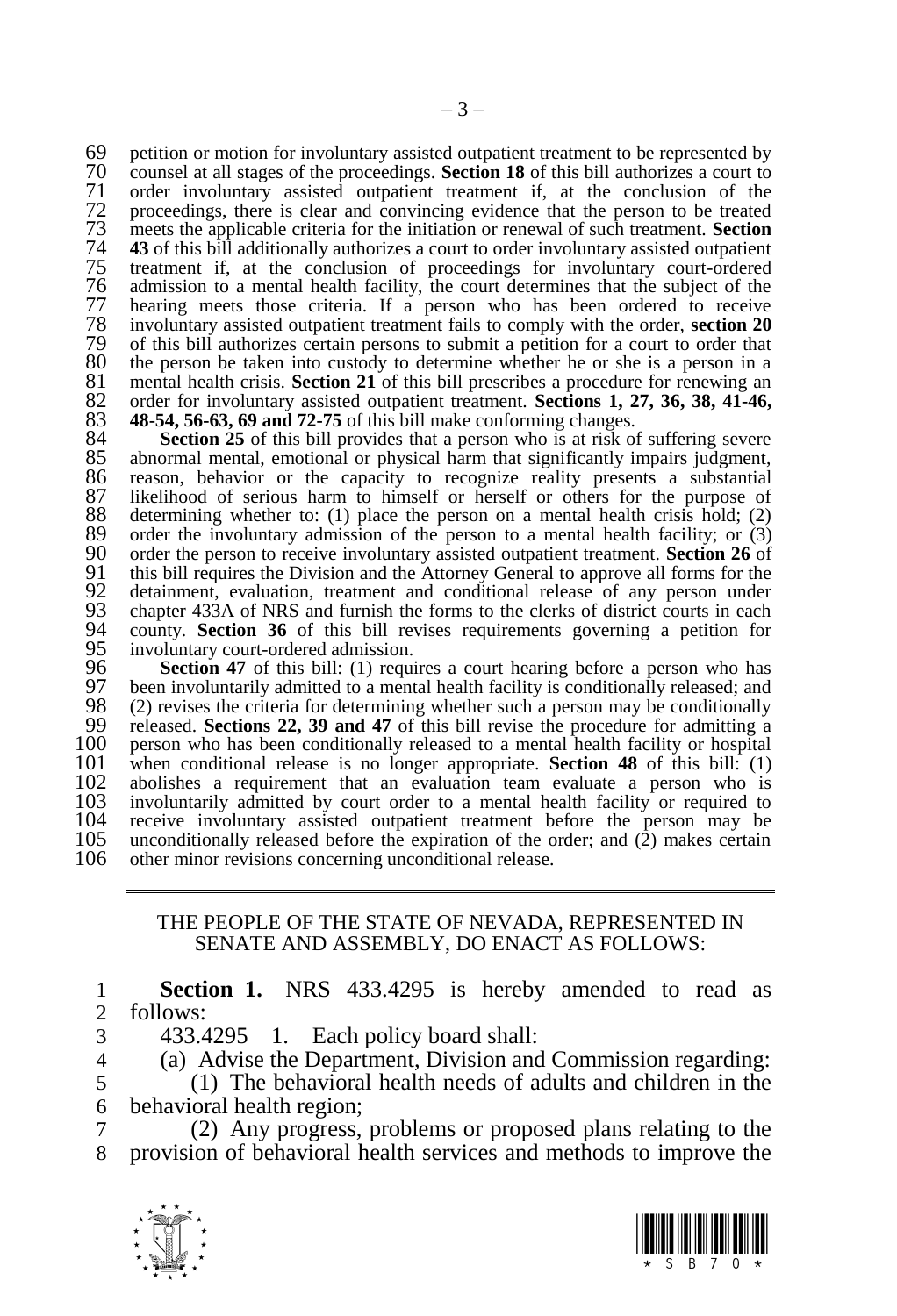provision of behavioral health services in the behavioral health region;

 (3) Identified gaps in the behavioral health services which are available in the behavioral health region and any recommendations or service enhancements to address those gaps;

 (4) Any federal, state or local law or regulation that relates to behavioral health which it determines is redundant, conflicts with other laws or is obsolete and any recommendation to address any such redundant, conflicting or obsolete law or regulation; and

 (5) Priorities for allocating money to support and develop 11 behavioral health services in the behavioral health region.<br>12 (b) Promote improvements in the delivery of behavi

 (b) Promote improvements in the delivery of behavioral health services in the behavioral health region.

 (c) Coordinate and exchange information with the other policy boards to provide unified and coordinated recommendations to the Department, Division and Commission regarding behavioral health services in the behavioral health region.

 (d) Review the collection and reporting standards of behavioral health data to determine standards for such data collection and 20 reporting processes.<br>21 (e) To the exter

 (e) To the extent feasible, establish an organized, sustainable and accurate electronic repository of data and information 23 concerning behavioral health and behavioral health services in the 24 behavioral health region that is accessible to members of the public behavioral health region that is accessible to members of the public on an Internet website maintained by the policy board. A policy board may collaborate with an existing community-based organization to establish the repository.

 (f) To the extent feasible, track and compile data concerning *persons placed on a mental health crisis hold pursuant to NRS 433A.160,* persons admitted to mental health facilities and hospitals *under an emergency admission* pursuant to NRS 433A.145 **[**to 433A.197, inclusive, and**]** *or section [10](#page-5-2) of this act, persons admitted* to mental health facilities **[**and programs of community- based or outpatient services**]** *under an involuntary court-ordered admission* pursuant to NRS 433A.200 to 433A.330, inclusive, *and persons ordered to receive involuntary assisted outpatient treatment pursuant to sections [11](#page-6-0) to [21,](#page-16-0) inclusive, of this act* in the behavioral health region, including, without limitation:

(1) The outcomes of treatment provided to such persons; and

 (2) Measures taken upon and after the release of such persons to address behavioral health issues and prevent future *mental health crisis holds and* admissions.

 (g) Identify and coordinate with other entities in the behavioral health region and this State that address issues relating to behavioral



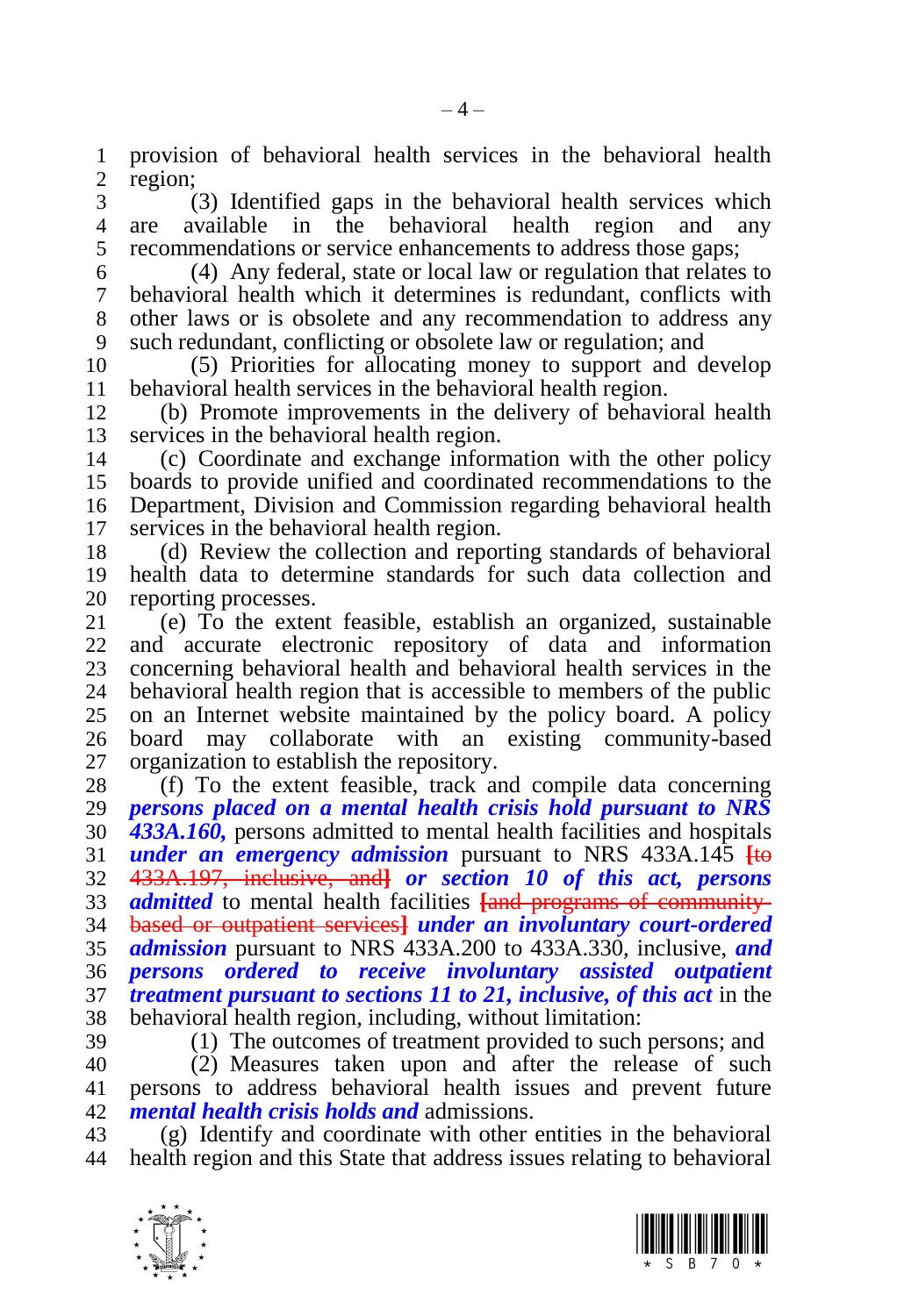1 health to increase awareness of such issues and avoid duplication of  $\sigma$  efforts. efforts.

 (h) In coordination with existing entities in this State that address issues relating to behavioral health services, submit an annual report to the Commission which includes, without limitation:

 (1) The specific behavioral health needs of the behavioral health region;

 (2) A description of the methods used by the policy board to collect and analyze data concerning the behavioral health needs and problems of the behavioral health region and gaps in behavioral 11 health services which are available in the behavioral health region,<br>12 including, without limitation, a list of all sources of such data used including, without limitation, a list of all sources of such data used by the policy board;

 (3) A description of the manner in which the policy board has carried out the requirements of paragraphs (c) and (g) of subsection 1 and the results of those activities; and

 (4) The data compiled pursuant to paragraph (f) and any conclusions that the policy board has derived from such data.

 2. A report described in paragraph (h) of subsection 1 may be 20 submitted more often than annually if the policy board determines<br>21 that a specific behavioral health issue requires an additional report that a specific behavioral health issue requires an additional report to the Commission.

<span id="page-4-0"></span>

**Sec. 2.** NRS 433.5456 is hereby amended to read as follows:<br>24 433.5456 "Chemical restraint" means the administration 433.5456 "Chemical restraint" means the administration of drugs *to a person* for the specific and exclusive purpose of controlling an acute or episodic **[**aggressive**]** behavior *that places the person or others at a risk of harm* when alternative intervention techniques have failed to limit or control the behavior. The term does not include the administration of drugs **[**on a regular basis, as**]** prescribed by a physician, **[**to treat the symptoms of**]** *physician assistant or advanced practice registered nurse as standard treatment for the* mental **[**,**]** *or* physical **[**, emotional or behavioral disorders and for assisting a person in gaining self-control over his or her impulses.**]** *condition of the person.*

 **Sec. 3.** Chapter 433A of NRS is hereby amended by adding thereto the provisions set forth as sections [4](#page-4-1) to [22,](#page-17-0) inclusive, of this act.

<span id="page-4-1"></span> **Sec. 4.** *"Emergency admission" means the involuntary admission of a person who has been placed on a mental health crisis hold to a public or private mental health facility or a hospital pursuant to NRS 433A.145 or section [10](#page-5-2) of this act.*

 **Sec. 5.** *"Involuntary court-ordered admission" means the admission of a person in a mental health crisis to a public or private mental health facility ordered by a court pursuant to NRS 433A.200 to 433A.330, inclusive.*



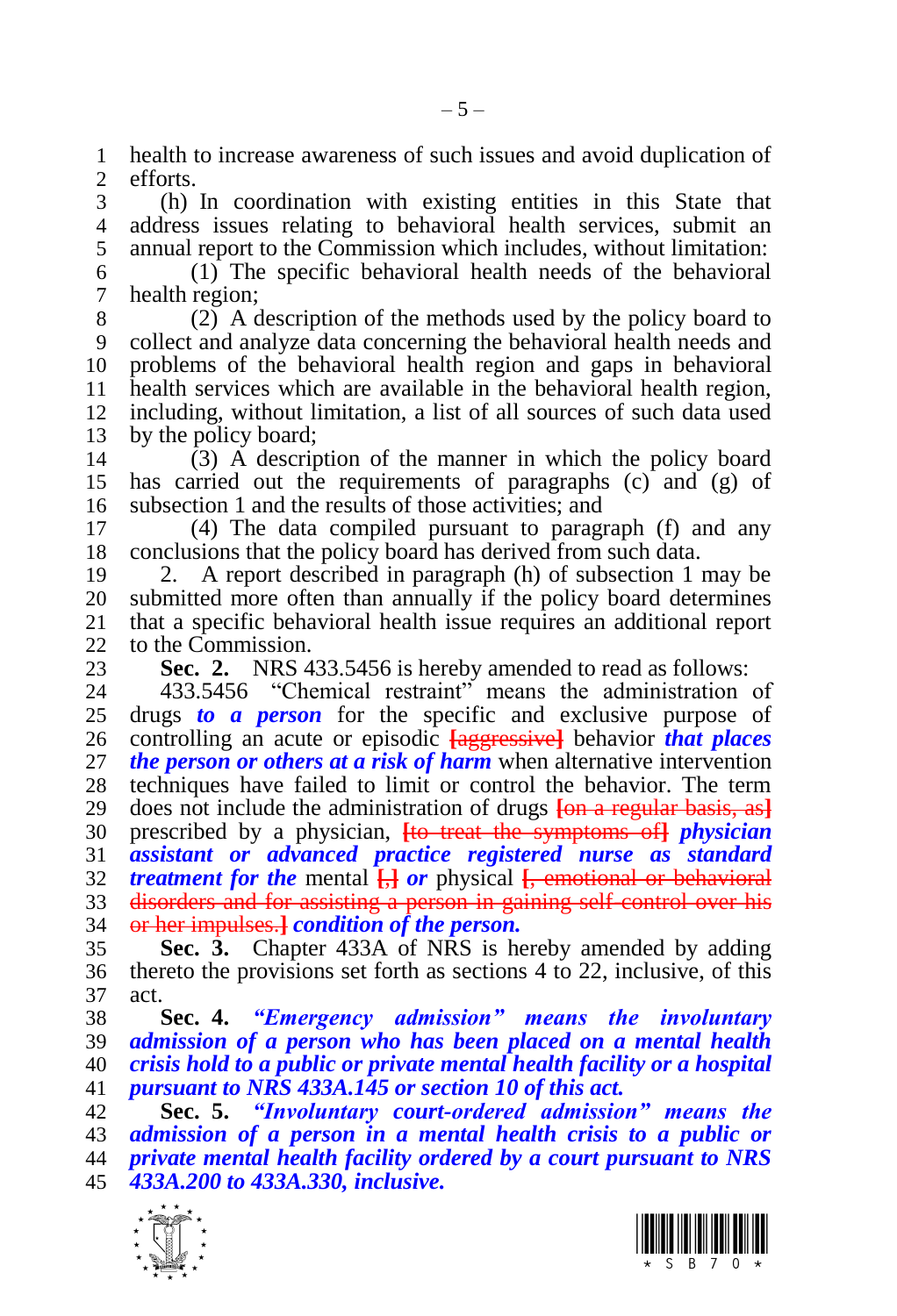<span id="page-5-0"></span> **Sec. 6.** *"Mental health crisis hold" means the detention of a person alleged to be a person in a mental health crisis at a public or private mental health facility or hospital for assessment, evaluation, intervention and treatment pursuant to NRS 433A.160.* **Sec. 7.** *"Supporter" has the meaning ascribed to it in NRS 162C.090.*

<span id="page-5-3"></span> **Sec. 8.** *"Voluntary admission" means the admission of a person to a public or private mental health facility or a division facility pursuant to NRS 433A.140 as a voluntary consumer for the purposes of observation, diagnosis, care and treatment.*

<span id="page-5-1"></span> **Sec. 9.** *1. A person listed in subsection 2 may petition a district court for an order requiring any peace officer to take the actions described in subsection 1 of NRS 433A.160 to place a person alleged to be in a mental health crisis on a mental health crisis hold.*

*2. A petition pursuant to subsection 1 may be made by:*

 *(a) An officer authorized to make arrests in the State of Nevada;*

 *(b) A physician, physician assistant, psychologist, marriage and family therapist, clinical professional counselor, social worker or registered nurse;*

 *(c) The spouse, parent, adult child or legal guardian of a person alleged to be a person in a mental health crisis; or*

 *(d) Any other person who has a legitimate interest in a person alleged to be a person in a mental health crisis.* 

 *3. The district court may issue an order to place a person alleged to be in a mental health crisis on a mental health crisis hold only if it is satisfied that there is probable cause to believe that the person who is the subject of the petition is a person in a mental health crisis. If the district court issues such an order, the court shall ensure the delivery of the order to the sheriff of the county. The sheriff shall:*

 *(a) Provide the order to the public or private mental health facility or hospital to which the person placed on a mental health crisis hold is transported; or* 

 *(b) Arrange for the person who transports the person placed on a mental health crisis hold to a public or private mental health facility or hospital to provide the order to the facility or hospital.*

<span id="page-5-2"></span> **Sec. 10.** *1. A public or private mental health facility or hospital may admit a person who has been placed on a mental health crisis hold under an emergency admission if:*

 *(a) After conducting an examination pursuant to NRS 433A.165, a physician, physician assistant or advanced practice registered nurse determines that the person does not have a* 



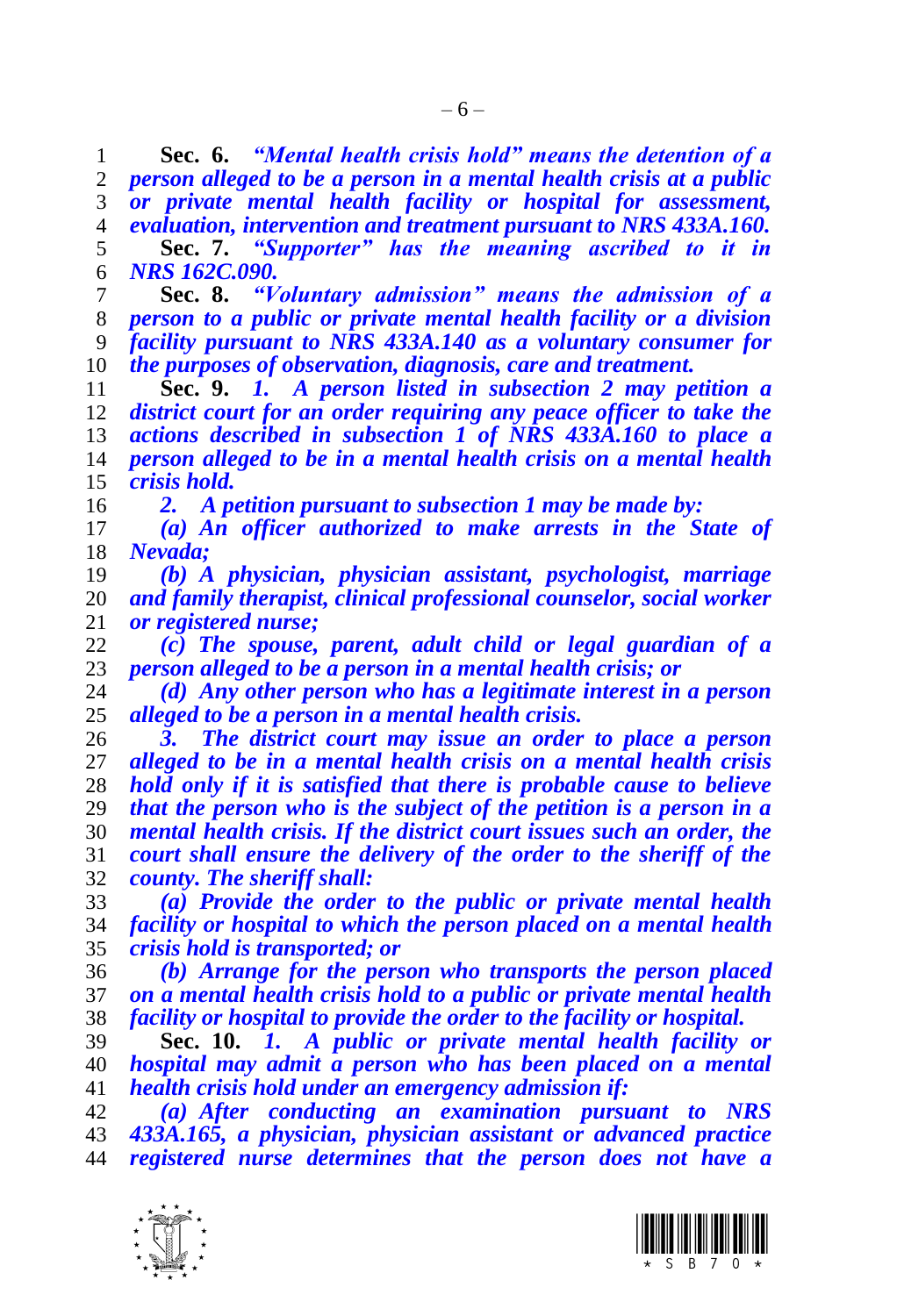*medical condition, other than a psychiatric condition, which requires immediate treatment;*

 *(b) A licensed psychologist, a physician, a physician assistant under the supervision of a psychiatrist, a clinical social worker who has the psychiatric training and experience prescribed by the Board of Examiners for Social Workers pursuant to NRS 641B.160 or an advanced practice registered nurse who has the psychiatric training and experience prescribed by the State Board of Nursing pursuant to NRS 632.120, who is employed by the public or private mental health facility or hospital completes a certificate pursuant to NRS 433A.170;*

 *(c) A psychiatrist or a psychologist or, if a psychiatrist or a psychologist is not available, a physician or an advanced practice registered nurse who has the training and experience prescribed by the State Board of Nursing pursuant to NRS 632.120, evaluates the person at the time of admission and determines that the person is a person in a mental health crisis; and*

*(d) A psychiatrist approves the admission.*

 *2. The provisions of subsections 2 and 3 of NRS 433A.150 continue to apply to a person who is admitted to a public or private mental health facility or a hospital under an emergency admission pursuant to this section.*

<span id="page-6-0"></span> **Sec. 11.** *1. A proceeding for an order requiring any person in the State of Nevada to receive involuntary assisted outpatient treatment may be commenced by the filing of a petition for such an order with the clerk of the district court of the county where the person who is to be treated is present. The petition may be filed by:*

 *(a) Any person who is at least 18 years of age and resides with the person to be treated;*

 *(b) The spouse, parent, adult sibling, adult child or legal guardian of the person to be treated;*

 *(c) A physician, physician assistant, psychologist, social worker or registered nurse who is providing care to the person to be treated;*

*(d) The Administrator or his or her designee; or*

 *(e) The medical director of a division facility in which the person is receiving treatment or the designee of the medical director of such a division facility.*

 *2. A petition filed pursuant to subsection 1 must be accompanied by:*

 *(a) A sworn statement or a declaration that complies with the provisions of NRS 53.045 by a physician, a licensed psychologist, a physician assistant under the supervision of a psychiatrist, a clinical social worker who has the psychiatric training and experience prescribed by the Board of Examiners for Social* 

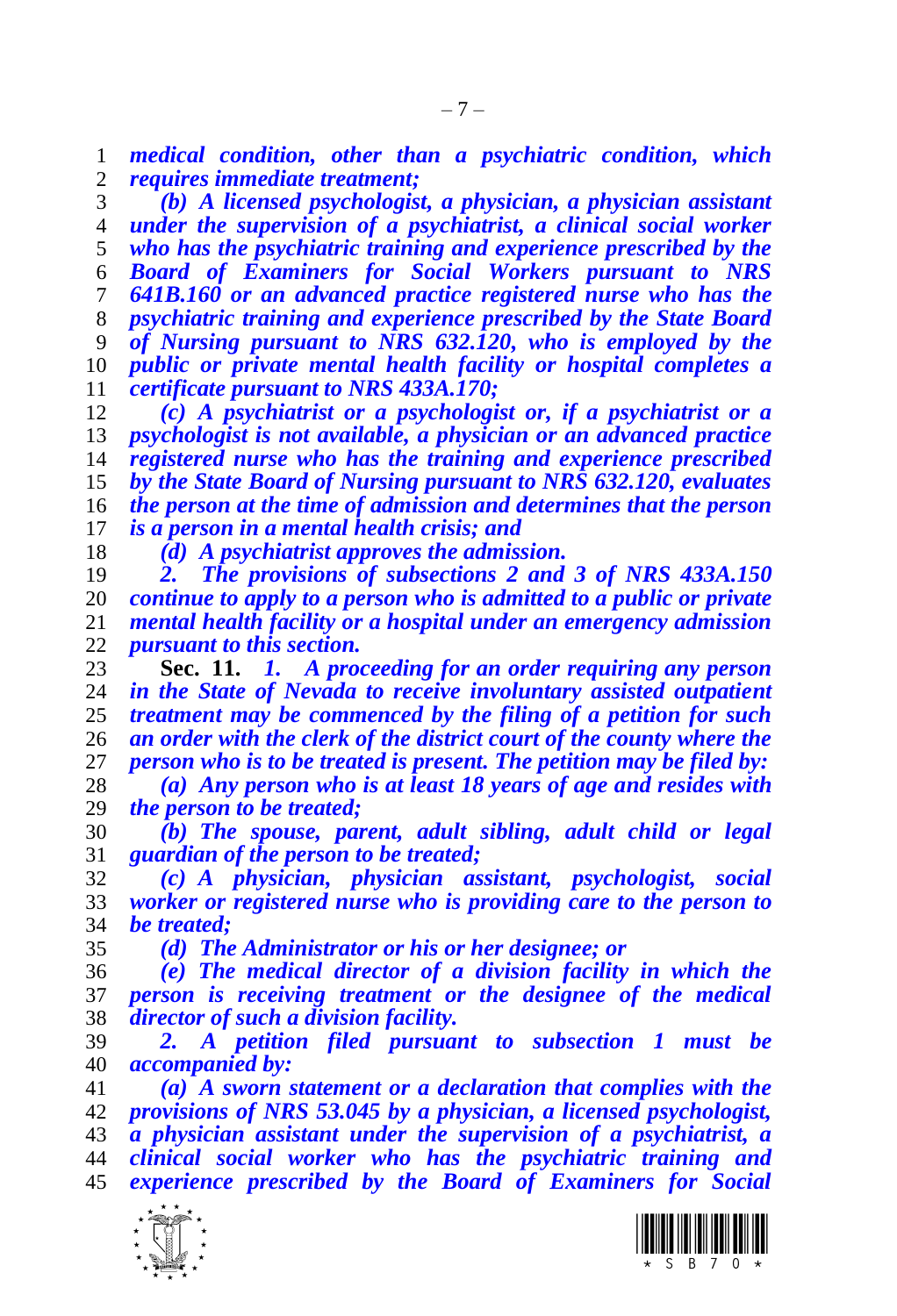– 8 –

*Workers pursuant to NRS 641B.160 or an advanced practice* 

 *registered nurse who has the psychiatric training and experience prescribed by the State Board of Nursing pursuant to NRS* 

*632.120, stating that he or she:*

 *(1) Assessed the person who is the subject of the petition not earlier than 10 days before the filing of the petition;*

 *(2) Recommends that the person be ordered to receive involuntary assisted outpatient treatment; and*

 *(3) Is willing and able to testify at a hearing on the petition; and*

 *(b) A sworn statement or a declaration that complies with the provisions of NRS 53.045 from a professional responsible for providing or coordinating involuntary assisted outpatient treatment stating that he or she is willing to provide or coordinate involuntary assisted outpatient treatment for the person.*

 *3. A proceeding to require a person who is the defendant in a criminal proceeding in the district court to receive involuntary assisted outpatient treatment may be commenced by the district court, on its own motion, or by motion of the defendant or the district attorney if:*

 *(a) The defendant has been examined in accordance with NRS 178.415;*

 *(b) The defendant is not eligible for commitment to the custody of the Administrator pursuant to NRS 178.461; and*

 *(c) The Division makes a clinical determination that involuntary assisted outpatient treatment is appropriate.*

 *4. A petition filed pursuant to subsection 1 or a motion made pursuant to subsection 3 must allege the following concerning the person to be treated:*

*(a) The person is at least 18 years of age.*

*(b) The person has a mental illness.*

 *(c) The person has a history of poor compliance with treatment for his or her mental illness that has resulted in at least one of the following circumstances:*

 *(1) At least twice during the immediately preceding 48 months, poor compliance with treatment has been a significant factor in the person being hospitalized or receiving services in the behavioral health unit of a federal or state prison or a county or city jail or detention center. The 48-month period described in this paragraph must be extended by the amount of time that the person has been hospitalized, incarcerated or detained if poor compliance with treatment for his or her mental illness was a significant factor in the person being hospitalized, incarcerated or detained.*

 *(2) Poor compliance with treatment has resulted in at least one act of serious violence toward himself or herself or others or* 



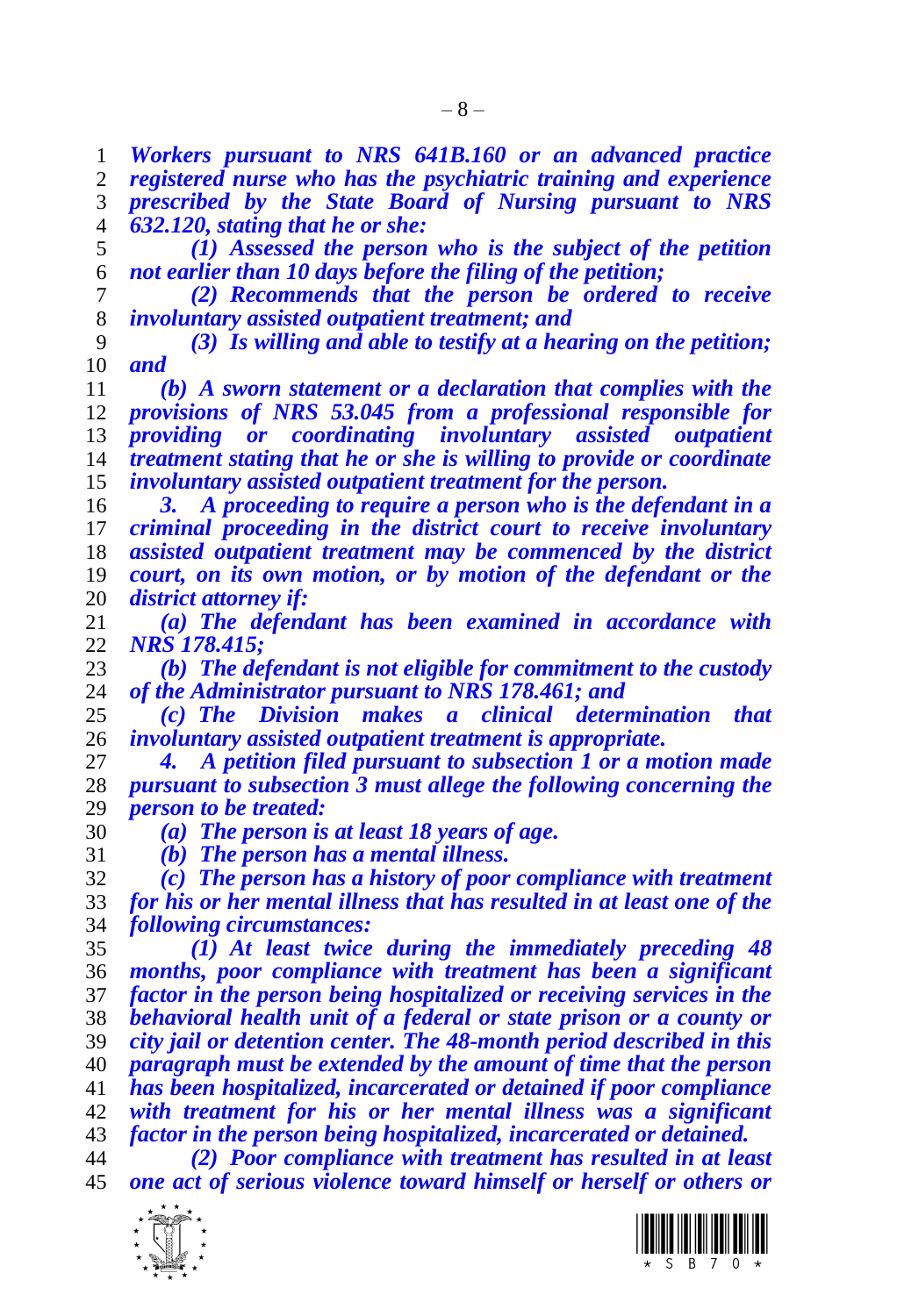*threat or attempt to cause serious physical harm to himself or herself or others during the immediately preceding 48 months in which the person has not been hospitalized, incarcerated or detained. The 48-month period described in this paragraph must be extended by the amount of time that the person has been hospitalized, incarcerated or detained if poor compliance with treatment for his or her mental illness was a significant factor in the person being hospitalized, incarcerated or detained.*

 *(3) Resulted in the person being hospitalized, incarcerated or detained for at least 6 months and the person:*

 *(I) Is scheduled to be discharged or released from such hospitalization, incarceration or detention during the 30 days immediately following the date of the petition; or*

 *(II) Has been discharged or released from such hospitalization, incarceration or detention during the 60 days immediately preceding the date of the petition; or*

 *(4) Caused the person to suffer or continue to suffer severe abnormal mental, emotional or physical harm that significantly impairs judgment, reason, behavior or capacity to recognize reality.*

 *(d) The person is capable of surviving in the community in which he or she resides without presenting a substantial likelihood of serious harm to himself or herself or others, as determined pursuant to NRS 433A.0195, if he or she receives assisted outpatient treatment.*

 *(e) The person requires assisted outpatient treatment to prevent further disability or deterioration that presents a substantial likelihood of serious harm to himself or herself or others, as determined pursuant to NRS 433A.0195.*

 *5. Upon the request of the person who is the subject of a petition filed pursuant to subsection 1, the court shall order an independent evaluation by a physician, a licensed psychologist, a physician assistant under the supervision of a psychiatrist, a clinical social worker who has the psychiatric training and experience prescribed by the Board of Examiners for Social Workers pursuant to NRS 641B.160 or an advanced practice registered nurse who has the psychiatric training and experience prescribed by the State Board of Nursing pursuant to NRS 632.120, to determine whether the person meets the criteria prescribed in subsection 4. The petitioner is responsible for the cost of the examination. The person who conducts the examination must submit his or her findings to the court and be available to serve as a witness for any party at the hearing.* 

 *6. A copy of the petition filed pursuant to subsection 1 or a motion made pursuant to subsection 3 must be served upon the* 



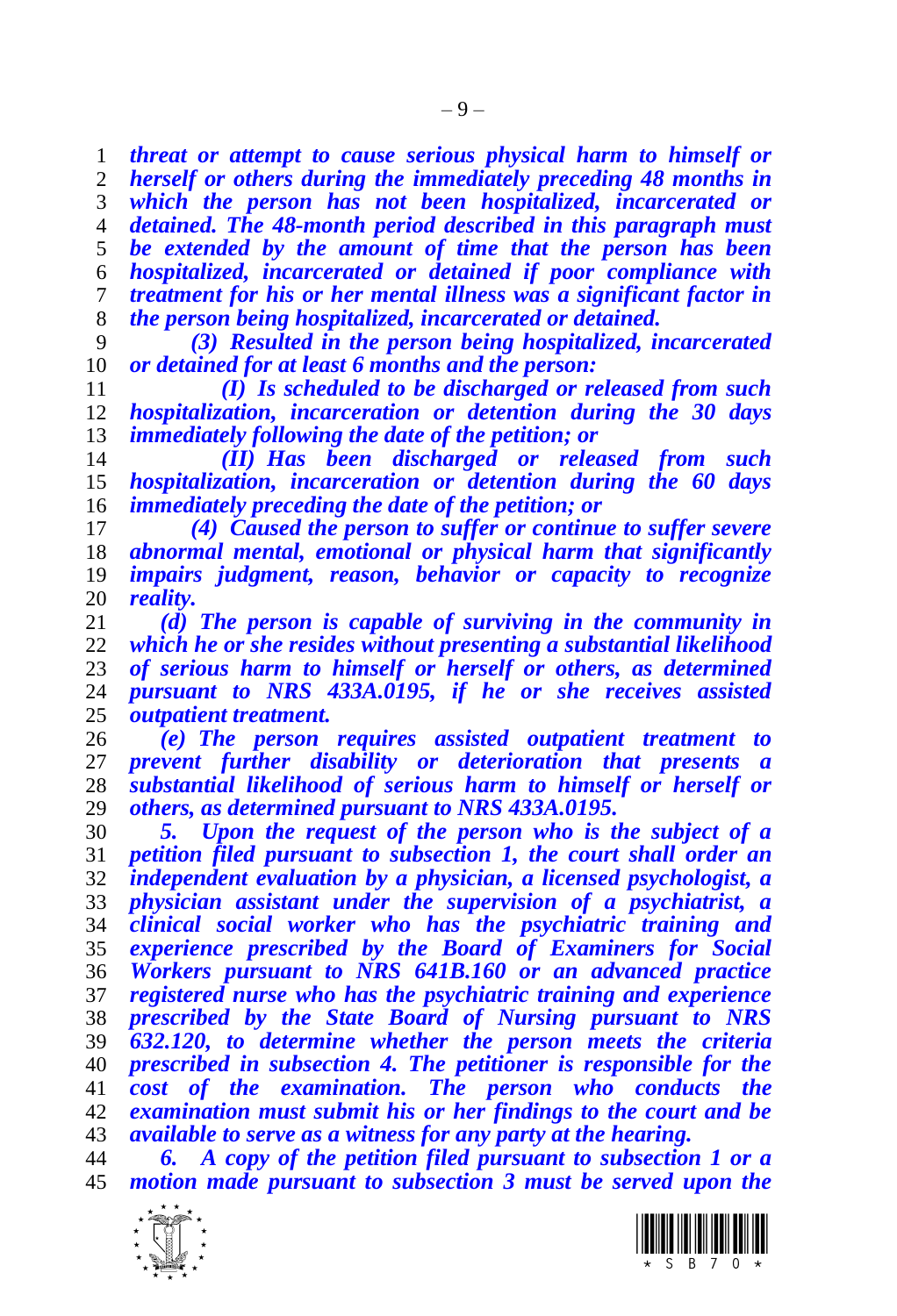*person who is the subject of the petition or motion or his or her counsel and, if applicable, his or her legal guardian.*

<span id="page-9-1"></span> **Sec. 12.** *1. Immediately after the clerk of the district court receives a petition filed pursuant to subsection 1 of section [11](#page-6-0) of this act or section [21](#page-16-0) of this act, the clerk shall transmit the petition to the appropriate district judge, who shall set a time, date and place for its hearing. Immediately after a motion is made pursuant to subsection 3 of section [11](#page-6-0) of this act, the district judge shall set a time, date and place for its hearing. The date must be:*

 *(a) Within 30 judicial days after the date on which the petition is received by the clerk or the motion is made, as applicable; or*

 *(b) If the person who is the subject of the petition or motion is hospitalized at the time of the petition or motion, before that person is to be discharged and within a sufficient time to arrange for a continuous transition from inpatient treatment to assisted outpatient treatment.*

 *2. If the Chief Judge, if any, of the district court has assigned a district court judge or hearing master to preside over hearings pursuant to this section, that judge or hearing master must preside over the hearing.*

 *3. The court shall give notice of the petition or motion and of the time, date and place of any proceedings thereon to the person who is the subject of the petition or motion, his or her attorney, if known, the person's legal guardian, the petitioner, if applicable, the district attorney of the county in which the court has its principal office, the local office of an agency or organization that receives money from the Federal Government pursuant to 42 U.S.C. §§ 10801 et seq., to protect and advocate the rights of persons with a mental illness and the administrative office of any public or private mental health facility in which the subject of the petition or motion is detained.*

<span id="page-9-0"></span> **Sec. 13.** *1. Before the date of a hearing on a petition for involuntary assisted outpatient treatment, the person who made the sworn statement or declaration pursuant to paragraph (a) of subsection 2 of section [11](#page-6-0) of this act, the personnel of the Division who made the clinical determination concerning the appropriateness of involuntary assisted outpatient treatment pursuant to paragraph (c) of subsection 3 of section [11](#page-6-0) of this act or the person or entity who submitted the petition pursuant to section [21](#page-16-0) of this act, as applicable, shall submit to the court a proposed written treatment plan created by a person professionally qualified in the field of psychiatric mental health who is familiar with the person who is the subject of the petition or motion, as applicable. The proposed written treatment plan must set forth:* 



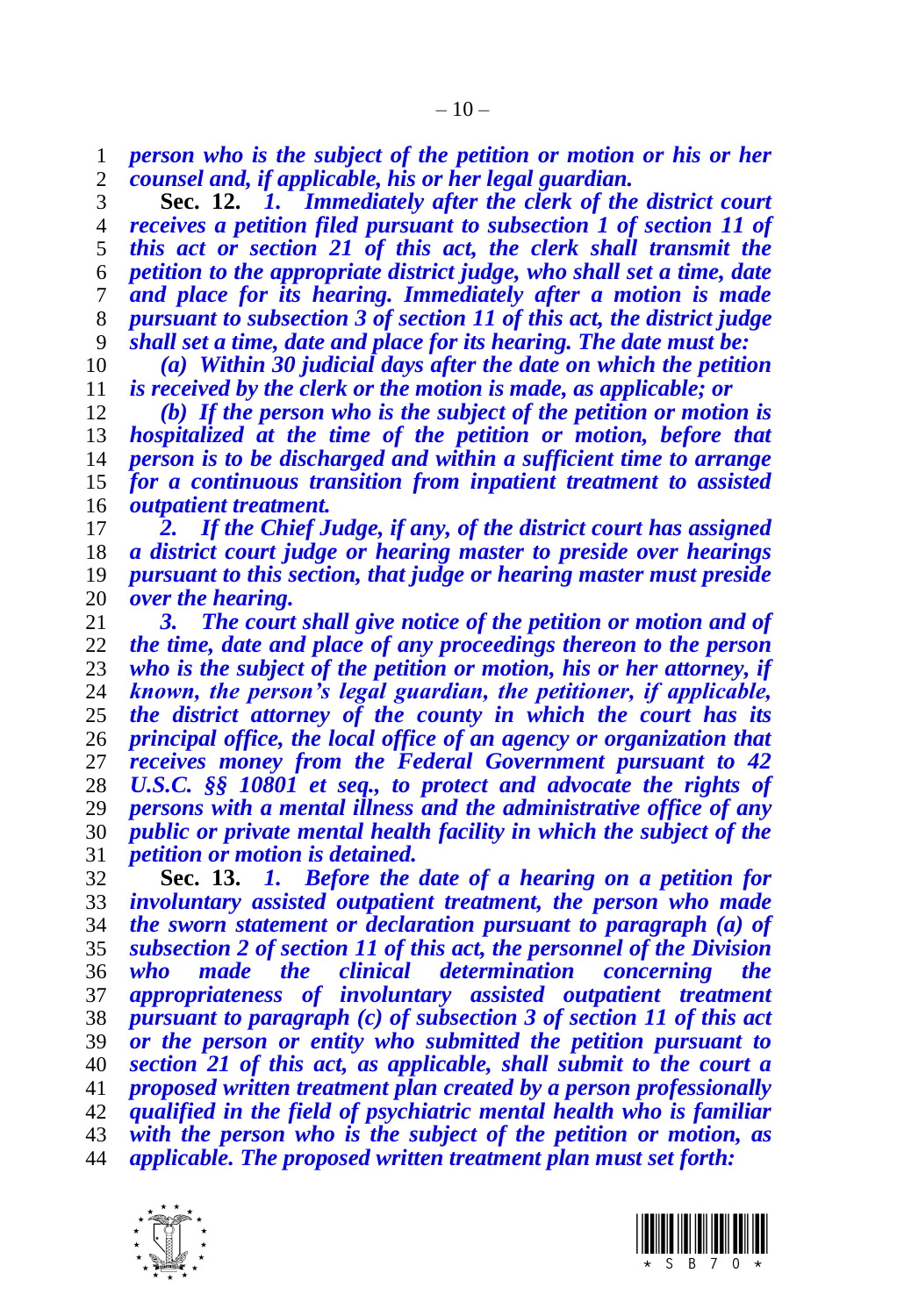*(a) The services and treatment recommended for the person who is the subject of the petition or motion; and (b) The person who will provide such services and treatment and his or her qualifications. 2. Services and treatment set forth in a proposed written treatment plan must include, without limitation: (a) Case management services to coordinate the assisted outpatient treatment recommended pursuant to paragraph (b); and (b) Assisted outpatient treatment which may include, without limitation: (1) Medication; (2) Periodic blood or urine testing to determine whether the person is receiving such medication; (3) Individual or group therapy; (4) Full-day or partial-day programming activities; (5) Educational activities; (6) Vocational training; (7) Treatment and counseling for a substance use disorder; (8) If the person has a history of substance use, periodic blood or urine testing for the presence of alcohol or other recreational drugs; (9) Supervised living arrangements; and (10) Any other services determined necessary to treat the mental illness of the person, assist the person in living or functioning in the community or prevent a deterioration of the mental or physical condition of the person. 3. A person professionally qualified in the field of psychiatric mental health who is creating a proposed written treatment plan pursuant to subsection 1 shall: (a) Consider any wishes expressed by the person who is to be treated in an advance directive for psychiatric care executed pursuant to NRS 449A.600 to 449A.645, inclusive; and (b) Consult with the person who is to be treated, any providers of health care who are currently treating the person, any surrogate, supporter or legal guardian of the person, and, upon the request of the person, any other person concerned with his or her welfare, including, without limitation, a relative or friend. 4. If a proposed written treatment plan includes medication, the plan must specify the type and class of the medication and state whether the medication is to be self-administered or administered by a specific provider of health care. A proposed written treatment plan must not recommend the use of physical force or restraints to administer medication.*



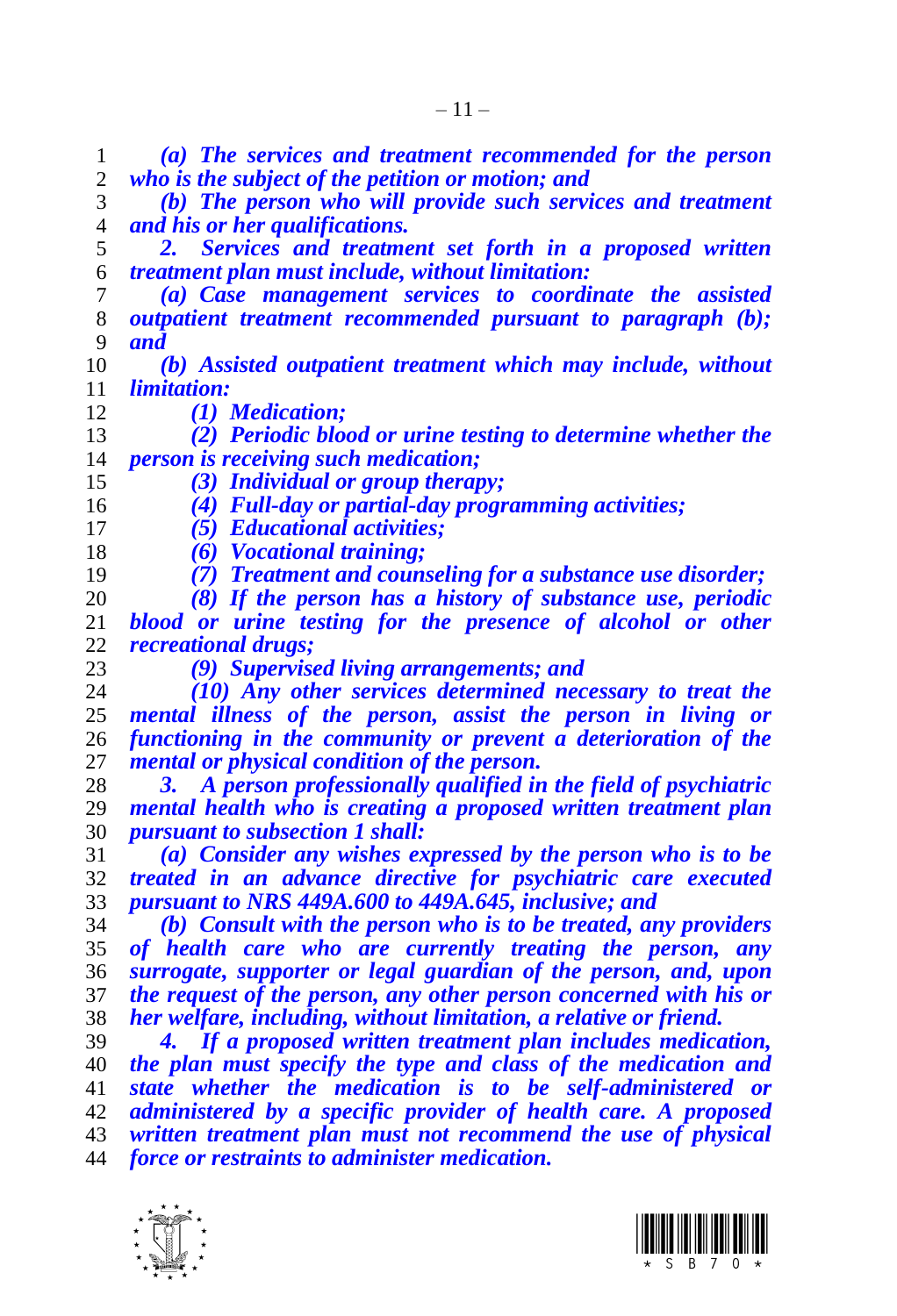*5. If a proposed written treatment plan includes periodic blood or urine testing for the presence of alcohol or other recreational drugs, the plan must set forth sufficient facts to support a clinical determination that the person who is to be treated has a history of substance use disorder.*

 *6. If the person who is to be treated has executed an advance directive for psychiatric care pursuant to NRS 449A.600 to 449A.645, inclusive, a copy of the advance directive must be attached to the proposed written treatment plan.* 

 *7. As used in this section, "provider of health care" has the meaning ascribed to it in NRS 629.031.*

<span id="page-11-0"></span> **Sec. 14.** *1. The person who is the subject of a petition filed or motion made pursuant to section [11](#page-6-0) or [21](#page-16-0) of this act or any relative or friend on the person's behalf is entitled to retain counsel to represent the person in any proceeding before the district court relating to involuntary assisted outpatient treatment. If he or she fails or refuses to obtain counsel, the court must advise the person and his or her guardian or next of kin, if known, of such right to counsel and must appoint counsel, who may be the public defender or his or her deputy. The person must be represented by counsel at all stages of the proceedings.*

 *2. The court shall award compensation to any counsel appointed pursuant to subsection 1 for his or her services in an amount determined by the court to be fair and reasonable. The compensation must be charged against the estate of the person for whom the counsel was appointed or, if the person is indigent, against the county where the person alleged to be a person in a mental health crisis last resided.*

 *3. The court shall, at the request of counsel representing the subject of the petition or motion in proceedings before the court relating to involuntary assisted outpatient treatment, grant a recess in the proceedings for the shortest time possible, but for not more than 7 days, to give the counsel an opportunity to prepare his or her case.*

 *4. If the person who is the subject of the petition or motion is ordered to receive involuntary assisted outpatient treatment, counsel must continue to represent the person until the person is released from the program. The court shall serve notice upon such counsel of any action that is taken involving the person while the person is required by the order to receive involuntary assisted outpatient treatment.*

 **Sec. 15.** *1. The district attorney of a county in which a petition is filed or motion is made pursuant to section [11](#page-6-0) or [21](#page-16-0) of this act or his or her deputy:*



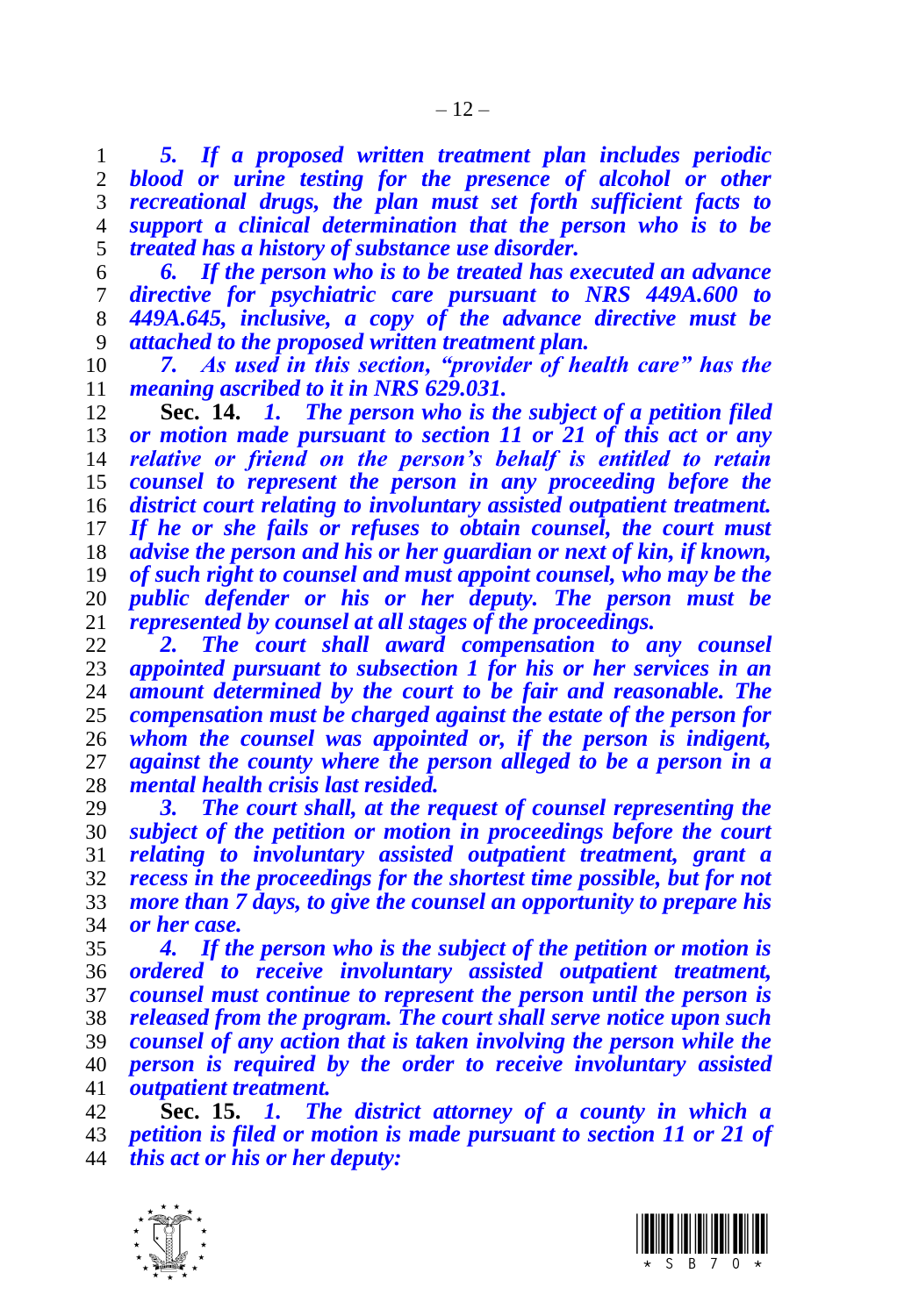*(a) Must appear and represent the State in the proceedings for involuntary assisted outpatient treatment if:*

 *(1) Pursuant to subsection 1 of section [11](#page-6-0) of this act or sectio[n 21](#page-16-0) of this act the proceedings were initiated by:*

 *(I) A petition filed by the Administrator or his or her designee; or*

 *(II) The medical director of a division facility or his or her designee; and*

 *(2) The district attorney determines that there is clear and convincing evidence that the criteria prescribed in subsection 4 of section [11](#page-6-0) of this act or subsection 1 of section [21](#page-16-0) of this act, as applicable, are met.*

 *(b) May appear and represent the State in the proceedings for involuntary assisted outpatient treatment in any other case where the district attorney determines that there is clear and convincing evidence that the criteria prescribed in subsection 4 of section [11](#page-6-0) of this act or subsection 1 of section [21](#page-16-0) of this act, as applicable, are met.*

 *2. If the district attorney does not appear and represent the State in a proceeding for involuntary assisted outpatient treatment, the petitioner is responsible for presenting the case in support of the petition.*

 **Sec. 16.** *1. In proceedings for involuntary assisted outpatient treatment, the court shall hear and consider all relevant testimony, including, without limitation:*

 *(a) The testimony of the person who made a sworn statement or declaration pursuant to paragraph (a) of subsection 2 of section [11](#page-6-0) of this act, any personnel of the Division responsible for a clinical determination made pursuant to paragraph (c) of subsection 3 of section [11](#page-6-0) of this act or the person or entity responsible for the decision to submit a petition pursuant to sectio[n 21](#page-16-0) of this act, as applicable;*

 *(b) The testimony of any surrogate, supporter or legal guardian of the person who is the subject of the proceedings, if that person wishes to testify; and*

 *(c) If the proposed written treatment plan submitted to section [13](#page-9-0) of this act recommends medication and the person who is the subject of the petition objects to the recommendation, the testimony of the person professionally qualified in the field of psychiatric mental health who is familiar with the person who prescribed the recommendation.*

 *2. The court may consider testimony relating to any past actions of the person who is the subject of the petition or motion if such testimony is probative of the question of whether the person currently meets the criteria prescribed by subsection 4 of* 



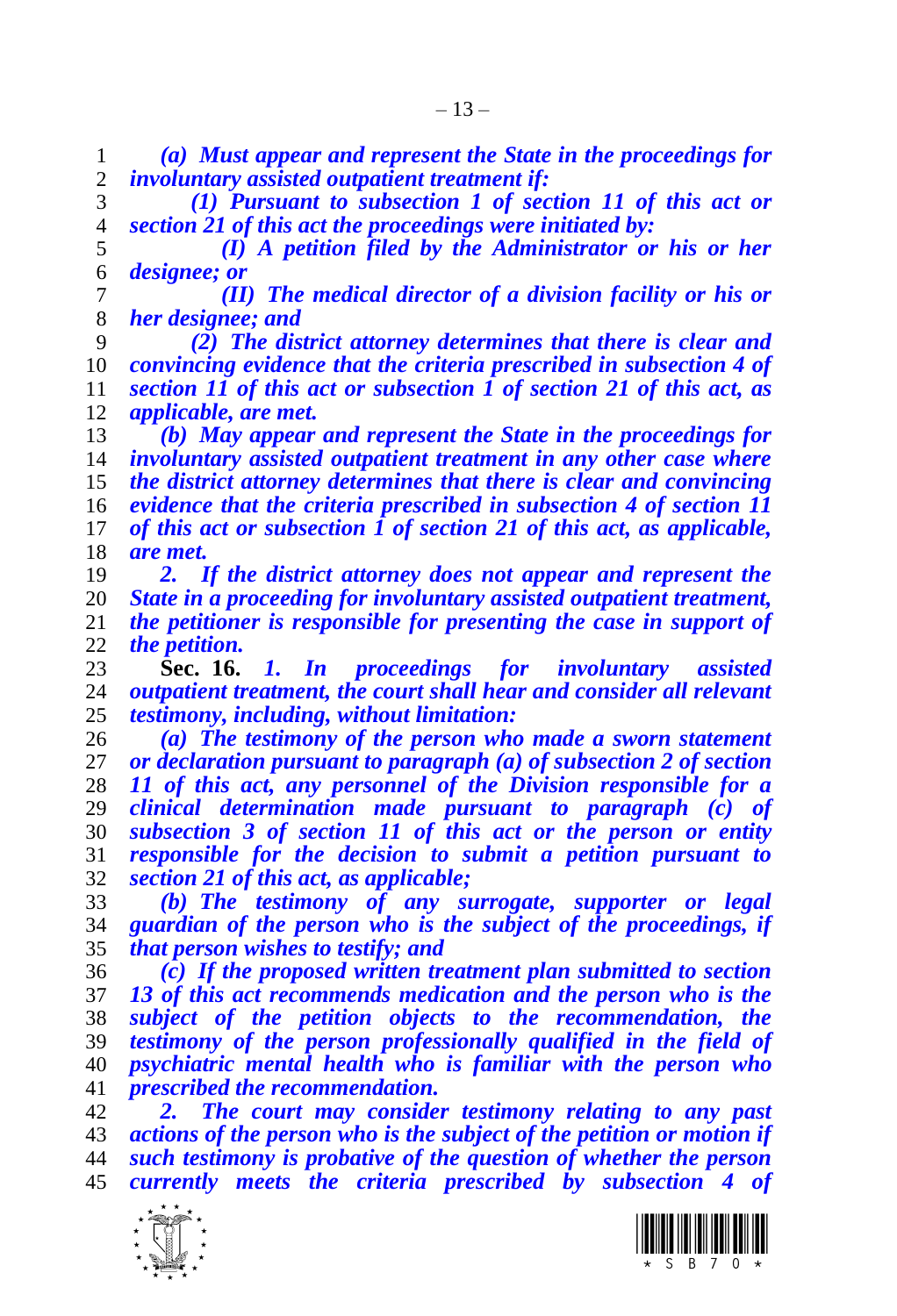*section [11](#page-6-0) of this act or subsection 1 of section [21](#page-16-0) of this act, as applicable.*

 **Sec. 17.** *1. Except as otherwise provided in subsection 2, the person who is the subject of a petition or motion for involuntary assisted outpatient treatment must be present at the proceedings on the petition or motion, as applicable, and may, at the discretion of the court, testify.*

 *2. The court may conduct the hearing on a petition or motion for involuntary assisted outpatient treatment in the absence of the person who is the subject of the petition or motion if:*

 *(a) The person has waived his or her right to attend the hearing after receiving notice pursuant to section [12](#page-9-1) of this act and being advised of his or her right to be present and the potential consequences of failing to attend; and*

*(b) The counsel for the person is present.*

<span id="page-13-0"></span> **Sec. 18.** *1. If the district court finds, after proceedings for the involuntary assisted outpatient treatment of a person:*

 *(a) That there is not clear and convincing evidence that the person meets the criteria prescribed in subsection 4 of section [11](#page-6-0) of this act or subsection 1 of section [21](#page-16-0) of this act, as applicable, the court must enter its finding to that effect and the person must not be ordered to receive involuntary assisted outpatient treatment.*

 *(b) That there is clear and convincing evidence that the person meets the criteria prescribed in subsection 4 of section [11](#page-6-0) of this act or subsection 1 of section [21](#page-16-0) of this act, as applicable, the court may order the person to receive involuntary assisted outpatient treatment. The order of the court must be interlocutory and must not become final if, within 30 days after the involuntary admission, the person is unconditionally released pursuant to NRS 433A.390.* 

 *2. If the district court finds, after proceedings for the involuntary assisted outpatient treatment of a defendant in a criminal proceeding pursuant to subsection 3 of section [11](#page-6-0) of this act:*

 *(a) That there is not clear and convincing evidence that the defendant meets the criteria prescribed in subsection 4 of section [11](#page-6-0) of this act or subsection 1 of section [21](#page-16-0) of this act, as applicable, the court must enter its finding to that effect and the person must not be ordered to receive involuntary assisted outpatient treatment.* 

 *(b) That there is clear and convincing evidence that the defendant meets the criteria prescribed in subsection 4 of section [11](#page-6-0) of this act or subsection 1 of section [21](#page-16-0) of this act, as applicable, except as otherwise provided in this paragraph, the court must order the defendant to receive involuntary assisted* 



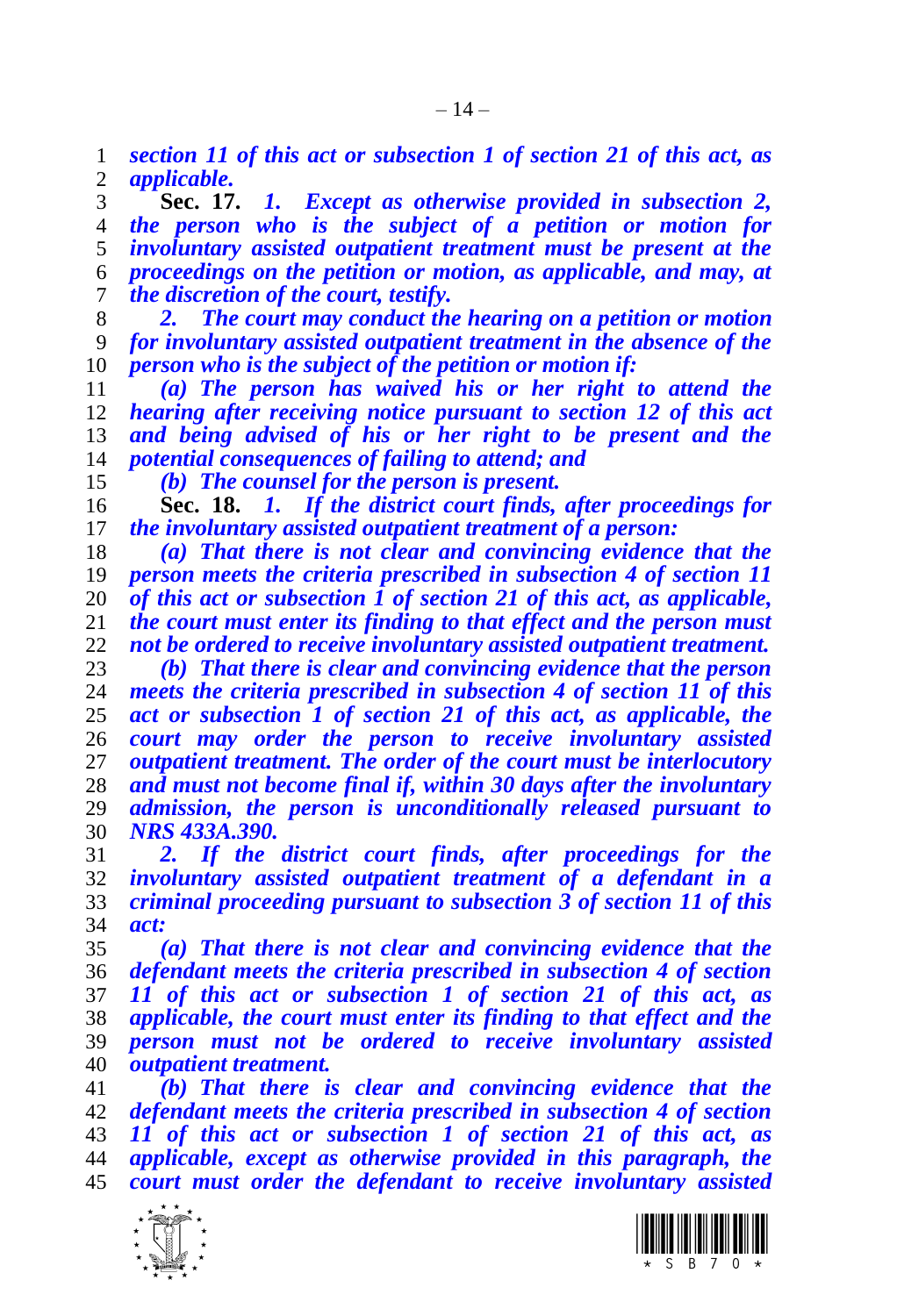*outpatient treatment and suspend further proceedings in the criminal proceeding against the defendant until the defendant completes the treatment or the treatment is terminated. If the offense allegedly committed by the defendant is a category A or B felony or involved the use or threatened use of force or violence, the court must not order the defendant to receive involuntary assisted outpatient treatment pursuant to this paragraph unless the prosecuting attorney stipulates to the assignment. The order of the court must be interlocutory and must not become final if, within 30 days after the involuntary admission, the person is unconditionally released pursuant to NRS 433A.390. If the defendant successfully completes the involuntary assisted outpatient treatment to the satisfaction of the court, the court must dismiss the criminal charges against the defendant with prejudice.*

 *3. An order for a person to receive involuntary assisted outpatient treatment must:*

 *(a) Provide for a period of involuntary assisted outpatient treatment that does not exceed 6 months unless the order is renewed or extended pursuant to section [21](#page-16-0) of this act;*

 *(b) Specify the services that the person who is to be treated must receive; and* 

 *(c) Direct one or more providers of health care to provide or arrange for the services pursuant to paragraph (b) for the*  duration of the order.

 *4. If an order for a person to receive involuntary assisted outpatient treatment requires the administration of medication, the order must state the classes of medication and the reasons for ordering the medication, which must be based on the proposed written treatment plan submitted pursuant to section [13](#page-9-0) of this act. The order may require the person who is to be treated to self- administer the medication or accept the administration of the medication by a specified person. The court shall not order the use of physical force or restraints to administer medication.*

 *5. An order for a person to receive involuntary assisted outpatient treatment may not prescribe treatment that differs from the treatment recommended by the proposed written treatment plan submitted pursuant to section [13](#page-9-0) of this act.*

 *6. If a surrogate, supporter or legal guardian of a person to be treated testified at the hearing or the person to be treated has executed an advance directive for psychiatric care pursuant to NRS 449A.600 to 449A.645, inclusive, an order for the person to receive involuntary assisted outpatient treatment must not require treatment that conflicts with the preferences expressed in the testimony or advance directive, as applicable, unless good cause is shown.*



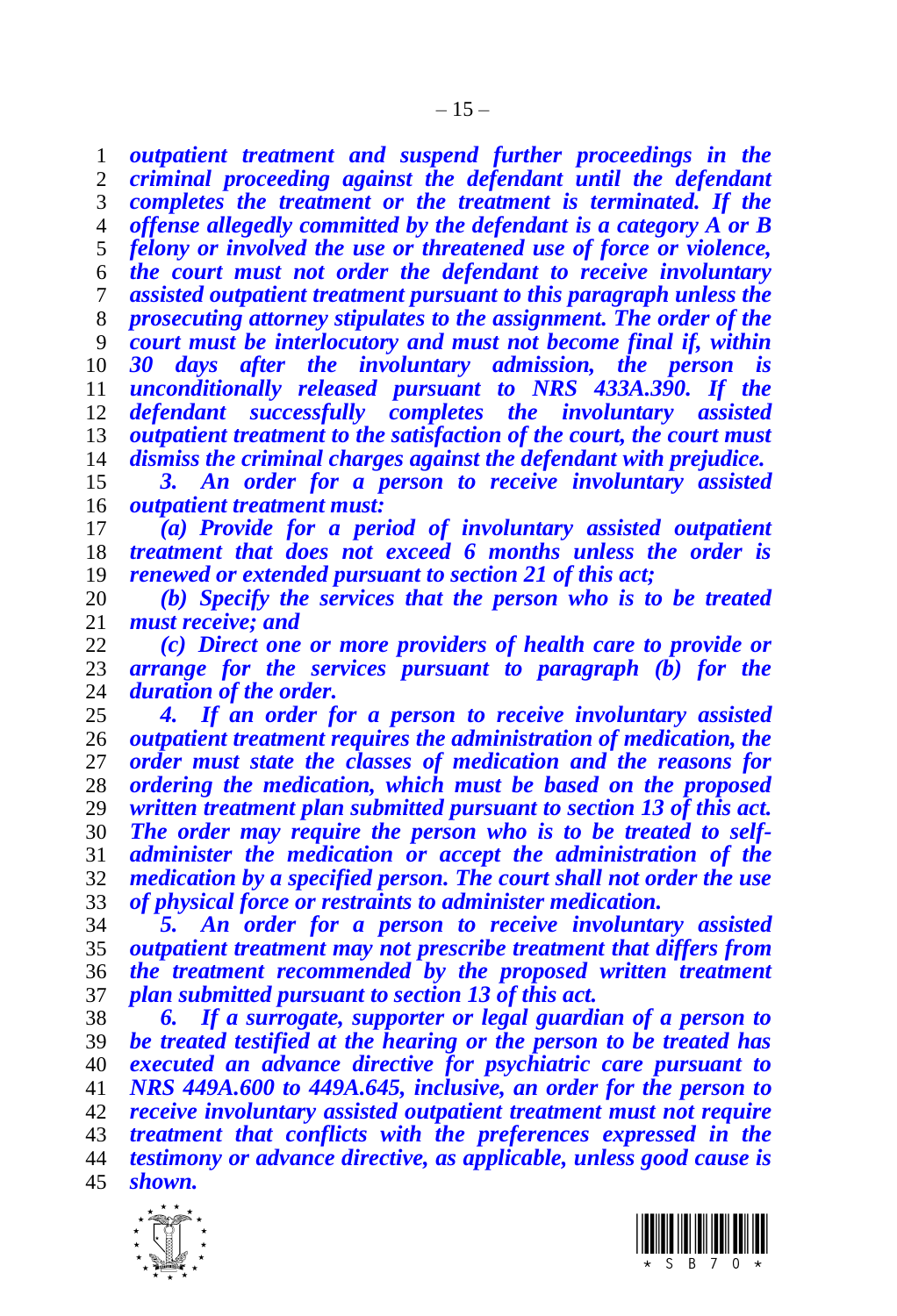*7. If the court issues an order requiring a person to receive involuntary assisted outpatient treatment, the court must, notwithstanding the provisions of NRS 433A.715, cause, within 5 business days after the order becomes final pursuant to this section, on a form prescribed by the Department of Public Safety, a record of the order to be transmitted to:*

 *(a) The Central Repository for Nevada Records of Criminal History, along with a statement indicating that the record is being transmitted for inclusion in each appropriate database of the National Instant Criminal Background Check System; and*

 *(b) Each law enforcement agency of this State with which the court has entered into an agreement for such transmission, along with a statement indicating that the record is being transmitted for inclusion in each of this State's appropriate databases of information relating to crimes.*

 *8. A court may periodically review an order for a person to receive involuntary assisted outpatient treatment to determine whether there is an alternative treatment that is the least restrictive treatment that is appropriate for the person, is in the best interest of the person and will not be detrimental to the public welfare. If the court determines that such a treatment exists, the court must amend the order to require such treatment.*

 *9. As used in this section, "National Instant Criminal Background Check System" has the meaning ascribed to it in NRS 179A.062.*

 **Sec. 19.** *The order for any person to receive involuntary assisted outpatient treatment must be accompanied by a clinical abstract, including a history of illness, diagnosis, treatment and the names of relatives or correspondents.*

<span id="page-15-0"></span> **Sec. 20.** *1. When a person who is involuntarily required to receive assisted outpatient treatment fails to participate in the treatment or otherwise fails to carry out the plan of treatment ordered pursuant to section [18](#page-13-0) of this act or subsection 3 of NRS 433A.310, as applicable, despite efforts by the professional responsible for providing or coordinating the involuntary assisted outpatient treatment for the person to solicit the person's compliance, the professional may petition the court to issue an order requiring a peace officer to take into custody and deliver the person to the appropriate location to determine whether the person is a person in a mental health crisis. The petition must be accompanied by:*

 *(a) A copy of the order for involuntary assisted outpatient treatment;*



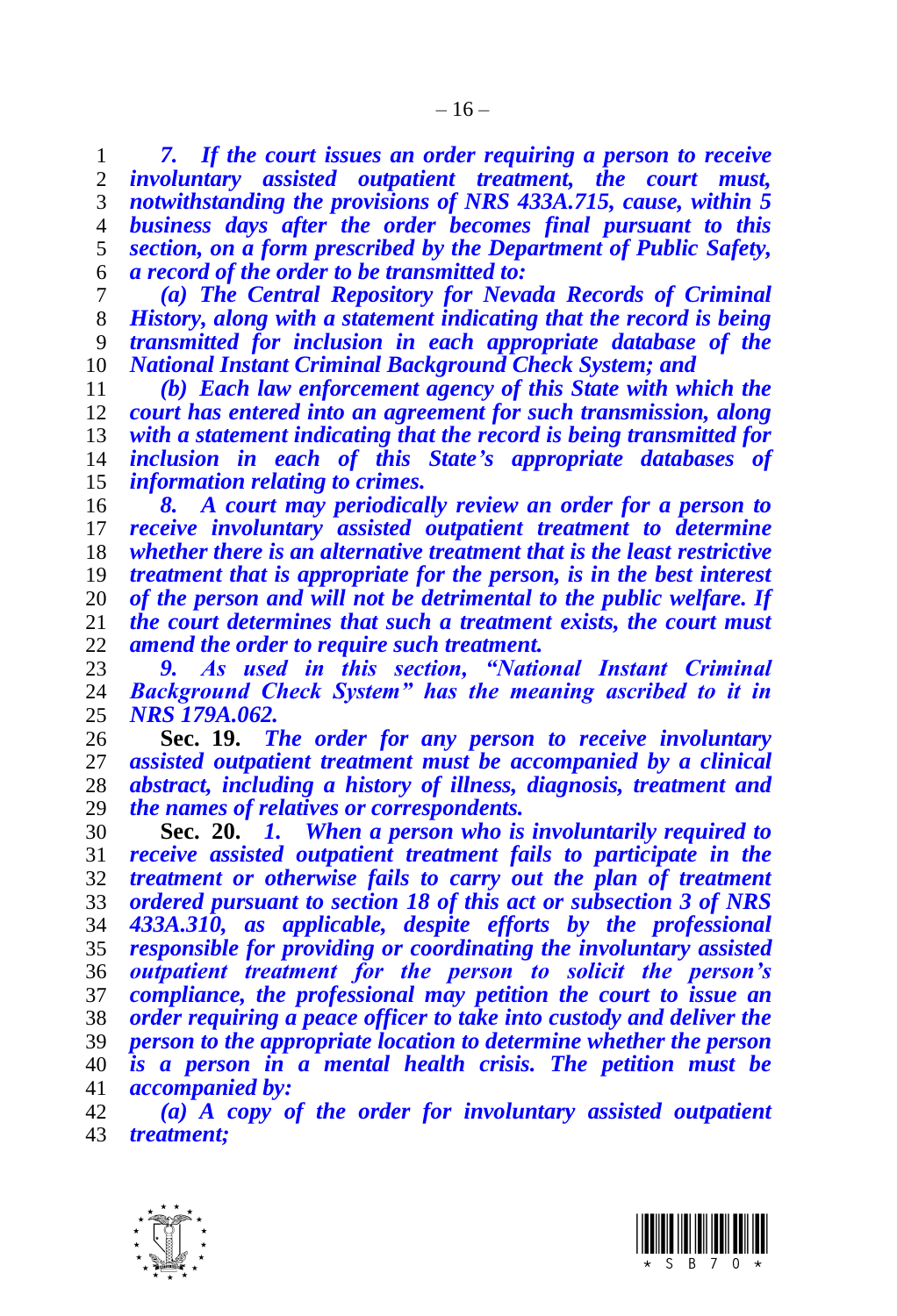*(b) A copy of the plan of treatment ordered by the court pursuant to section [18](#page-13-0) of this act or subsection 3 of NRS 433A.310, as applicable;*

 *(c) A list that sets forth the specific provisions of the plan of treatment which the person has failed to carry out; and*

 *(d) A statement by the petitioner which explains how the person's failure to receive involuntary assisted outpatient treatment or failure to carry out the plan of treatment will likely cause the person to harm himself or herself or others.*

 *2. If the court determines that there is probable cause to believe that the person is likely to harm himself or herself or others if the person does not comply with the plan of treatment, the court may issue an order requiring a peace officer to take into custody and deliver the person to an appropriate location for a determination of whether the person is a person in a mental health crisis.*

 *3. As used in this section, "appropriate location" does not include a jail or prison.*

<span id="page-16-0"></span> **Sec. 21.** *1. Not later than 7 judicial days before the end of a period of involuntary assisted outpatient treatment ordered by a court pursuant to section [18](#page-13-0) of this act or NRS 433A.310, the Administrator or his or her designee, the medical director of a division facility through which the person who is the subject of the order is receiving involuntary assisted outpatient treatment or his or her designee or another professional responsible for providing or coordinating the involuntary assisted outpatient treatment may petition to renew the order for involuntary assisted outpatient treatment for additional periods not to exceed 6 months each. For each renewal, the petition must allege that the person to be treated:*

 *(a) Is capable of surviving in the community in which he or she resides without presenting a substantial likelihood of serious harm to himself or herself or others, as determined pursuant to NRS 433A.0195, if he or she receives assisted outpatient treatment;* 

 *(b) Requires assisted outpatient treatment to prevent further disability or deterioration that presents a substantial likelihood of serious harm to himself or herself or others, as determined pursuant to NRS 433A.0195; and* 

 *(c) Has a limited ability to make an informed decision to voluntarily seek or comply with treatment for his or her mental illness as a result of his or her mental illness.*

 *2. A copy of a petition filed pursuant to subsection 1 must be served upon the person who is the subject of the petition or his or her counsel and, if applicable, his or her legal guardian.*



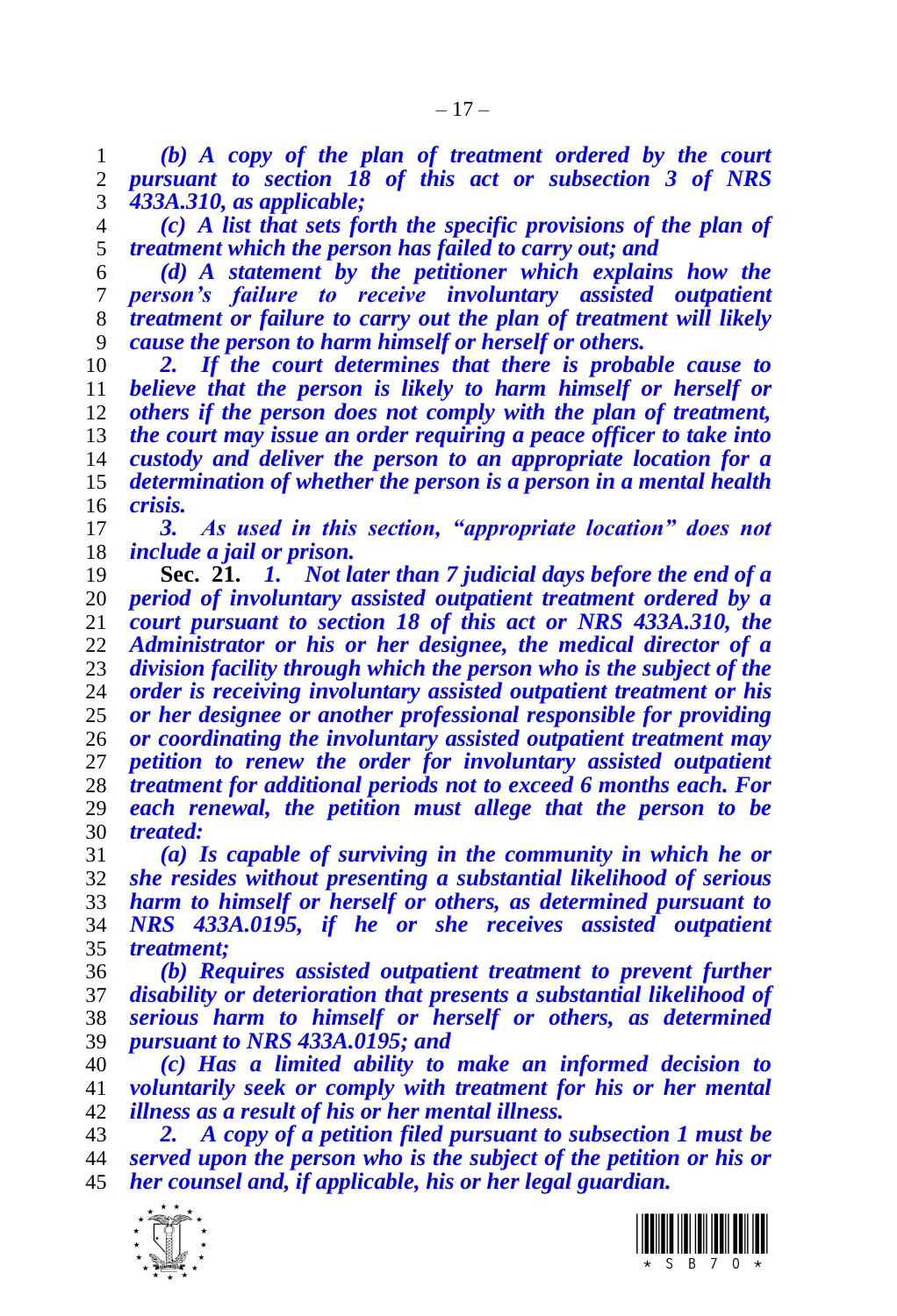*3. Upon receiving a petition filed pursuant to subsection 1, the court shall schedule a hearing on the petition pursuant to section [12](#page-9-1) of this act. If the order for involuntary assisted outpatient treatment that is effective at the time of the petition is scheduled to expire before the hearing, the order is extended and remains in effect until the date of the hearing.*

<span id="page-17-0"></span> **Sec. 22.** *1. If a person described in subsection 2 determines that conditional release for a person pursuant to NRS 433A.380 is no longer appropriate because the person is in a mental health crisis, the person may petition the district court in the county where the person determined to be in a mental health crisis resides for an order requiring a peace officer to take the person into custody and transport the person to a mental health facility or hospital or arrange for the person to be transported to a mental health facility or hospital by a person or entity listed in subparagraph (2) of paragraph (b) of subsection 1 of NRS 433A.160.*

*2. A petition described in subsection 1 may be filed by:*

 *(a) A member of the staff of a community treatment program, social services organization, mobile crisis unit or a member of a multi-disciplinary team that is providing case management, support and supervision to the person who is the subject of the petition;*

 *(b) The spouse, parent, adult child or guardian of the person who is the subject of the petition; or* 

 *(c) A member of the staff of a mental health facility or hospital at which the person who is the subject of the petition is receiving treatment.*

 *3. The district court may issue an order pursuant to subsection 1 only if it concludes that there is probable cause to believe that conditional release is no longer appropriate because the person is a person in a mental health crisis. If the district court issues such an order, the court shall ensure the delivery of the order to the sheriff of the county. The sheriff shall:*

 *(a) Provide the order to the public or private mental health facility or hospital to which the person is transported; or* 

 *(b) Arrange for the person who transports the person alleged to be a person in a mental health crisis to a public or private mental health facility or hospital to provide the order to the facility or hospital.*

 *4. A mental health facility or hospital to which a person is transported pursuant to this section shall provide for the evaluation of the person by a physician, a licensed psychologist, a physician assistant under the supervision of a psychiatrist, a clinical social worker who has the psychiatric training and* 



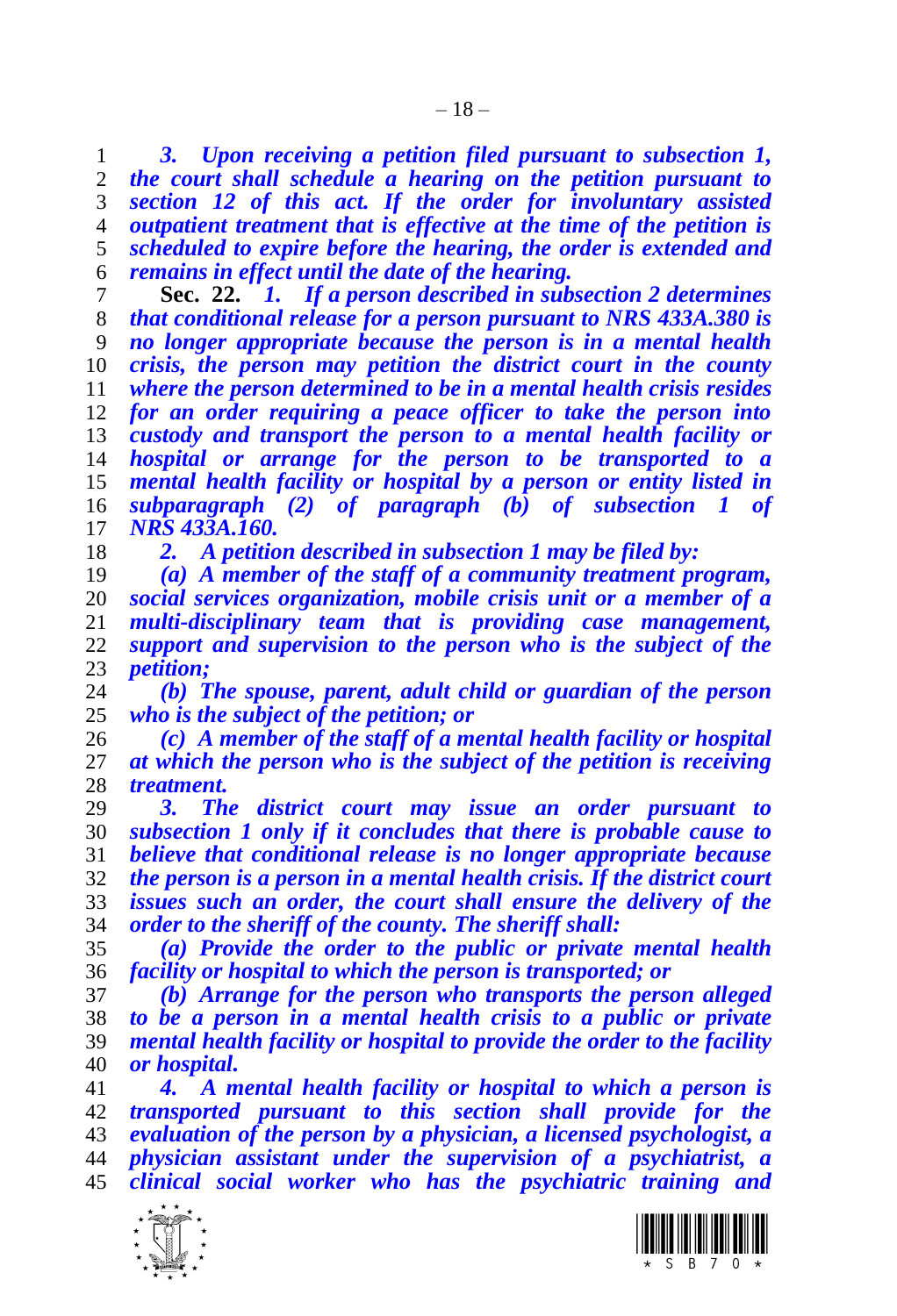<span id="page-18-0"></span> $\frac{1}{\sqrt{2}}$  *experience prescribed by the Board of Examiners for Social Workers pursuant to NRS 641B.160 or an advanced practice registered nurse who has the psychiatric training and experience prescribed by the State Board of Nursing pursuant to NRS 632.120. If the physician, psychologist, physician assistant, clinical social worker or advanced practice registered nurse conducting the evaluation determines that the person is a person in a mental health crisis, the physician, psychologist, physician assistant, clinical social worker or advanced practice registered nurse must: (a) Place the person on a mental health crisis hold pursuant to NRS 433A.160; (b) Arrange for the emergency admission of the person pursuant to sectio[n 10](#page-5-2) of this act; and (c) Submit a petition for the involuntary court-ordered admission of the person pursuant to NRS 433A.200. 5. This section must not be construed to prohibit the placement of a person who is on conditional release on a mental health crisis hold pursuant to NRS 433A.160 in the absence of a court order pursuant to this section.* **Sec. 23.** NRS 433A.011 is hereby amended to read as follows: 433A.011 As used in this chapter, unless the context otherwise 23 requires, the words and terms defined in NRS  $433A.012$  to  $24$   $433A.019$  inclusive, and sections 4 to 8, inclusive, of this act have 433A.019, inclusive, *and sections [4](#page-4-1) to [8,](#page-5-3) inclusive, of this act* have the meanings ascribed to them in those sections. **Sec. 24.** NRS 433A.019 is hereby amended to read as follows: 433A.019 **[**"Program of community-based or outpatient services"**]** *"Assisted outpatient treatment"* means **[**care, treatment and training**]** *outpatient services* provided to **[**persons in a mental health crisis, including, without limitation: 31 - 1. A program or service for the treatment of alcohol or other substance use disorders; 33 - 2. A program of general education or vocational training;  $34 \quad -3.$  A program or service that assists in the dispensing or monitoring of medication; 36 - 4. A program or service that provides counseling or therapy;  $37 - 5$ . A service which provides screening tests to detect the 38 presence of alcohol or drugs; 39 <del>- 6. A program of supervised living; or</del> 40 - 7. Any combination of programs and services for persons with mental illness. **]** *a person with a mental illness for the purpose of treating the mental illness, assisting the person to live and function in the community or to prevent a relapse or deterioration that may reasonably be predicted to result in harm to the person or another* 

<span id="page-18-1"></span>

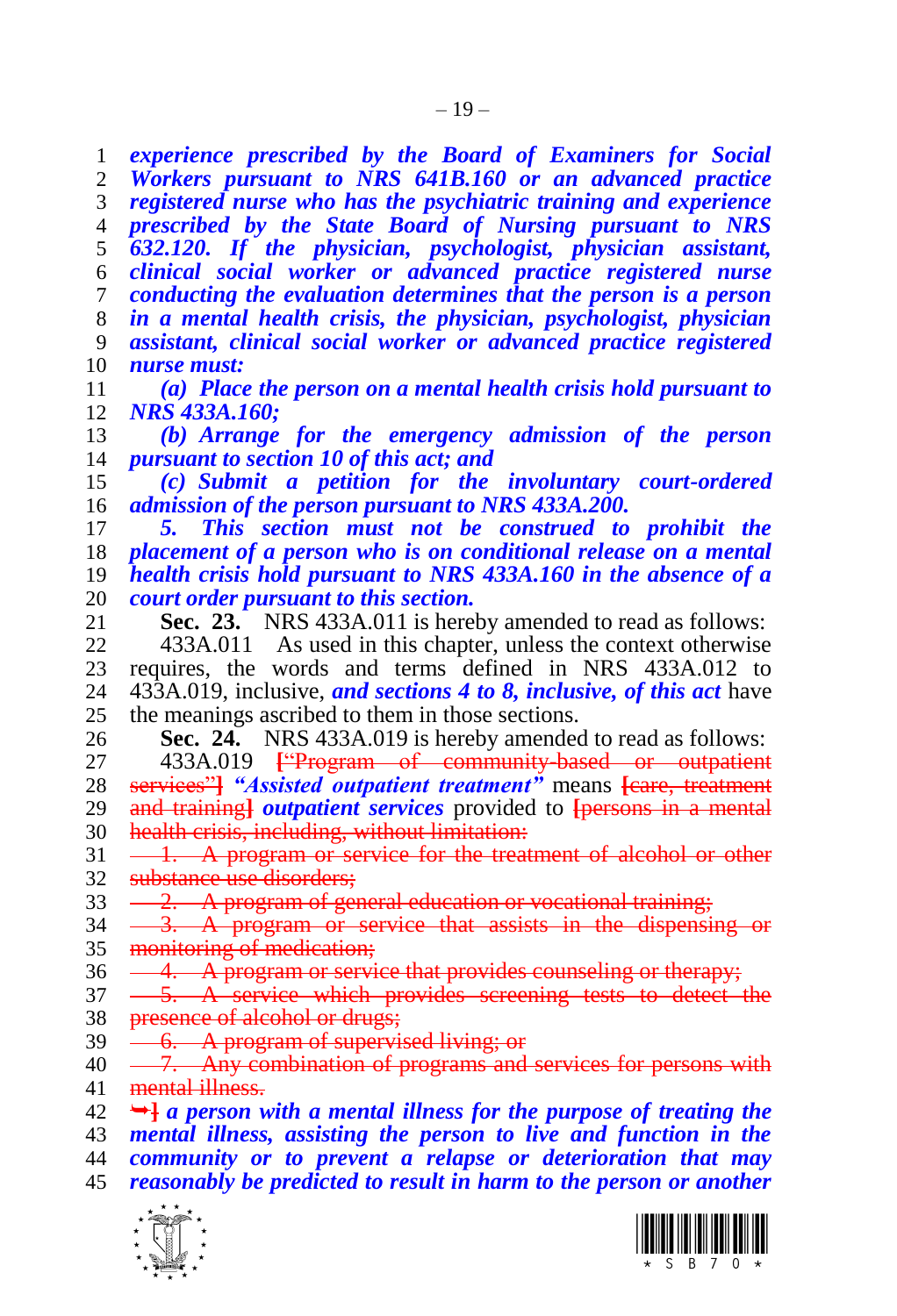*person if the person with a mental illness is not treated.* The term

 does not include **[**care, treatment and training**]** *services* provided to residents of a mental health facility.

<span id="page-19-1"></span> **Sec. 25.** NRS 433A.0195 is hereby amended to read as follows:

 433A.0195 For the purposes of this chapter, a person shall be deemed to present a substantial likelihood of serious harm to himself or herself or others if, without care or treatment, the person is at serious risk of:

10 1. Attempting suicide or homicide;

 2. Causing bodily injury to himself or herself or others, including, without limitation, death, unconsciousness, extreme physical pain, protracted and obvious disfigurement or a protracted loss or impairment of a body part, organ or mental functioning; **[**or**]**

 3. Incurring a serious injury, illness or death resulting from complete neglect of basic needs for food, clothing, shelter or personal safety **[**.**]** *; or*

 *4. Suffering severe abnormal mental, emotional or physical harm that significantly impairs judgment, reason, behavior or the capacity to recognize reality.*

<span id="page-19-2"></span>**Sec. 26.** NRS 433A.130 is hereby amended to read as follows:

 433A.130 All applications *,* **[**and**]** certificates *and other forms*  for the *detainment, evaluation,* admission *, treatment and conditional release* of any person in the State of Nevada  $[t\theta - \theta]$ 25 mental health facility or to a program of community-based or outpatient services**]** under the provisions of this chapter shall be made on forms approved by the Division and the Office of the Attorney General and furnished by the clerks of the district courts in each county.

**Sec. 27.** NRS 433A.140 is hereby amended to read as follows:

<span id="page-19-0"></span>

 433A.140 1. Any person may apply to: (a) A public or private mental health facility in the State of Nevada for admission to the facility; or

 (b) A division facility to receive care, treatment or training provided by the Division,

 $36 \rightarrow$  as a voluntary consumer for the purposes of observation, diagnosis, care and treatment. In the case of a person who has not attained the age of majority, application for voluntary admission or care, treatment or training may be made on his or her behalf by the person's spouse, parent or legal guardian.

 2. If the application is for admission to a division facility, or for care, treatment or training provided by the Division, the applicant must be admitted or provided such services as a voluntary consumer if an examination by personnel of the facility qualified to



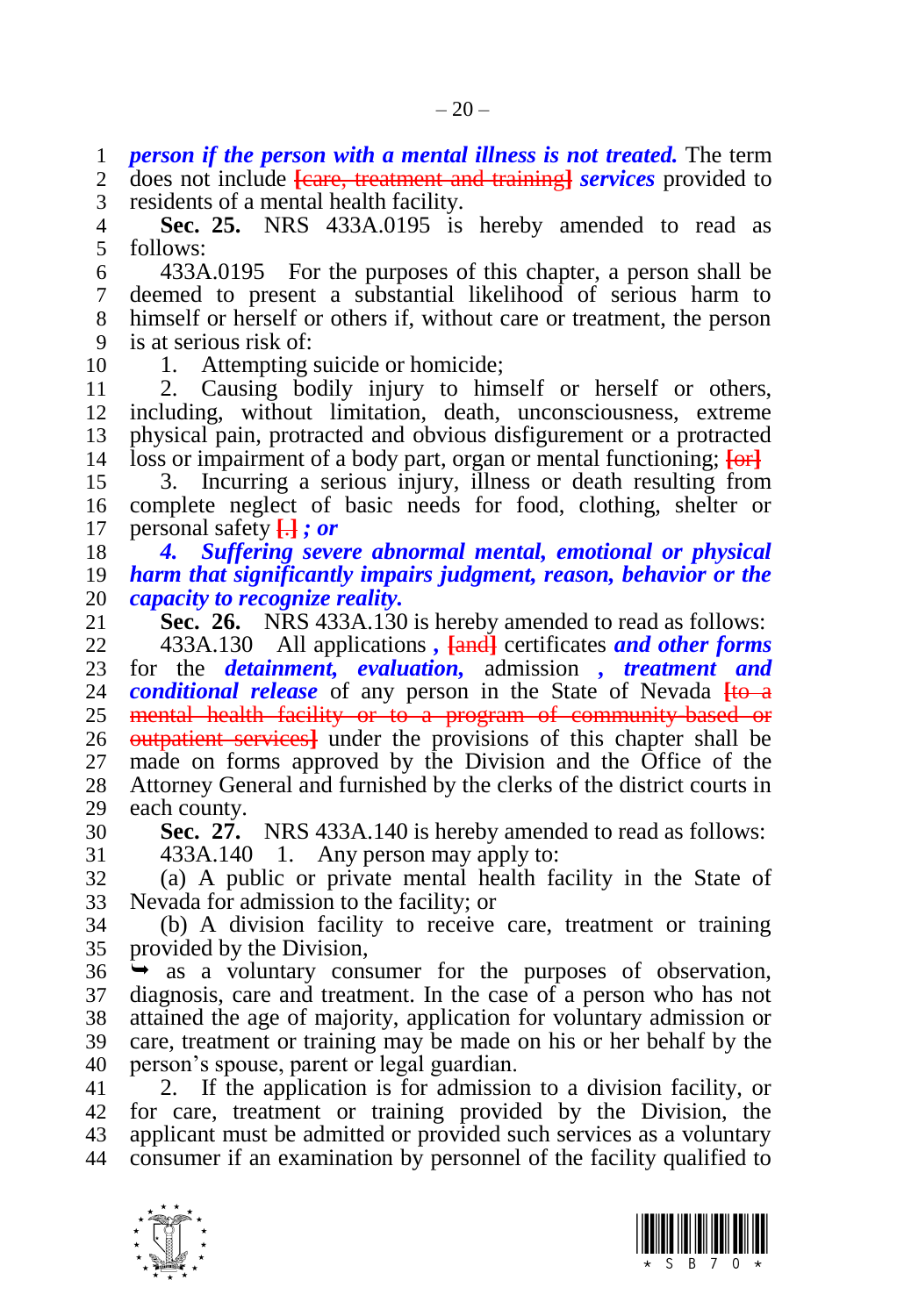make such a determination reveals that the person needs and may benefit from services offered by the mental health facility.

 3. Any person admitted to a public or private mental health facility as a voluntary consumer must be released immediately after the filing of a written request for release with the responsible physician or that physician's designee within the normal working day, unless the facility changes the status of the person to an emergency admission pursuant to NRS 433A.145. When a person is released pursuant to this subsection, the facility and its agents and employees are not liable for any debts or contractual obligations, medical or otherwise, incurred or damages caused by the actions of the person.

 $13 \overline{4}$ . Any person admitted to a public or private mental health facility as a voluntary consumer who has not requested release may nonetheless be released by the medical director of the facility when examining personnel at the facility determine that the consumer has recovered or has improved to such an extent that the consumer is not considered a danger to himself or herself or others and that the services of that facility are no longer beneficial to the consumer or 20 advisable.<br>21 5. A

5. A person who requests care, treatment or training from the Division pursuant to this section must be evaluated by the personnel 23 of the Division to determine whether the person is eligible for the 24 services offered by the Division. The evaluation must be conducted: services offered by the Division. The evaluation must be conducted:

 (a) Within 72 hours if the person has requested inpatient services; or

 (b) Within 72 regular operating hours, excluding weekends and holidays, if the person has requested **[**community-based or outpatient services.**]** *assisted outpatient treatment.*

 6. This section does not preclude a public facility from making decisions, policies, procedures and practices within the limits of the money made available to the facility.

<span id="page-20-0"></span>**Sec. 28.** NRS 433A.145 is hereby amended to read as follows:

 433A.145 1. If a person in a mental health crisis is admitted to a public or private mental health facility or hospital as a voluntary consumer, the facility or hospital shall not change the status of the person to an emergency admission unless **[**the hospital or facility receives, before the change in status is made, an application for an emergency admission pursuant to**]** *:*

 *(a) A person described in* NRS 433A.160 *places the person in a mental health crisis hold;* and **[**the certificate of a**]**

 *(b) A* psychiatrist, psychologist, physician, physician assistant, clinical social worker or advanced practice registered nurse *completes a certificate* pursuant to NRS 433A.170.



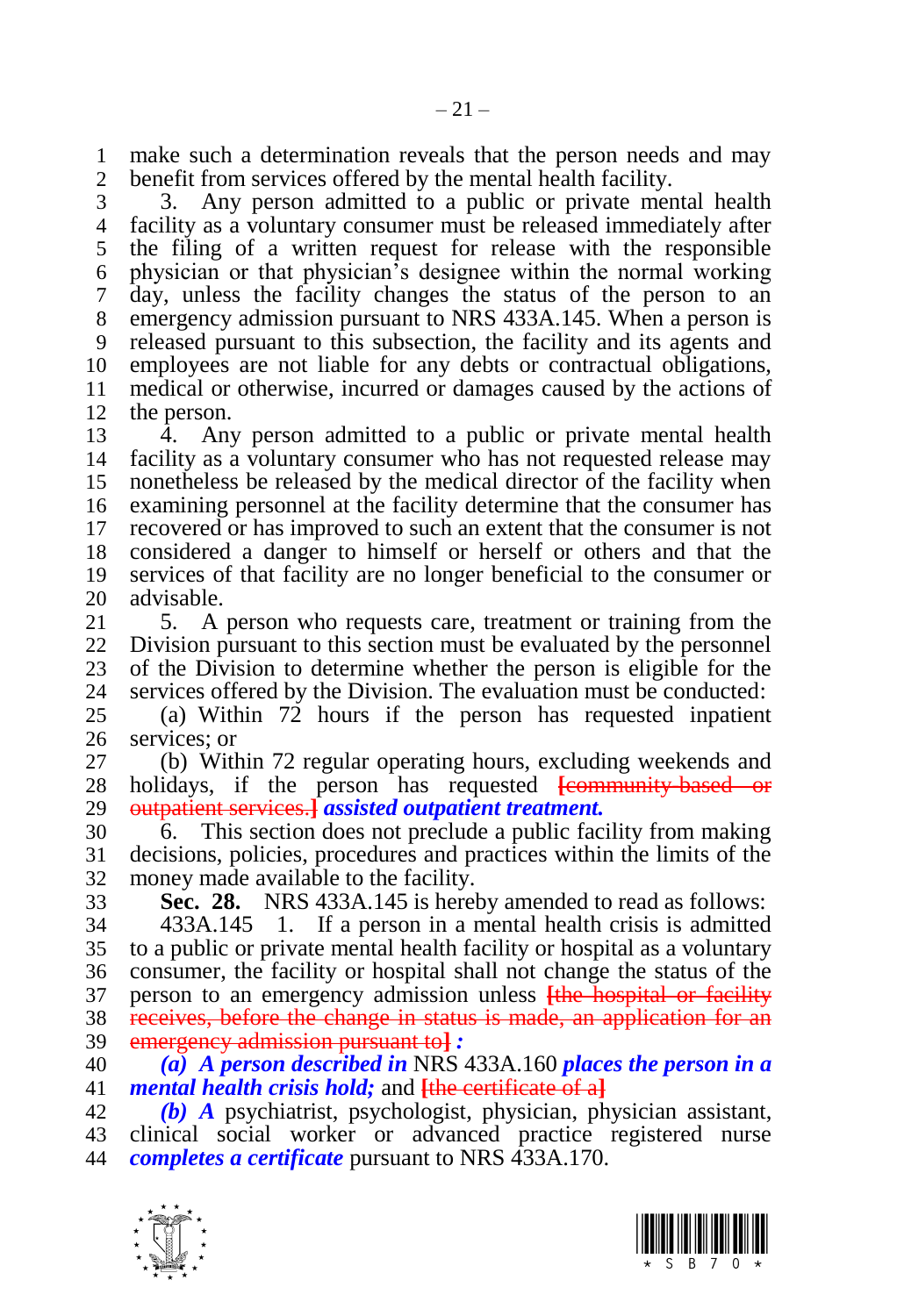2. **[**A**]** *Except as otherwise provided in subsection 3, a* person whose status is changed pursuant to subsection 1 must not be detained in excess of 72 hours *, including weekends and holidays,* after the **[**change in status is made**]** *person is placed on a mental health crisis hold pursuant to NRS 433A.160* unless, before the close of the business day on which the 72 hours expires, a written petition *for an involuntary court-ordered admission to a mental health facility* is filed with the clerk of the district court pursuant to NRS 433A.200 **[**.**]** *, including, without limitation, the documents required pursuant to NRS 433A.210.*

 3. If the period specified in subsection 2 expires on a day on which the office of the clerk of the district court is not open, the written petition must be filed on or before the close of the business day next following the expiration of that period.

<span id="page-21-1"></span>**Sec. 29.** NRS 433A.150 is hereby amended to read as follows:

 433A.150 1. **[**Except as otherwise provided in this subsection, a**]** *A* person alleged to be a person in a mental health crisis **[**may, upon application**]** *who is placed on a mental health crisis hold* pursuant to NRS 433A.160 **[**and**]** *may,* subject to the 20 provisions of subsection 2, be detained in a public or private mental 21 health facility or hospital funder an emergency admission for health facility or hospital **[**under an emergency admission**]** for *assessment,* evaluation, **[**observation**]** *intervention* and treatment, 23 regardless of whether any parent or legal guardian of the person has<br>24 consented to the **Ladmission-1** mental health crisis hold. consented to the **[**admission.**]** *mental health crisis hold.*

 2. Except as otherwise provided in subsection 3, a person detained pursuant to subsection 1 must be released within 72 hours, including weekends and holidays, after the **[**application for emergency admission or any part of such an application is made**]** *person is placed on a mental health crisis hold* pursuant to NRS 433A.160 unless, before the close of the business day on which the 72 hours expires, a written petition for an involuntary court-ordered admission to a mental health facility is filed with the clerk of the district court pursuant to NRS 433A.200, including, without limitation, the documents required pursuant to NRS 433A.210, or the status of the person is changed to a voluntary admission.

 3. If the period specified in subsection 2 expires on a day on which the office of the clerk of the district court is not open, the written petition must be filed on or before the close of the business day next following the expiration of that period.

<span id="page-21-0"></span> **Sec. 30.** NRS 433A.160 is hereby amended to read as follows: 433A.160 1. **[**Except as otherwise provided in subsection 2, an application for the emergency admission of a person alleged to be 43 a person in a mental health crisis for evaluation, observation and treatment may only be made by an**]** *An* officer authorized to make arrests in the State of Nevada or a physician, physician assistant,



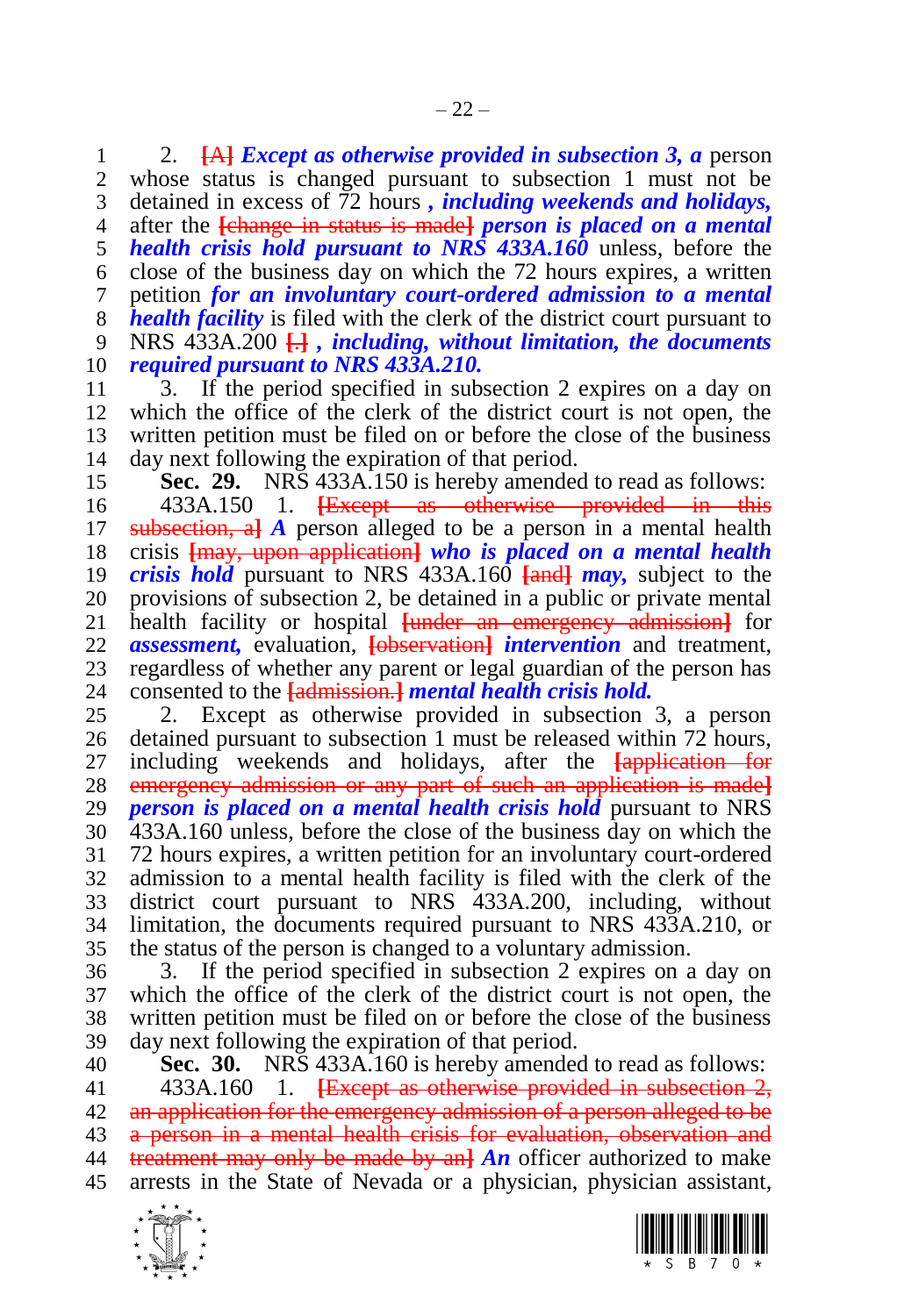psychologist, marriage and family therapist, clinical professional counselor, social worker or registered nurse **[**. The officer, physician, physician assistant, psychologist, marriage and family therapist, clinical professional counselor, social worker or registered 5 nurse may:  $6 \quad -$  (a) Without a warrant: (1) Take**]** *who, based on his or her personal observation of a person or the issuance of a court order pursuant to section [9](#page-5-1) of this act, has probable cause to believe that the person is* a person **[**alleged to be a person**]** in a mental health crisis *, may place the person on a mental health crisis hold by: (a) Taking the person* into custody **[**to apply for the emergency admission of the person for evaluation, observation and treatment;**]** *without a warrant;* and **[**(2) Transport**]** *(b) Transporting* the person **[**alleged to be a person in a mental health crisis**]** to a public or private mental health facility or hospital for **[**that purpose,**]** *assessment, evaluation, intervention and treatment* or *[arrange] arranging* for the person to be transported by:<br> $21$  $\frac{[H]}{[H]}$  *(1)* A local law enforcement agency;<br>22  $\frac{[H]}{[H]}$  *(2)* A system for the nonemer **[**(II)**]** *(2)* A system for the nonemergency medical 23 transportation of persons whose operation is authorized by the 24 Nevada Transportation Authority: Nevada Transportation Authority; **[**(III)**]** *(3)* An entity that is exempt pursuant to NRS 706.745 from the provisions of NRS 706.386 or 706.421; **[(IV)]**  $\overline{4}$  An accredited agent of the Division; **[**(V)**]** *(5)* A provider of nonemergency secure behavioral health transport services licensed under the regulations adopted pursuant to NRS 433.3317; or **[**(VI)**]** *(6)* If medically necessary, an ambulance service that holds a permit issued pursuant to the provisions of chapter 450B of NRS **[**,  $34 \rightarrow$ -only if the officer, physician, physician assistant, psychologist, marriage and family therapist, clinical professional counselor, social worker or registered nurse, based upon his or her personal observation of the person, has probable cause to believe that the person is a person in a mental health crisis. 39 (b) Apply to a district court for an order requiring: 40 (1) Any peace officer to take a person alleged to be a person 41 in a mental health crisis into custody to allow the applicant for the 42 order to apply for the emergency admission of the person for evaluation, observation and treatment; and 44 (2) Any agency, system, provider, agent or service described in subparagraph (2) of paragraph (a) to transport the person alleged



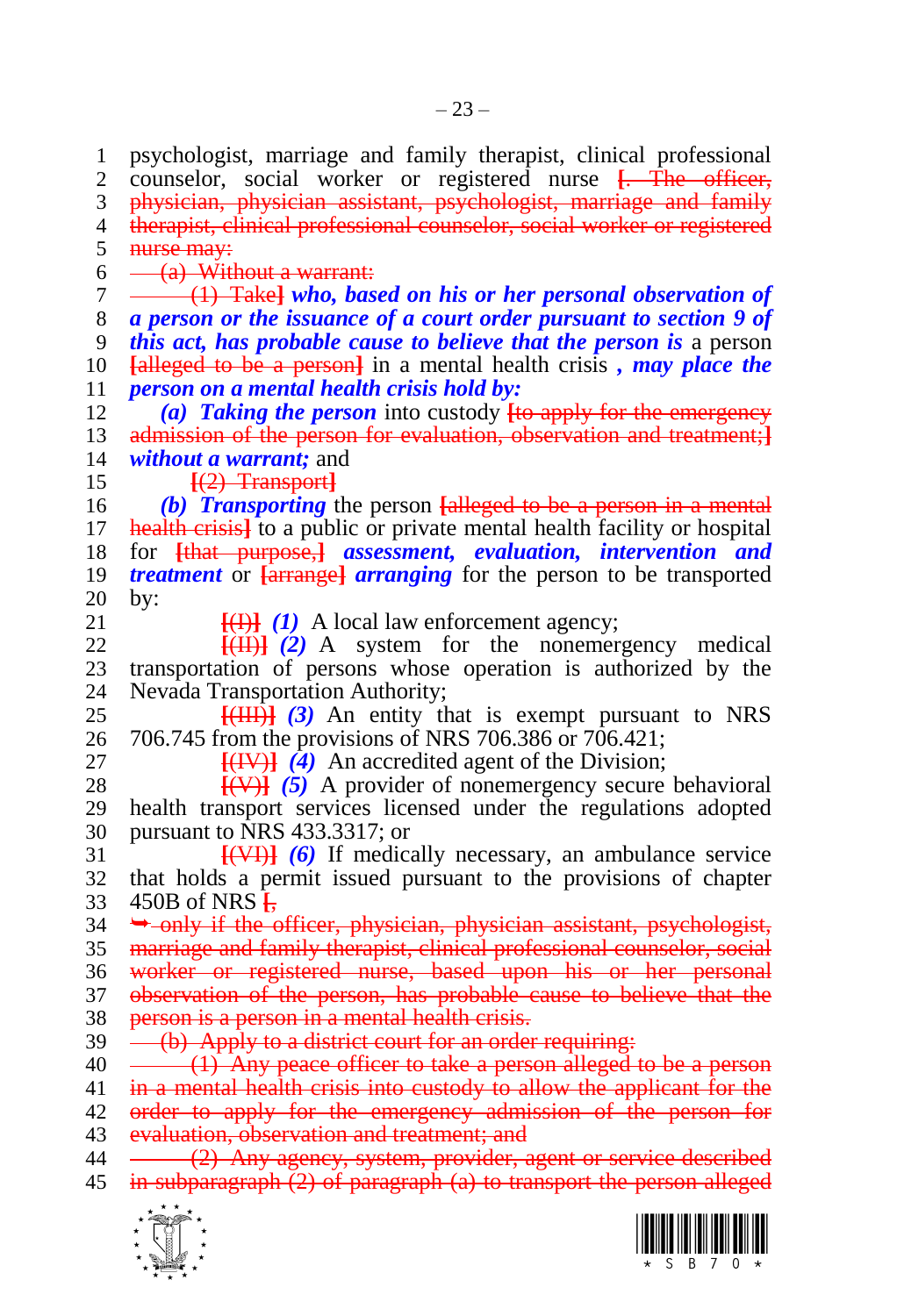2 health facility or hospital for that purpose.  $3 \rightarrow$  The district court may issue such an order only if it is satisfied 4 that there is probable cause to believe that the person is a person in a mental health crisis.  $6 \quad -2$ . An application for the emergency admission of a person alleged to be a person in a mental health crisis for evaluation, observation and treatment may be made by a spouse, parent, adult child or legal guardian of the person. The spouse, parent, adult child 10 or legal guardian and any other person who has a legitimate interest 11 in the person alleged to be a person in a mental health crisis may apply to a district court for an order described in paragraph (b) of 13 subsection 1.  $14 \longrightarrow$ . The application for the emergency admission of a person 15 alleged to be a person in a mental health crisis for evaluation, observation and treatment must reveal**]** *; and (c) Completing and providing to the public or private mental health facility or hospital the form prescribed pursuant to NRS 433A.130 for the placement of a person on a mental health crisis hold. The form must set forth* the circumstances under which the person was taken into custody and the reasons therefor. **[**4.**]** *2.* To the extent practicable, a person **[**who applies for the 23 emergency admission of a person who is less than 18 years of age to 24 a public or private mental health facility or hospital, other than a a public or private mental health facility or hospital, other than a **parent or guardian,** *described in subsection*  $\vec{l}$  shall attempt to obtain the consent of the parent or guardian *of an unemancipated person who is less than 18 years of age* before **[**making the application.**]** *placing the person on a mental health crisis hold.* The person who **[**applies for the emergency admission**]** *places an unemancipated person who is less than 18 years of age on a mental health crisis hold* or, if the person **[**makes the application**]** *is acting* within the scope of his or her employment, the employer of the person, shall maintain documentation of each such attempt until the person who is **[**the subject of the application**]** *placed on a mental health crisis hold* reaches at least 23 years of age. **[**5. Except as otherwise provided in this subsection, each person admitted to a public or private mental health facility or hospital under an emergency admission must be evaluated at the 39 time of admission by a psychiatrist or a psychologist. If a psychiatrist or a psychologist is not available to conduct an

 evaluation at the time of admission, a physician or an advanced practice registered nurse who has the training and experience 43 prescribed by the State Board of Nursing pursuant to NRS 632.120

may conduct the evaluation. Each such emergency admission must

45 be approved by a psychiatrist.





to be a person in a mental health crisis to a public or private mental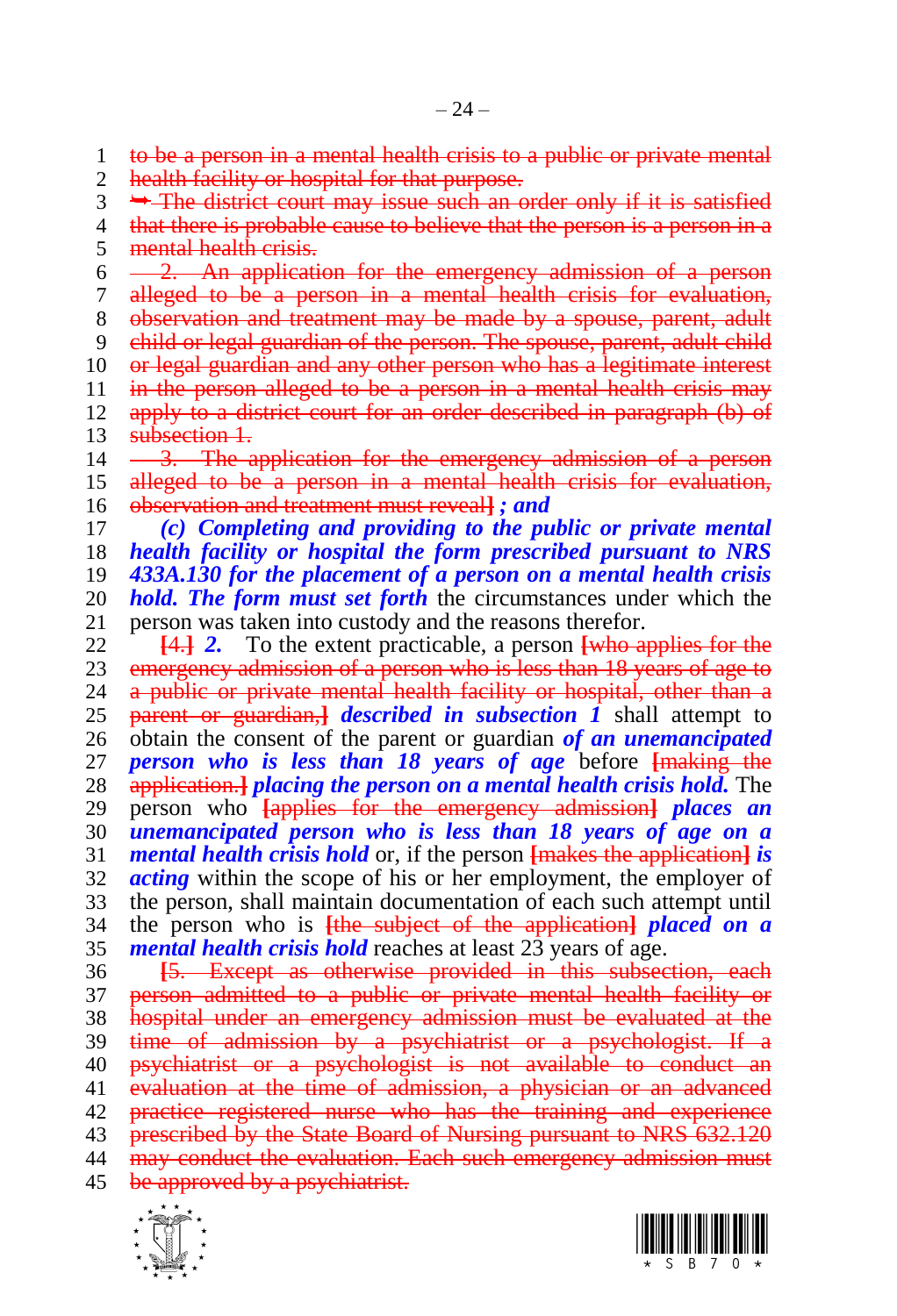6.**]** *3.* The State Board of Health shall adopt regulations governing the manner in which:

 (a) A person may apply to become an accredited agent of the Division; and

 (b) Accredited agents of the Division will be monitored and disciplined for professional misconduct.

 **[**7.**]** *4.* As used in this section, "an accredited agent of the Division" means any person authorized by the Division to transport to a mental health facility pursuant to subparagraph **[**2**]** *(4)* of 10 paragraph  $\frac{[a]}{[b]}$  *(b)* of subsection 1 those persons  $\frac{[a]}{[b]}$  need of emergency admission.**]** *being placed on a mental health crisis hold.* **Sec. 31.** NRS 433A.165 is hereby amended to read as follows:

<span id="page-24-0"></span> 433A.165 1. Before a person alleged to be a person in a mental health crisis may be admitted to a public or private mental health facility *or hospital under an emergency admission* pursuant to NRS **[**433A.160,**]** *433A.145 or section [10](#page-5-2) of this act,* the person  $\begin{bmatrix} 17 & \text{must:} \\ 18 & & (a) \end{bmatrix}$ 

 (a) First be examined by a licensed physician or physician assistant licensed pursuant to chapter 630 or 633 of NRS or an 20 advanced practice registered nurse licensed pursuant to NRS<br>21 632.237 at any location where such a physician, physician assistant 632.237 at any location where such a physician, physician assistant or advanced practice registered nurse is authorized to conduct such an examination to determine whether the person has a medical condition, other than a psychiatric condition, which requires immediate treatment; and

 (b) If such treatment is required, be admitted for the appropriate medical care:

 (1) To a hospital if the person is in need of emergency services or care; or

 (2) To another appropriate medical facility if the person is not in need of emergency services or care.

 2. If a person *alleged to be a person* in a mental health crisis has a medical condition in addition to a psychiatric condition which requires medical treatment that requires more than 72 hours to complete, the licensed physician, physician assistant or advanced practice registered nurse who examined the person must:

 (a) On the first business day after determining that such medical treatment is necessary, file with the clerk of the district court a written petition **[**to admit**]** *for the involuntary court-ordered admission of* the person to a public or private mental health facility pursuant to NRS **[**433A.160**]** *433A.200* after the medical treatment has been completed. The petition must:

 (1) Include, without limitation, the medical condition of the person and the purpose for continuing the medical treatment of the person; and



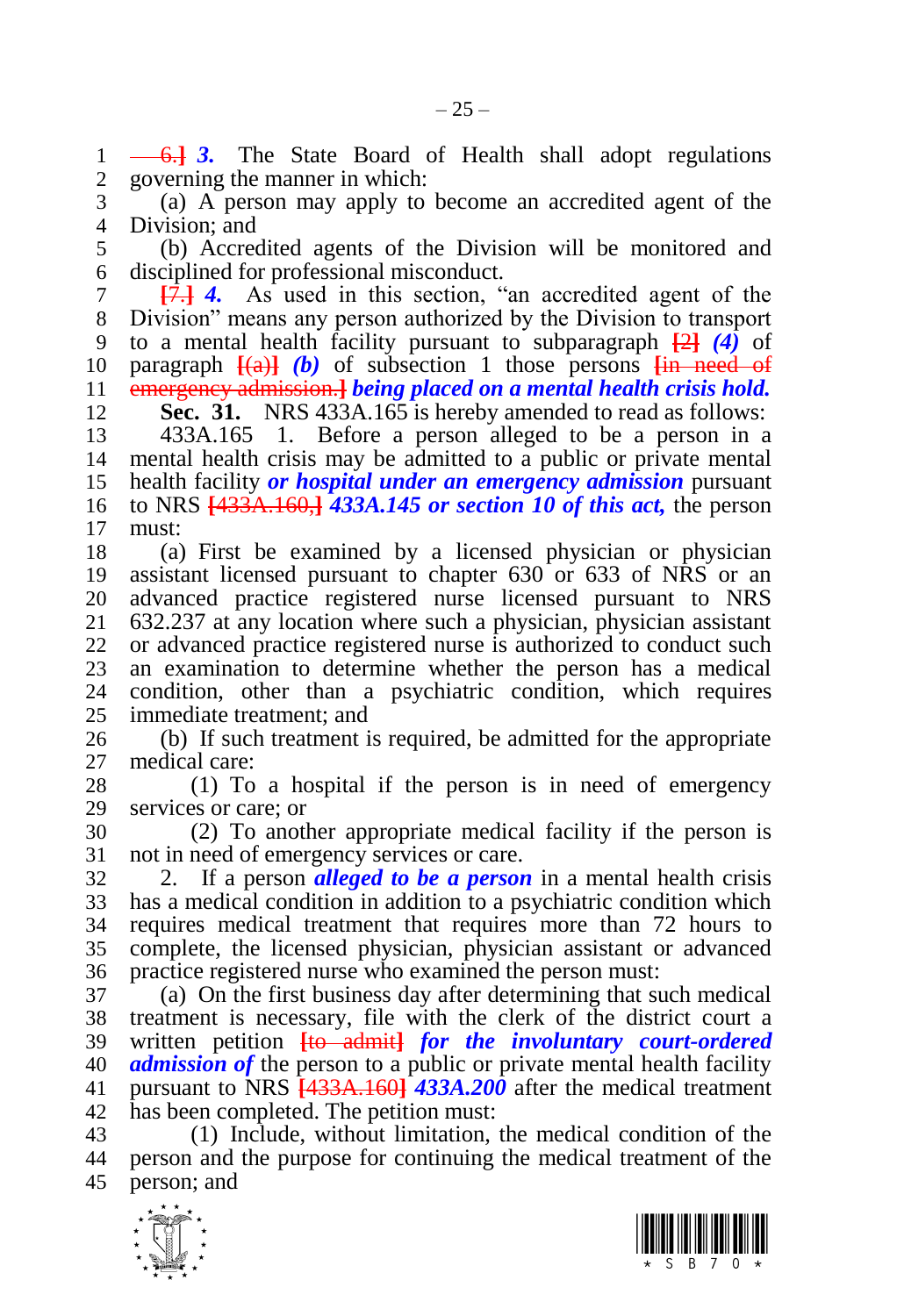(2) Be accompanied by a copy of **[**the application for the

emergency admission of the person required**]** *:*

 *(I) The form for the placement of a person on a mental health crisis hold completed* pursuant to NRS 433A.160 *;* and **[**the**]**

 *(II) The* certificate **[**required**]** *completed* pursuant to NRS 433A.170 **[**.**]** *, unless the medical condition prevents the completion of such a certificate.*

 (b) Seven days after filing a petition pursuant to paragraph (a) and every 7 days thereafter, file with the clerk of the district court an update on the medical condition and treatment of the person.

 3. The examination and any transfer of the person from a facility when the person has an emergency medical condition and has not been stabilized must be conducted in compliance with:

 (a) The requirements of 42 U.S.C. § 1395dd and any regulations adopted pursuant thereto, and must involve a person authorized pursuant to federal law to conduct such an examination or certify such a transfer; and

(b) The provisions of NRS 439B.410.

 4. The cost of the examination must be paid by the county in which the person alleged to be a person in a mental health crisis resides if services are provided at a county hospital located in that county or a hospital or other medical facility designated by that 23 county, unless the cost is voluntarily paid by the person alleged to 24 be a person in a mental health crisis or, on the person's behalf, by be a person in a mental health crisis or, on the person's behalf, by his or her insurer or by a state or federal program of medical assistance.

 5. The county may recover all or any part of the expenses paid by it, in a civil action against:

(a) The person whose expenses were paid;

(b) The estate of that person; or

 (c) A responsible relative as prescribed in NRS 433A.610, to the extent that financial ability is found to exist.

 6. The cost of treatment, including hospitalization, for a person who is indigent must be paid pursuant to NRS 428.010 by the county in which the person alleged to be a person in a mental health crisis resides.

 7. The provisions of this section do not require the Division to provide examinations required pursuant to subsection 1 at a division facility if the Division does not have the:

 (a) Appropriate staffing levels of physicians, physician assistants, advanced practice registered nurses or other appropriate staff available at the facility as the Division determines is necessary to provide such examinations; or

 (b) Appropriate medical laboratories as the Division determines is necessary to provide such examinations.



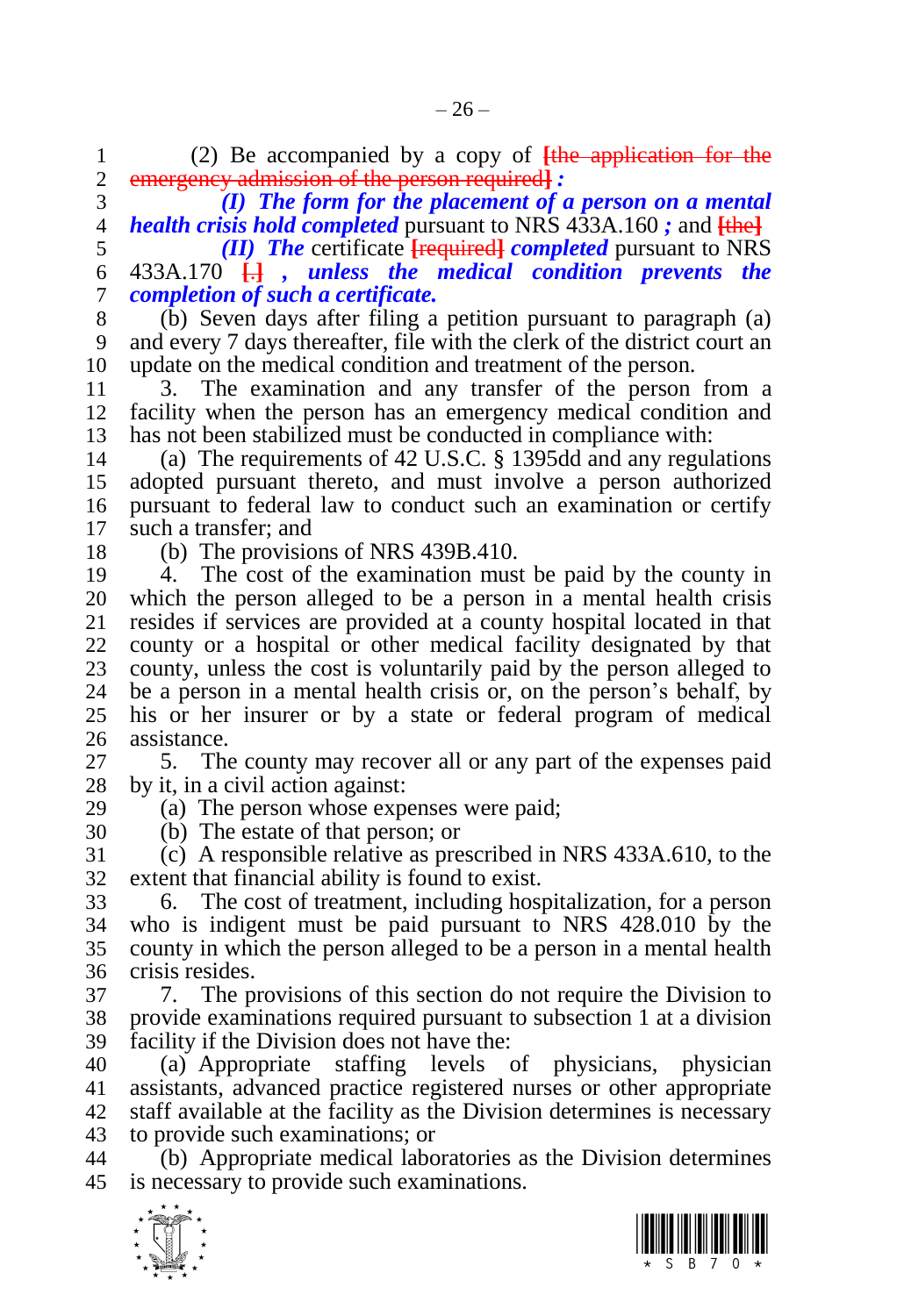1 8. The State Board of Health shall adopt regulations to carry<br>2 out the provisions of this section, including without limitation. out the provisions of this section, including, without limitation, regulations that:

 (a) Define "emergency services or care" as that term is used in this section;

 (b) Prescribe a procedure to ensure that an examination is performed pursuant to paragraph (a) of subsection 1; and

 (c) Prescribe the type of medical facility that a person may be admitted to pursuant to subparagraph (2) of paragraph (b) of subsection 1.

 9. As used in this section, "medical facility" has the meaning ascribed to it in NRS 449.0151.

<span id="page-26-0"></span> **Sec. 32.** NRS 433A.170 is hereby amended to read as follows: 433A.170 Except as otherwise provided in this section, the administrative officer of a facility operated by the Division or of any other public or private mental health facility or hospital shall not accept **[**an application**]** *a person* for an emergency admission under NRS **[**433A.160**]** *433A.145 or section [10](#page-5-2) of this act* unless **[**that application is accompanied by a certificate of**]** a licensed psychologist, a physician, a physician assistant under the supervision of a psychiatrist, a clinical social worker who has the psychiatric training and experience prescribed by the Board of 23 Examiners for Social Workers pursuant to NRS 641B.160 or an<br>24 advanced practice registered nurse who has the psychiatric training advanced practice registered nurse who has the psychiatric training and experience prescribed by the State Board of Nursing pursuant to NRS 632.120 *, completes a certificate* stating that he or she has examined the person alleged to be a person in a mental health crisis and that he or she has concluded that the person is a person in a mental health crisis. The certificate required by this section may be obtained from a licensed psychologist, physician, physician assistant, clinical social worker or advanced practice registered nurse who is employed by the public or private mental health facility or hospital to which the **[**application is made.**]** *person alleged to be a person in a mental health crisis is to be admitted.*

<span id="page-26-1"></span> **Sec. 33.** NRS 433A.185 is hereby amended to read as follows: 433A.185 As soon as practicable but not more than **[**24**]** *8*  hours after **[**the emergency admission of a person alleged to be a**]** *an unemancipated* person **[**in a mental health crisis**]** who is under 18 years of age **[**,**]** *is placed on a mental health crisis hold,* the administrative officer of the public or private mental health facility *or hospital in which the person is being held or his or her designee*  shall give notice of **[**such admission**]** *the mental health crisis hold*  in person, by telephone or facsimile and by certified mail to the parent or legal guardian of that person.



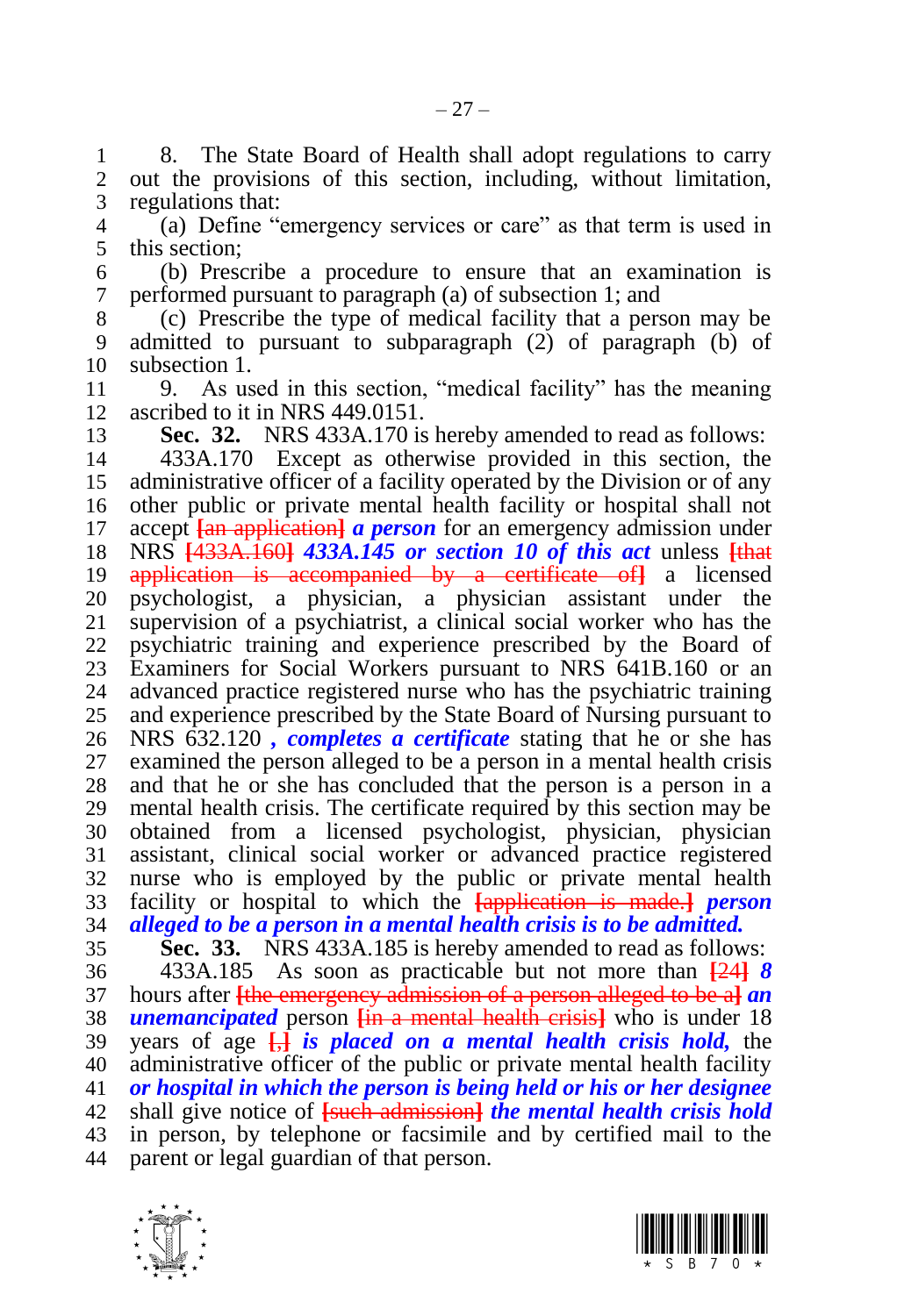**Sec. 34.** NRS 433A.190 is hereby amended to read as follows:<br>2 433A.190 1. The administrative officer of a public or private

 433A.190 1. The administrative officer of a public or private mental health facility *or hospital* shall ensure that, within 24 hours of the emergency admission of a person alleged to be a person in a mental health crisis **[**pursuant to NRS 433A.150**]** who is at least 18 years of age, *pursuant to NRS 433A.145 or section [10](#page-5-2) of this act,*  the person is asked to give permission to provide notice of the emergency admission to a family member, friend or other person identified by the person.

 2. If a person alleged to be a person in a mental health crisis who is at least 18 years of age gives permission to notify a family member, friend or other person of the emergency admission, the administrative officer shall ensure that:

 (a) The permission is recorded in the medical record of the person; and

 (b) Notice of the admission is promptly provided to the family member, friend or other person in person or by telephone, facsimile, other electronic communication or certified mail.

 3. Except as otherwise provided in subsections 4 and 5, if a 20 person alleged to be a person in a mental health crisis who is at least 21 18 years of age does not give permission to notify a family member. 18 years of age does not give permission to notify a family member, friend or other person of the emergency admission of the person, notice of the emergency admission must not be provided until permission is obtained.

 4. If a person alleged to be a person in a mental health crisis who is at least 18 years of age is not able to give or refuse permission to notify a family member, friend or other person of the emergency admission, the administrative officer of the mental health facility *or hospital* may cause notice as described in paragraph (b) of subsection 2 to be provided if the administrative officer determines that it is in the best interest of the person in a mental health crisis.

 5. If a guardian has been appointed for a person alleged to be a person in a mental health crisis who is at least 18 years of age or the person has executed a durable power of attorney for health care pursuant to NRS 162A.700 to 162A.870, inclusive, or appointed an attorney-in-fact using an advance directive for psychiatric care pursuant to NRS 449A.600 to 449A.645, inclusive, the administrative officer of the mental health facility *or hospital* must ensure that the guardian, agent designated by the durable power of attorney or the attorney-in-fact, as applicable, is promptly notified of the admission as described in paragraph (b) of subsection 2, regardless of whether the person alleged to be a person in a mental health crisis has given permission to the notification.



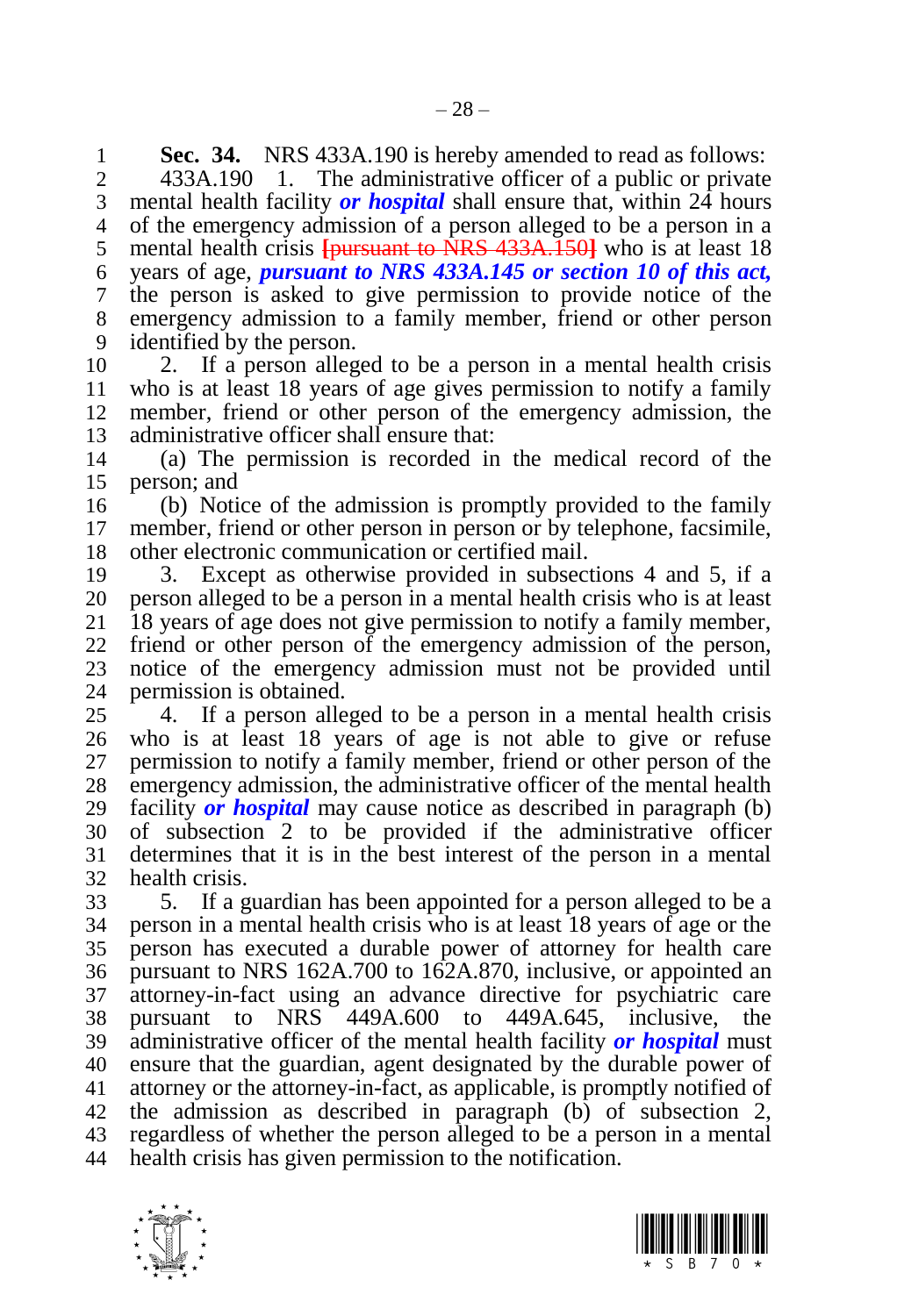<span id="page-28-0"></span>**Sec. 35.** NRS 433A.195 is hereby amended to read as follows:<br>2 433A.195 *I*. A licensed physician on the medical staff of a 433A.195 *1.* A licensed physician on the medical staff of a

 facility operated by the Division or of any other public or private mental health facility or hospital may release a person **[**admitted pursuant to NRS 433A.160**]** *from a mental health crisis hold* upon completion of a certificate which meets the requirements of NRS 433A.197 signed by a licensed physician on the medical staff of the facility or hospital, a physician assistant under the supervision of a psychiatrist, psychologist, a clinical social worker who has the psychiatric training and experience prescribed by the Board of Examiners for Social Workers pursuant to NRS 641B.160 or an advanced practice registered nurse who has the psychiatric training and experience prescribed by the State Board of Nursing pursuant to NRS 632.120 stating that he or she has personally observed and examined the person and that he or she has concluded that the person is not a person in a mental health crisis.

 *2. A licensed psychologist, a physician, a physician assistant under the supervision of a psychiatrist, a clinical social worker who has the psychiatric training and experience prescribed by the Board of Examiners for Social Workers pursuant to NRS 641B.160 or an advanced practice registered nurse who has the psychiatric training and experience prescribed by the State Board of Nursing pursuant to NRS 632.120 on the medical staff of a facility operated by the Division or of any other public or private mental health facility or hospital may release an unemancipated person who is less than 18 years of age from a mental health crisis hold if the parent or guardian of the person agrees to treatment at the facility or accepts physical custody of the person.* 

<span id="page-28-1"></span> **Sec. 36.** NRS 433A.200 is hereby amended to read as follows: 433A.200 1. Except as otherwise provided in **[**subsection 3 and**]** NRS 432B.6075, a proceeding for an involuntary court-ordered admission of any person in the State of Nevada may be commenced by the filing of a petition for the involuntary admission to a mental health facility **[**or to a program of community-based or outpatient services**]** with the clerk of the district court of the county where the person who is to be treated resides. The petition may be filed by **[**the spouse, parent, adult children or legal guardian of the person to be treated or by**]** any physician, physician assistant, psychologist, social worker or registered nurse or by any officer authorized to make arrests in the State of Nevada. The petition must be accompanied:

 (a) By a certificate of a physician, a licensed psychologist, a physician assistant under the supervision of a psychiatrist, a clinical social worker who has the psychiatric training and experience prescribed by the Board of Examiners for Social Workers pursuant to NRS 641B.160 or an advanced practice registered nurse who has



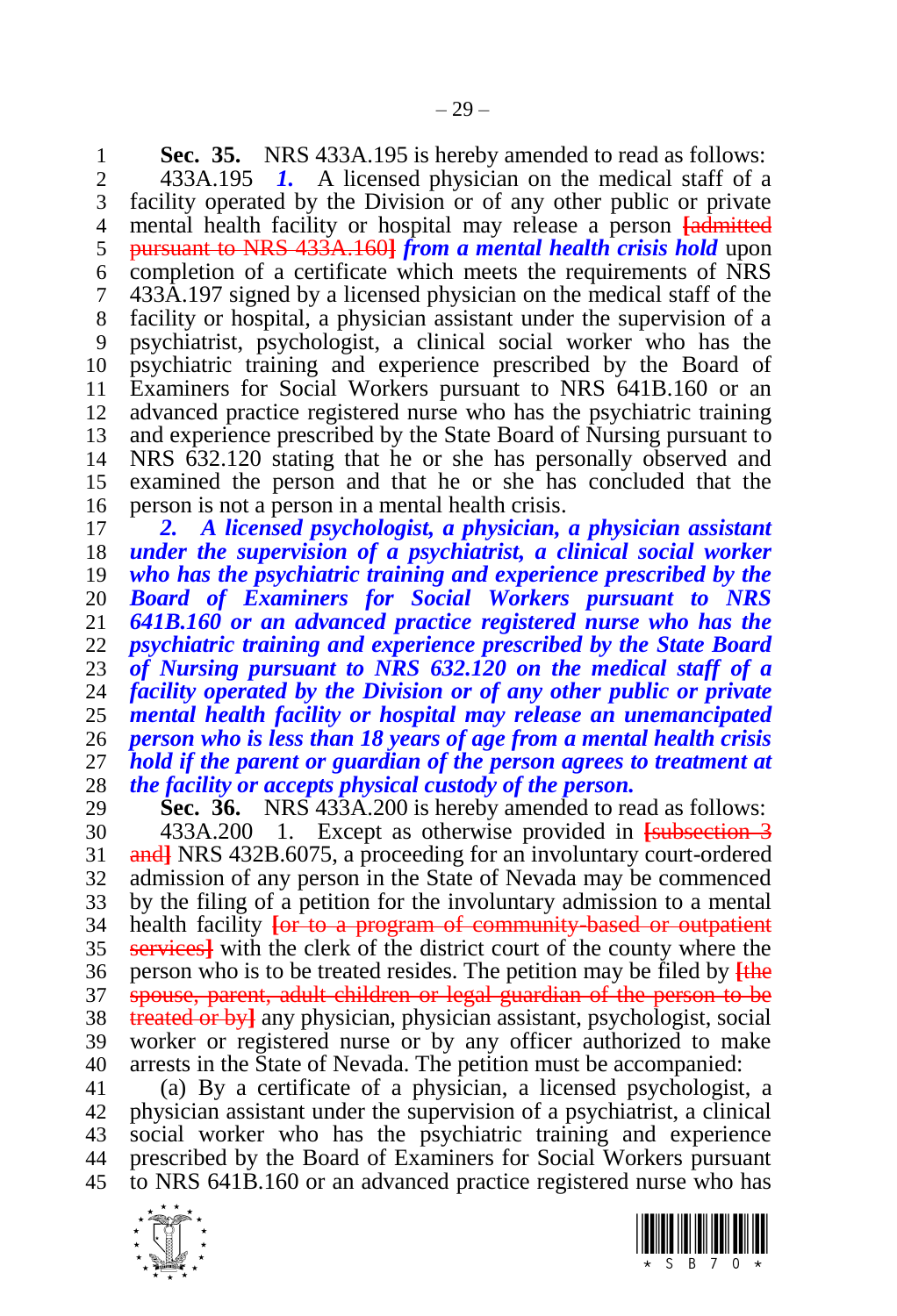the psychiatric training and experience prescribed by the State Board of Nursing pursuant to NRS 632.120 stating that he or she has examined the person alleged to be a person in a mental health crisis and has concluded that the person is a person in a mental health crisis; or

(b) By a sworn written statement by the petitioner that:

 (1) The petitioner has, based upon the petitioner's personal observation of the person alleged to be a person in a mental health crisis, probable cause to believe that the person is a person in a mental health crisis **[**;**]** and

 $\frac{[2]}{[2]}$  The *the* person alleged to be a person in a mental health crisis has refused to submit to examination or treatment by a physician, psychiatrist, licensed psychologist or advanced practice registered nurse who has the psychiatric training and experience 15 prescribed by the State Board of Nursing pursuant to NRS 632.120 **[**.**]** *; or*

 *(2) The person alleged to be a person in a mental health crisis has been placed on a mental health crisis hold pursuant to NRS 433A.160 and the physician, physician assistant or advanced practice registered nurse who examined the person alleged to be a person with a mental health crisis pursuant to NRS 433A.165 determined that the person has a medical condition, other than a psychiatric condition, which requires immediate treatment.*

2. Except as otherwise provided in NRS 432B.6075, if the person to be treated is **[**a**]** *an unemancipated* minor and the petitioner is a person other than a parent or guardian of the minor, a petition submitted pursuant to subsection 1 must, in addition to the certificate or statement required by that subsection, include a statement signed by a parent or guardian of the minor that the parent or guardian does not object to the filing of the petition.

 **[**3. A proceeding for the involuntary court-ordered admission of a person who is the defendant in a criminal proceeding in the district court to a program of community-based or outpatient services may be commenced by the district court, on its own motion, or by motion of the defendant or the district attorney if:

 $36 \overline{a}$  The defendant has been examined in accordance with 37 NRS 178.415;

 $38 \left( \frac{b}{b} \right)$  The defendant is not eligible for commitment to the custody 39 of the Administrator pursuant to NRS 178.461; and

 $40 \left( c \right)$  The Division makes a clinical determination that placement in a program of community-based or outpatient services is appropriate.**]**

 **Sec. 37.** NRS 433A.210 is hereby amended to read as follows: 433A.210 In addition to the requirements of NRS 433A.200, a petition filed pursuant to that section with the clerk of the district

<span id="page-29-0"></span>

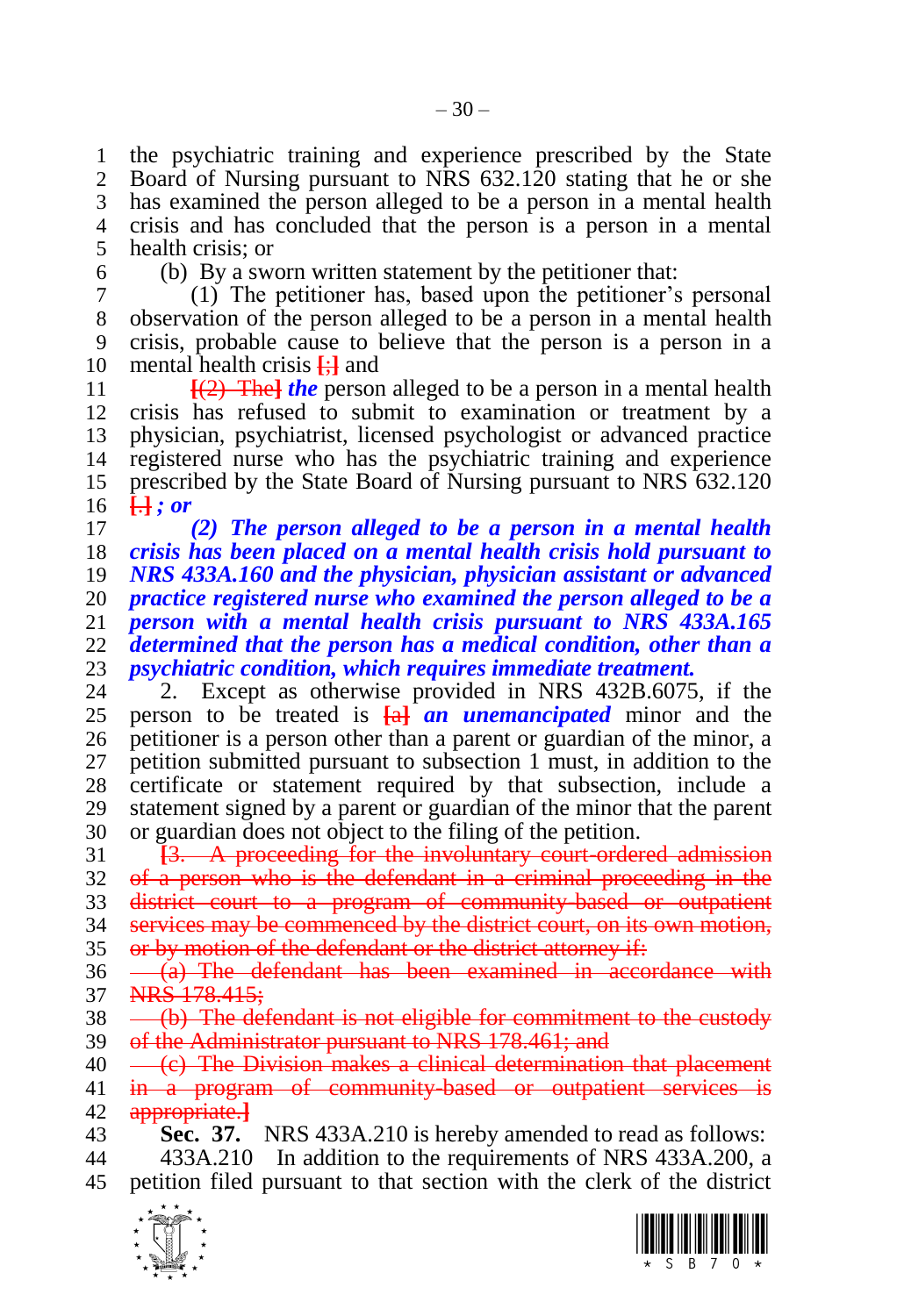court to commence proceedings for involuntary court-ordered admission of a person pursuant to NRS 433A.145 or 433A.150 must

 include *documentation of the results of the medical examination conducted pursuant to NRS 933A.165 and* a certified copy of:

 1. The **[**application for the emergency admission of the person made**]** *form for the placement of the person on a mental health crisis hold* pursuant to NRS 433A.160; and

 2. A petition executed by a psychiatrist, licensed psychologist, physician or advanced practice registered nurse who has the psychiatric training and experience prescribed by the State Board of Nursing pursuant to NRS 632.120, including, without limitation, a sworn statement that:

 (a) He or she has examined the person alleged to be a person in a mental health crisis;

 (b) In his or her opinion, there is a reasonable degree of certainty that the person alleged to be a person in a mental health crisis suffers from a mental illness;

 (c) Based on his or her personal observation of the person alleged to be a person in a mental health crisis and other facts set 20 forth in the petition, the person presents a substantial risk of serious 21 harm to himself or herself or others, as determined pursuant to NRS harm to himself or herself or others, as determined pursuant to NRS 433A.0195; and

 (d) In his or her opinion, involuntary admission of the person alleged to be a person in a mental health crisis to a mental health facility or hospital is medically necessary to prevent the person from harming himself or herself or others.

<span id="page-30-0"></span>**Sec. 38.** NRS 433A.215 is hereby amended to read as follows:

 433A.215 If an application for a writ of habeas corpus is made by, or on behalf of, a person in a mental health crisis or who is alleged to be a person in a mental health crisis before the initial hearing on a petition for the involuntary court-ordered admission of the person to a mental health facility *,* **[**or a program of community- based or outpatient services,**]** the court **[**shall**]** *must* conduct a hearing on the application as soon as practicable.

<span id="page-30-1"></span>**Sec. 39.** NRS 433A.220 is hereby amended to read as follows:

 433A.220 1. Immediately after the clerk of the district court receives any petition filed pursuant to NRS 433A.200 and 433A.210, the clerk shall transmit the petition to the appropriate district judge, who shall set a time, date and place for its hearing. **[**Immediately after a motion is made pursuant to subsection 3 of NRS 433A.200, the district judge shall set a time, date and place for its hearing.**]** The date must be within 6 judicial days after the date on which the petition is received by the clerk **[**or the motion is made, as applicable,**]** unless otherwise stipulated by an attorney representing the person alleged to be a person in a mental health crisis and the



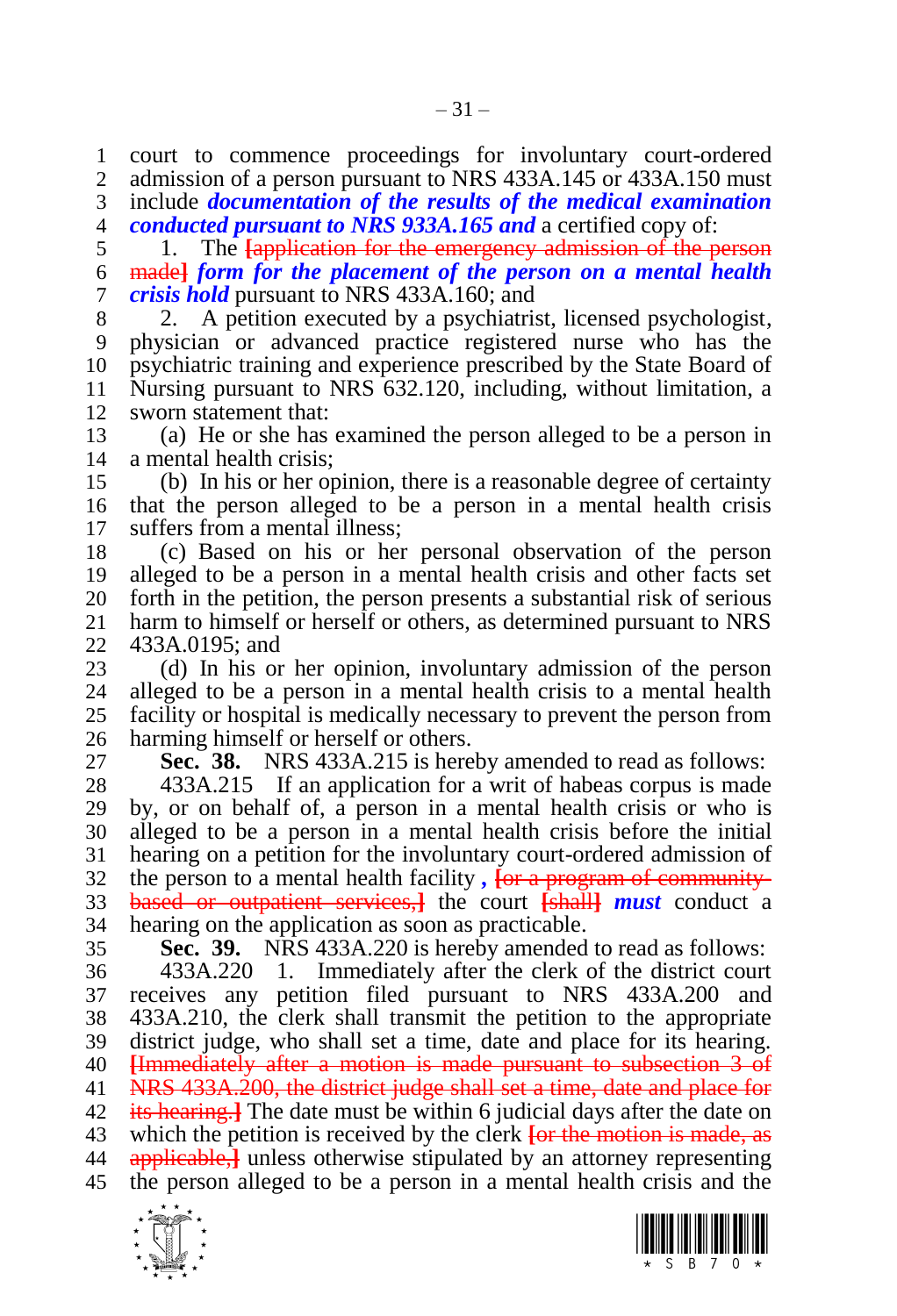district attorney. If the Chief Judge, if any, of the district court has assigned a district court judge or hearing master to preside over such hearings, that judge or hearing master must preside over the hearing.

 2. The court shall give notice of the petition **[**or motion**]** and of the time, date and place of any proceedings thereon to the subject of the petition *,* **[**or motion,**]** his or her attorney, if known, the person's legal guardian, the petitioner, if applicable, the district attorney of the county in which the court has its principal office, the local office of an agency or organization that receives money from the Federal Government pursuant to 42 U.S.C. §§ 10801 et seq., to protect and advocate the rights of persons in a mental health crisis and the administrative office of any public or private mental health facility in which the subject of the petition **[**or motion**]** is detained.

 3. The provisions of this section do not preclude a facility from discharging a person before the time set pursuant to this section for the hearing concerning the person, if appropriate. If the person has a legal guardian, the facility shall notify the guardian prior to discharging the person from the facility. The legal guardian has discretion to determine where the person will be released, taking 20 into consideration any discharge plan proposed by the facility assessment team. If the legal guardian does not inform the facility as assessment team. If the legal guardian does not inform the facility as to where the person will be released within 3 days after the date of 23 notification, the facility shall discharge the person according to its 24 proposed discharge plan. 24 proposed discharge plan.<br>25 4. If the person wh

 *4. If the person who is the subject of the petition is currently on conditional release pursuant to NRS 433A.380:*

 *(a) The court may provide information on the conditional release to any public or private mental health facility or hospital in which the person is receiving treatment; and*

 *(b) The court may, with the consent of the parties, set a hearing before or concurrent with the hearing scheduled pursuant to subsection 1 to determine whether conditional release remains appropriate. If the court sets a hearing to resolve the conditional release, the parties may stipulate to continue the matter of the petition for involuntary court-ordered admission pending resolution of the conditional release. If the court determines by clear and convincing evidence that conditional release is no longer appropriate, the court may order the admission of the person to a mental health facility or hospital pending the resolution of the petition for involuntary court-ordered admission.* **Sec. 40.** NRS 433A.240 is hereby amended to read as follows:

<span id="page-31-0"></span> 433A.240 1. After the filing of a petition to commence proceedings for the involuntary court-ordered admission of a person pursuant to NRS 433A.200 and 433A.210, the court shall promptly cause two or more physicians, licensed psychologists or advanced



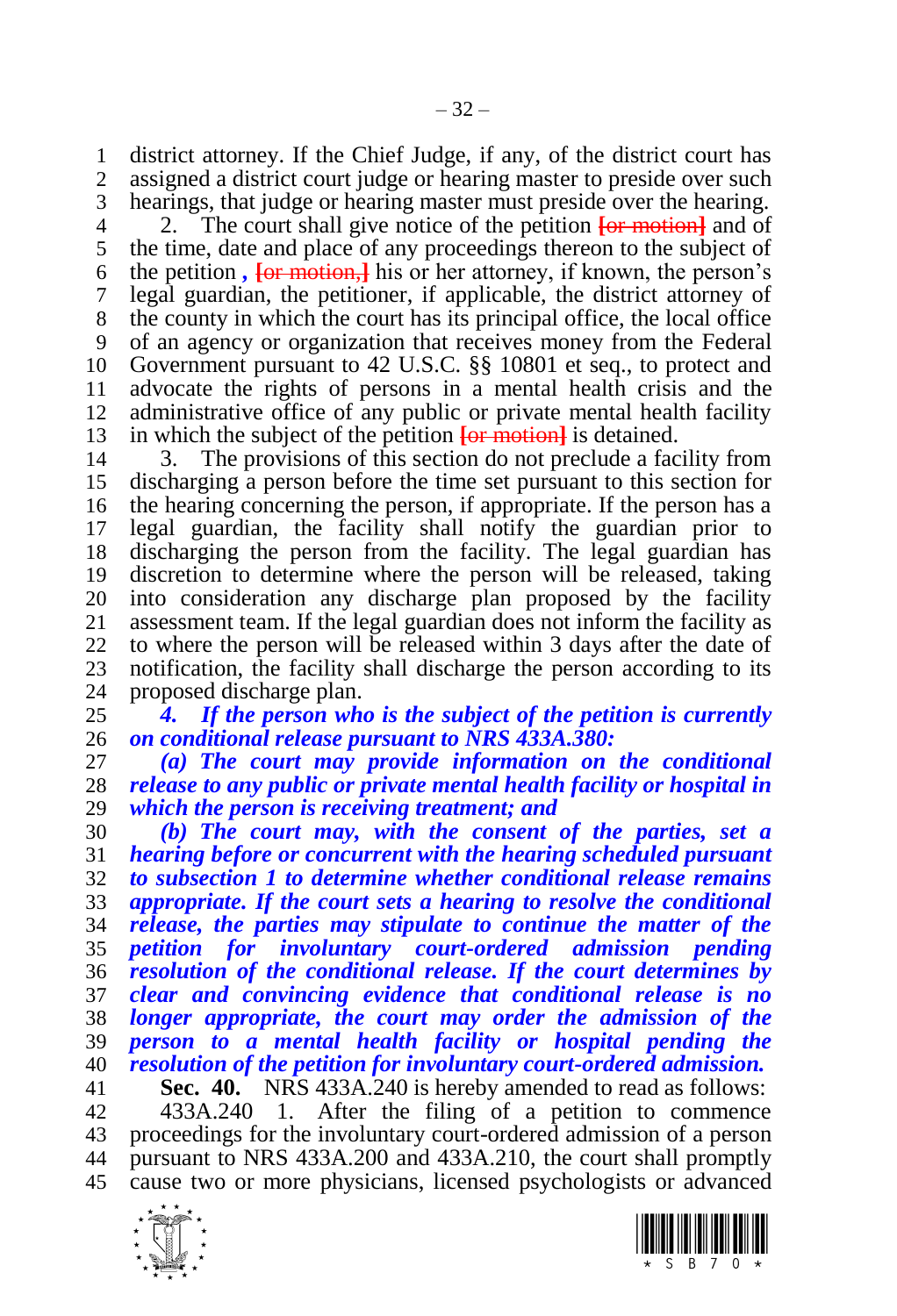practice registered nurses who have the psychiatric training and experience prescribed by the State Board of Nursing pursuant to NRS 632.120, one of whom must always be a physician, to examine the person alleged to be a person in a mental health crisis, or request an evaluation by an evaluation team from the Division of the person alleged to be a person in a mental health crisis.

 2. Subject to the provisions in subsection 1, the judge assigned to hear a proceeding brought pursuant to NRS 433A.200 to 433A.330, inclusive, shall have complete discretion in selecting the medical professionals to conduct the examination required pursuant to subsection 1.

 3. **[**After the filing of a motion pursuant to subsection 3 of NRS 13 433A.200, the court shall promptly request an evaluation by an evaluation team from the Division of the person alleged to be a 15 person in a mental health crisis.

 4.**]** To conduct the examination of a person who is not being detained at a mental health facility or hospital under **[**emergency admission**]** *a mental health crisis hold* pursuant to **[**an application made pursuant to**]** NRS 433A.160, the court may order a peace 20 officer to take the person into protective custody and transport the person to a mental health facility or hospital where the person may person to a mental health facility or hospital where the person may be detained until a hearing is had upon the petition or motion, as 23 applicable.<br>24 <del>15.1</del> 4.

 **[**5.**]** *4.* If the person is not being detained under **[**an emergency admission**]** *a mental health crisis hold* pursuant to **[**an application made pursuant to**]** NRS 433A.160, the person may be allowed to remain in his or her home or other place of residence pending an ordered examination or examinations and to return to his or her home or other place of residence upon completion of the examination or examinations. The person may be accompanied by one or more of his or her relations or friends to the place of examination.

 **[**6.**]** *5.* Each physician, licensed psychologist and advanced practice registered nurse who examines a person pursuant to subsection 1 **[**or 3**]** shall, in conducting such an examination, consider the least restrictive treatment appropriate for the person.

 **[**7.**]** *6.* Each physician, licensed psychologist and advanced practice registered nurse who examines a person pursuant to subsection 1 shall, not later than 24 hours before the hearing set pursuant to *subsection 1 of* NRS 433A.220, submit to the court in writing a summary of his or her findings and evaluation regarding the person alleged to be a person in a mental health crisis.



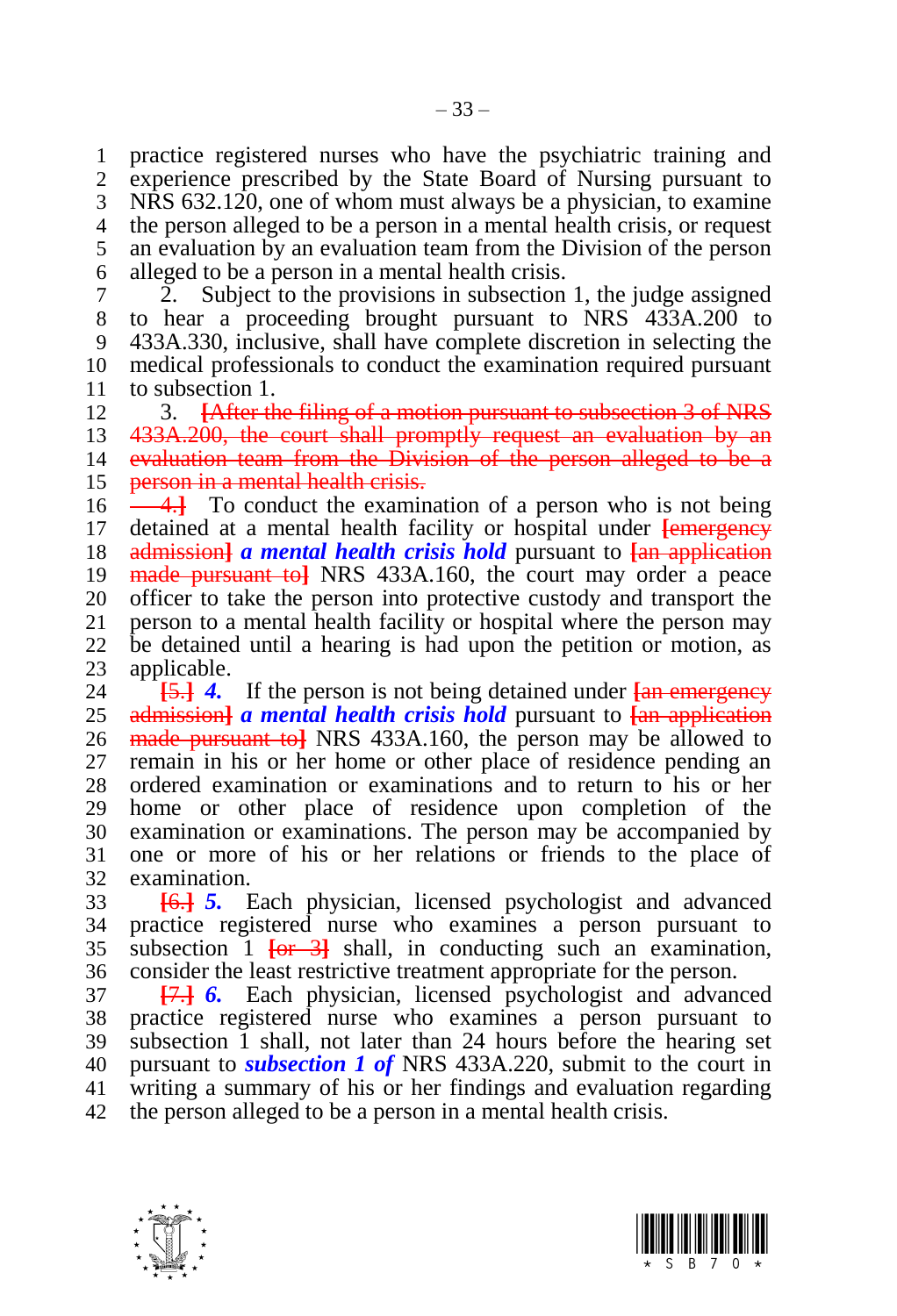<span id="page-33-0"></span>**1 Sec. 41.** NRS 433A.250 is hereby amended to read as follows:<br>2 433A.250 1. The Administrator shall establish such

 433A.250 1. The Administrator shall establish such evaluation teams as are necessary to aid the courts under NRS 433A.240 **[**,**]** *and* 433A.310 *.* **[**, 433A.315 and 433A.323.**]**

 2. Each team must be composed of a psychiatrist and other persons professionally qualified in the field of psychiatric mental health who are representative of the Division, selected from personnel in the Division.

 3. Fees for the evaluations must be established and collected as set forth in NRS 433.414 or 433B.260, as appropriate.

**Sec. 42.** NRS 433A.270 is hereby amended to read as follows:

 433A.270 1. The person alleged to be a person in a mental health crisis or any relative or friend on the person's behalf is entitled to retain counsel to represent the person in any proceeding before the district court relating to involuntary court-ordered admission, and if he or she fails or refuses to obtain counsel, the court **[**shall**]** *must* advise the person and the person's guardian or next of kin, if known, of such right to counsel and shall appoint counsel, who may be the public defender or his or her deputy.

 2. **[**Any**]** *The court shall award any* counsel appointed pursuant to subsection 1 **[**must be awarded**]** compensation **[**by the **court** for his or her services in an amount determined by it to be fair 23 and reasonable. The compensation must be charged against the estate of the person for whom the counsel was appointed or, if the estate of the person for whom the counsel was appointed or, if the person is indigent, against the county where the person alleged to be a person in a mental health crisis last resided.

 3. The court shall, at the request of counsel representing the person alleged to be a person in a mental health crisis in proceedings before the court relating to involuntary court-ordered admission, grant a recess in the proceedings for the shortest time possible, but for not more than 5 days, to give the counsel an opportunity to prepare his or her case.

 4. If the person alleged to be a person in a mental health crisis is involuntarily admitted to a **[**program of community-based or outpatient services,**]** *public or private mental health facility,*  counsel **[**shall**]** *must* continue to represent the person until the person is *unconditionally* released from the **[**program.**]** *facility pursuant to NRS 433A.390.* The court shall serve notice upon such counsel of any action that is taken involving the person while the person is admitted to the **[**program of community-based or outpatient services.**]** *facility.*

 5. Each district attorney or his or her deputy shall appear and represent the State in all involuntary court-ordered admission proceedings in the district attorney's county. The district attorney is responsible for the presentation of evidence, if any, in support of the



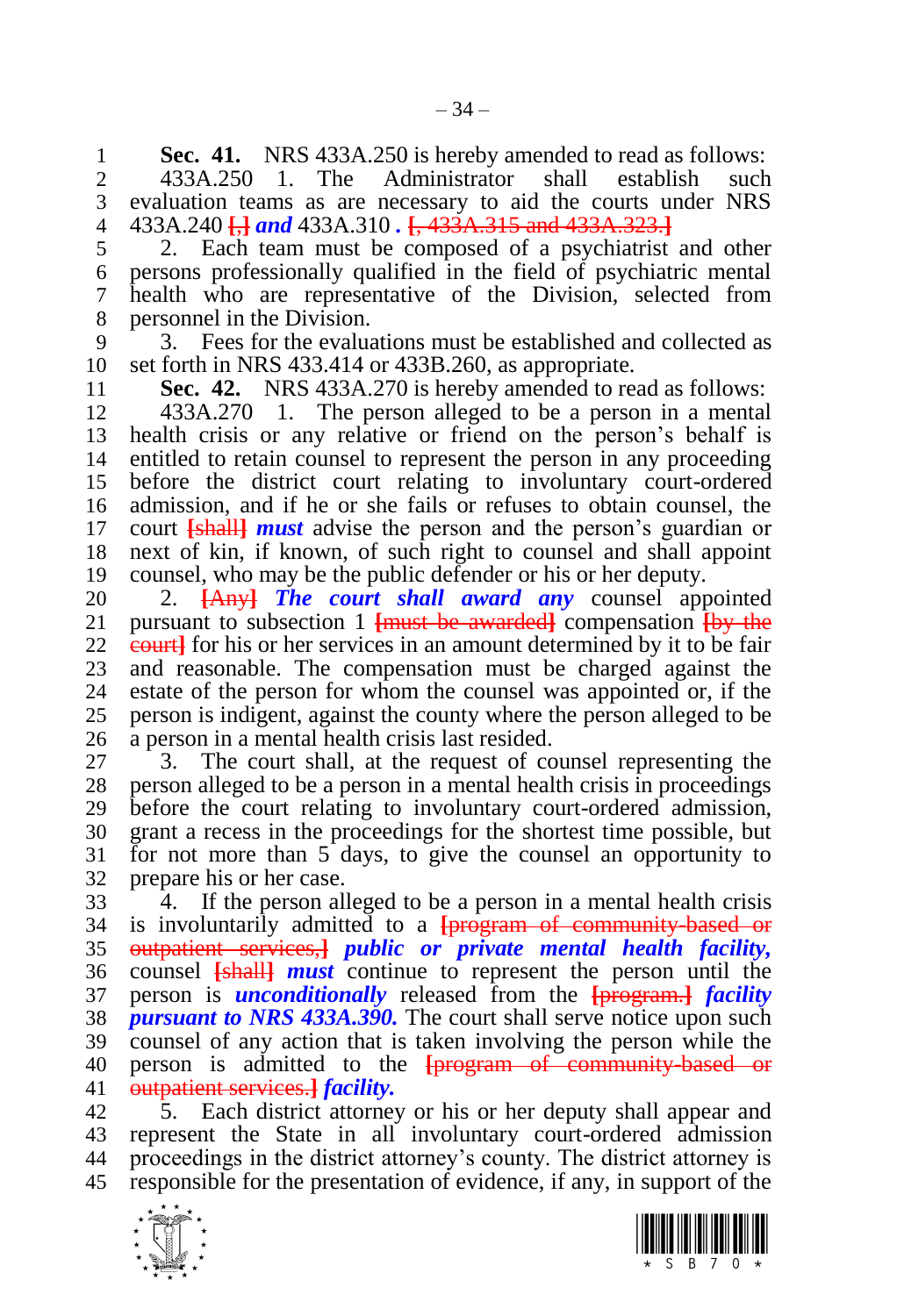involuntary court-ordered admission of a person to a mental health

- facility **[**or to a program of community-based or outpatient services**]**
- in proceedings held pursuant to NRS 433A.200 and 433A.210.

<span id="page-34-0"></span>**Sec. 43.** NRS 433A.310 is hereby amended to read as follows:

 433A.310 1. Except as otherwise provided in **[**subsection 2 and**]** NRS 432B.6076 and 432B.6077, if the district court finds, after proceedings for the involuntary court-ordered admission of a person:

 (a) That there is not clear and convincing evidence that the person with respect to whom the hearing was held is a person in a mental health crisis, the court **[**shall**]** *must* enter its finding to that effect and the person must not be involuntarily admitted to a public or private mental health facility *.* **[**or to a program of community- based or outpatient services.**]** If the person has been **[**admitted to**]** *detained in* a public or private mental health facility or hospital *under a mental health crisis hold pursuant to NRS 433A.160, including, without limitation, where the person has been admitted under an emergency admission* pursuant to NRS **[**433A.160,**]** *433A.145 or section [10](#page-5-2) of this act,* the court must issue a written 20 order requiring the facility or hospital to release the person not later 21 than 24 hours after the court issues the order, unless the person than 24 hours after the court issues the order, unless the person applies for admission as a voluntary consumer pursuant to 23 NRS 433A.140.<br>24 (b) That then

 (b) That there is clear and convincing evidence that the person with respect to whom the hearing was held is a person in a mental health crisis, the court may order the involuntary admission of the person **[**for the most appropriate course of treatment, including, without limitation, admission**]** to a public or private mental health facility *.* **[**or participation in a program of community-based or outpatient services.**]** The order of the court must be interlocutory and must not become final if, within 30 days after the involuntary admission, the person is unconditionally released pursuant to NRS 433A.390.

 2. **[**If the district court finds, after proceedings for the involuntary court-ordered admission of a defendant in a criminal 36 proceeding pursuant to subsection 3 of NRS 433A.200:

 $37 \left(4\right)$  That there is not clear and convincing evidence that the defendant with respect to whom the hearing was held is a person in a mental health crisis, the court shall enter its finding to that effect

40 and the person must not be involuntarily admitted to a program of 41 community-based or outpatient services.

 $42 \left(-\frac{b}{b}\right)$  That there is clear and convincing evidence that the 43 defendant with respect to whom the hearing was held is a person in a mental health crisis, except as otherwise provided in this paragraph, the court shall order the involuntary admission of the



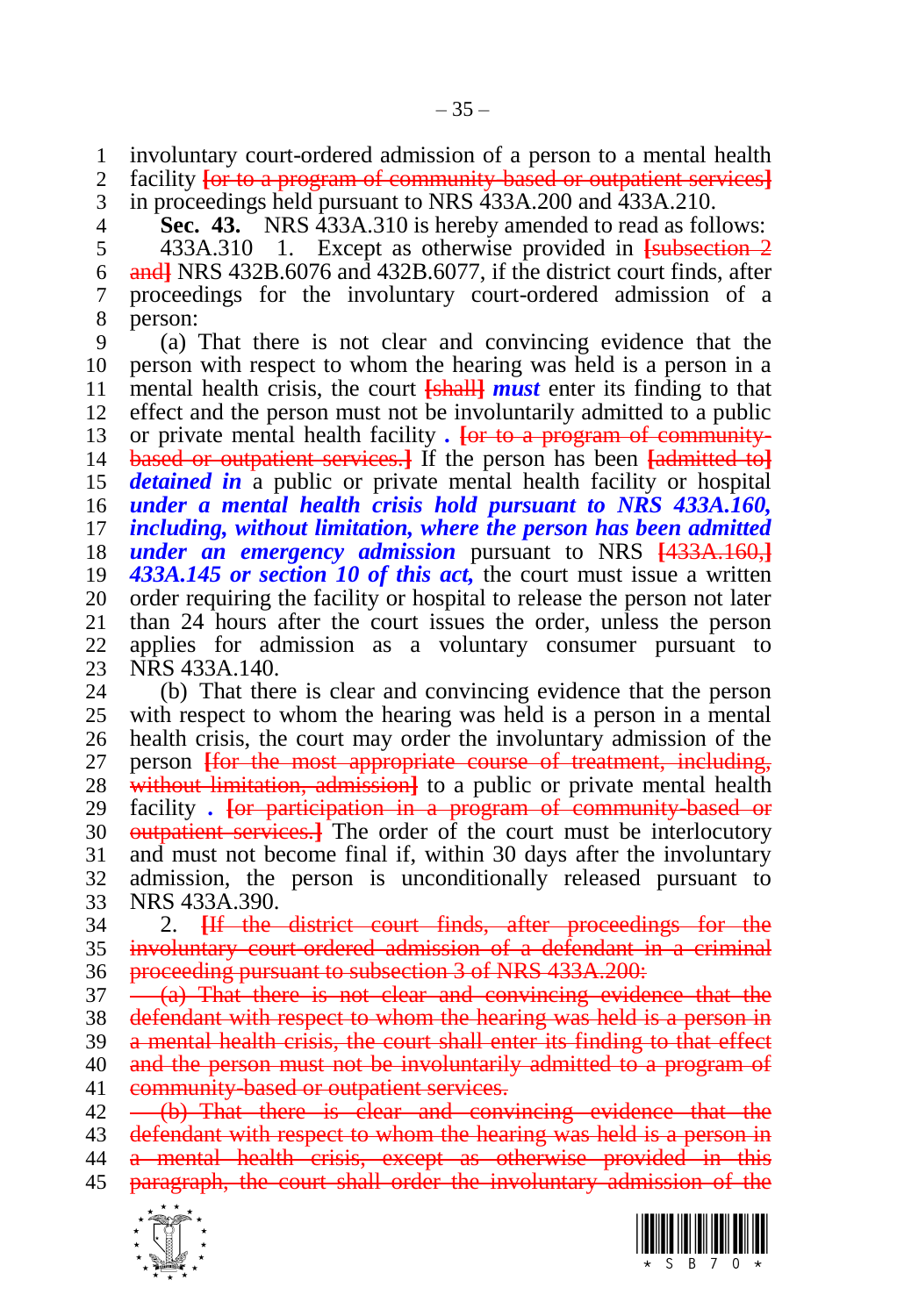1 defendant for participation in a program of community-based or 2 outpatient services and suspend further proceedings in the criminal 3 proceeding against the defendant until the defendant completes or is 4 removed from the program. If the offense allegedly committed by 5 the defendant is a category  $A$  or  $B$  felony or involved the use or 6 threatened use of force or violence, the court may not order the 7 involuntary admission of the defendant for participation in a 8 program pursuant to this paragraph unless the prosecuting attorney 9 stipulates to the assignment. The order of the court must be 10 interlocutory and must not become final if, within 30 days after the 11 involuntary admission, the person is unconditionally released 12 pursuant to NRS 433A.390. If the defendant successfully completes 13 a program of community-based or outpatient services to the 14 satisfaction of the court, the court shall dismiss the criminal charges 15 against the defendant with prejudice. 16 - 3. If, pursuant to NRS 176A.400, the district court issues an 17 order granting probation to a defendant in a criminal proceeding 18 with a condition that the defendant submit to mental health 19 treatment and comply with instructions, admission to a program of 20 community based or outpatient services may be used to satisfy such 21 a condition if the Division makes a clinical determination that 22 placement in a program of community-based or outpatient services 23 is appropriate.<br>24  $-4$  A cour  $\overline{4}$ . A court shall not admit a person to a program of community-25 based or outpatient services unless:  $26 -$ (a) A program of community-based or outpatient services 27 available in the community in which the person resides or is 28 otherwise made available to the person; 29  $-$  (b) The person is 18 years of age or older;  $30 \left( -\frac{1}{2} \right)$  The person has a history of noncompliance with treatment 31 for mental illness;

- $32 \left( d \right)$  The person is capable of surviving safely in the community
- 33 in which he or she resides with available supervision;
- $34 \left($   $\left($  e) The court determines that, based on the person's history of
- 35 treatment for mental illness, the person needs to be admitted to a
- 36 program of community-based or outpatient services to prevent
- 37 further disability or deterioration of the person which presents a
- 38 substantial likelihood of serious harm to himself or herself or others, 39 as determined pursuant to NRS 433A.0195;
- 40 (f) The current mental status of the person or the nature of the
- 41 person's illness limits or negates his or her ability to make an
- 42 informed decision to seek treatment for mental illness voluntarily or
- 43 to comply with recommended treatment for mental illness;



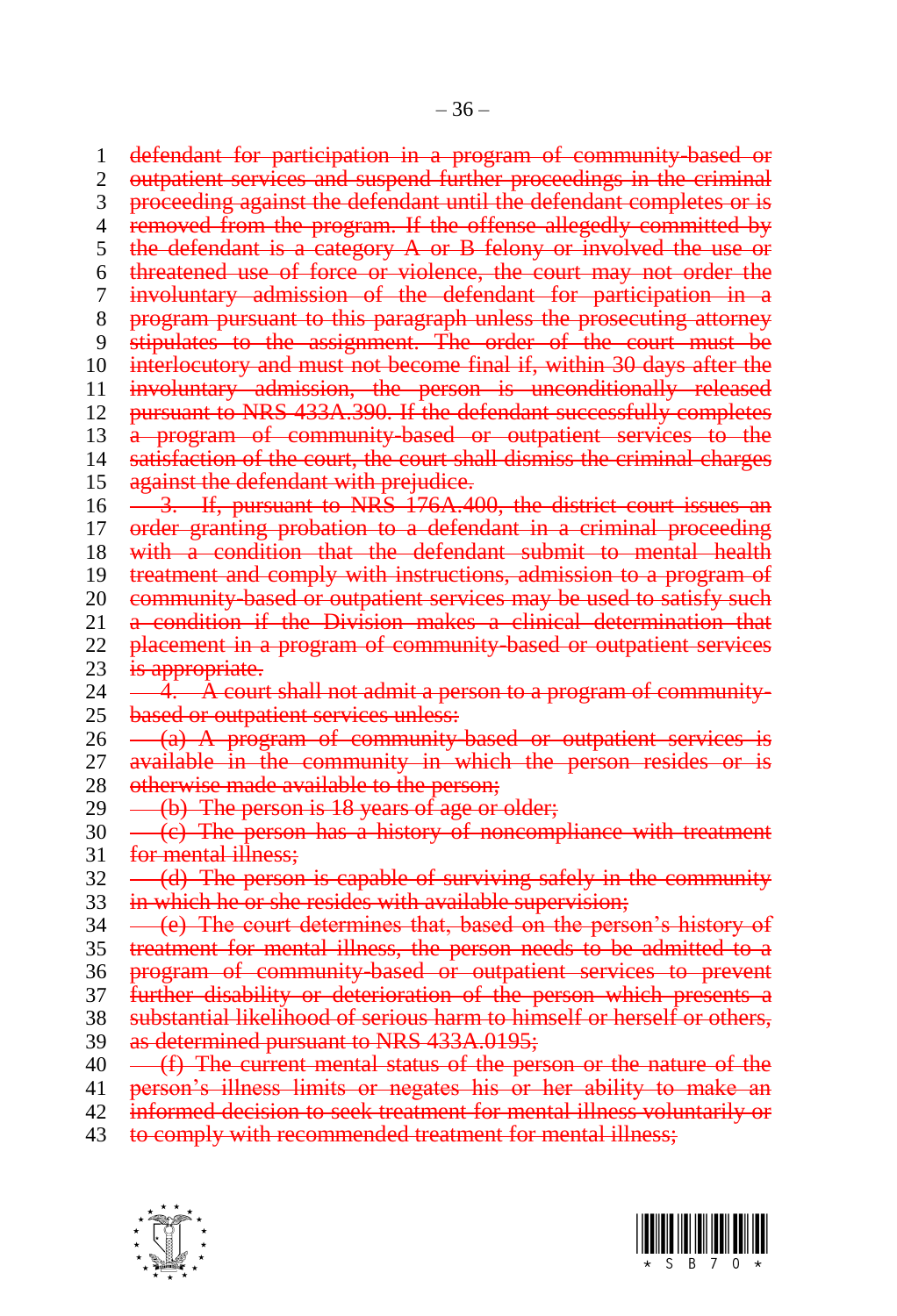$1 - \frac{g}{g}$  The program of community-based or outpatient services is  $2$  the least restrictive treatment which is in the best interest of the

the least restrictive treatment which is in the best interest of the 3 person; and

4 (h) The court has approved a plan of treatment developed for the 5 person pursuant to NRS 433A.315.

 5.**]** Except as otherwise provided in NRS 432B.608, an involuntary admission pursuant to paragraph (b) of subsection 1 **[**or paragraph (b) of subsection 2**]** automatically expires at the end of 6 months if not terminated previously by the medical director of the public or private mental health facility as provided for in subsection **[**2**]** *3* of NRS 433A.390 *.* **[**or by the professional responsible for 12 providing or coordinating the program of community-based or outpatient services as provided for in subsection 3 of NRS 433A.390.**]** Except as otherwise provided in NRS 432B.608, at the end of the *involuntary* court-ordered **[**period of treatment,**]** *admission,* the Division **[**,**]** *or* any mental health facility that is not operated by the Division **[**or a program of community-based or outpatient services**]** may petition to renew the involuntary admission of the person for additional periods not to exceed 6 months each. 20 For each renewal, the petition must include evidence which meets 21 the same standard set forth in subsection  $1 \text{ for } 21$  that was required the same standard set forth in subsection  $1 \overline{\text{for 2}}$  that was required for the initial period of admission of the person to a public or private 23 mental health facility *.* For to a program of community-based or outpatient services. outpatient services.

 6.**]** *3.* Before issuing an order for involuntary admission or a renewal thereof, the court shall explore other alternative courses of treatment within the least restrictive appropriate environment, including involuntary **[**admission to a program of community-based or outpatient services,**]** *assisted outpatient treatment,* as suggested by the evaluation team who evaluated the person, or other persons professionally qualified in the field of psychiatric mental health, which the court believes may be in the best interests of the person. *If the court determines that there is clear and convincing evidence that the patient meets the criteria prescribed by subsection 4 of section [11](#page-6-0) of this act, the court may order the patient to receive involuntary assisted outpatient treatment. The order of the court:*

 *(a) Must be interlocutory and must not become final if, within 30 days after the involuntary admission, the person is unconditionally released pursuant to NRS 433A.390; and*

 *(b) Is subject to the provisions of subsections 3 to 8, inclusive, of sectio[n 18](#page-13-0) of this act.*

 **[**7.**]** *4.* If the court issues an order involuntarily admitting a person to a public or private mental health facility **[**or to a program of community-based or outpatient services**]** pursuant to this section, the court **[**shall,**]** *must,* notwithstanding the provisions of



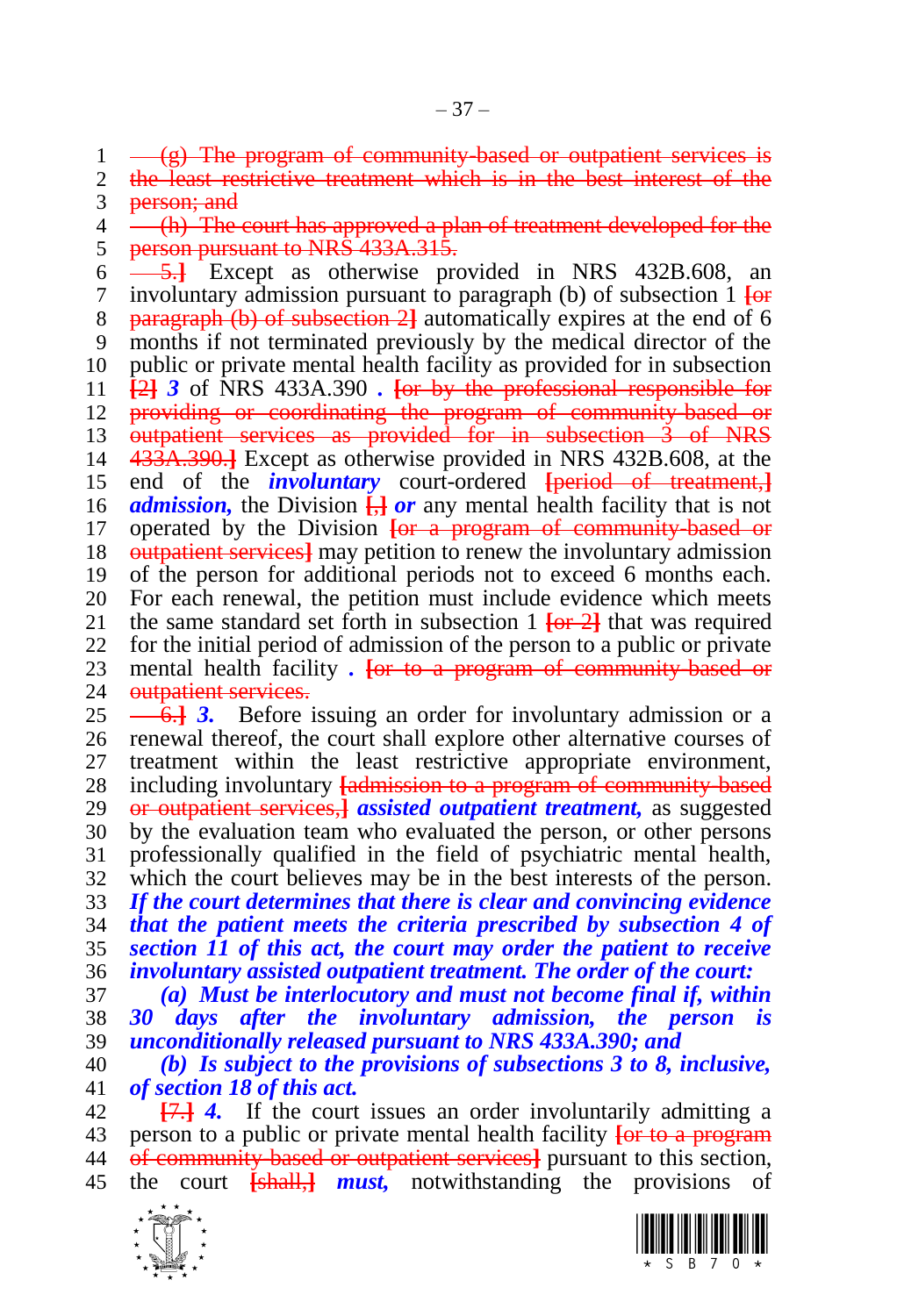NRS 433A.715, cause, within 5 business days after the order becomes final pursuant to this section, on a form prescribed by the Department of Public Safety, a record of the order to be transmitted to:

 (a) The Central Repository for Nevada Records of Criminal History, along with a statement indicating that the record is being transmitted for inclusion in each appropriate database of the National Instant Criminal Background Check System; and

 (b) Each law enforcement agency of this State with which the court has entered into an agreement for such transmission, along with a statement indicating that the record is being transmitted for inclusion in each of this State's appropriate databases of information relating to crimes.

 **[**8.**]** *5.* As used in this section, "National Instant Criminal Background Check System" has the meaning ascribed to it in NRS 179A.062.

**Sec. 44.** NRS 433A.320 is hereby amended to read as follows:

18 433A.320 The order for involuntary **Formarish** *court-ordered*  admission of any person to a public or private mental health facility **[**or to a program of community-based or outpatient services**]** must be accompanied by a clinical abstract, including a history of illness, diagnosis, treatment and the names of relatives or correspondents.

**Sec. 45.** NRS 433A.350 is hereby amended to read as follows:<br>24 433A.350 1. Upon admission to any public or private mental

 433A.350 1. Upon admission to any public or private mental health facility or to **[**a program of community-based or outpatient services,**]** *assisted outpatient treatment,* each consumer and the consumer's spouse and legal guardian, if any, must receive a written statement outlining in simple, nontechnical language all procedures for release provided by this chapter, setting out all rights accorded to such a consumer by this chapter and chapters 433 and 433B of NRS and, if the consumer has no legal guardian, describing procedures provided by law for adjudication of incapacity and appointment of a guardian for the consumer.

 2. Written information regarding the services provided by and means of contacting the local office of an agency or organization that receives money from the Federal Government pursuant to 42 U.S.C. §§ 10801 et seq., to protect and advocate the rights of persons in a mental health crisis must be posted in each public and private mental health facility and in each location in which **[**a program of community-based or outpatient services**]** *assisted outpatient treatment* is provided and must be provided to each consumer upon admission.

 **Sec. 46.** NRS 433A.360 is hereby amended to read as follows: 433A.360 1. A clinical record for each consumer must be diligently maintained by any division facility, private institution,

<span id="page-37-0"></span>

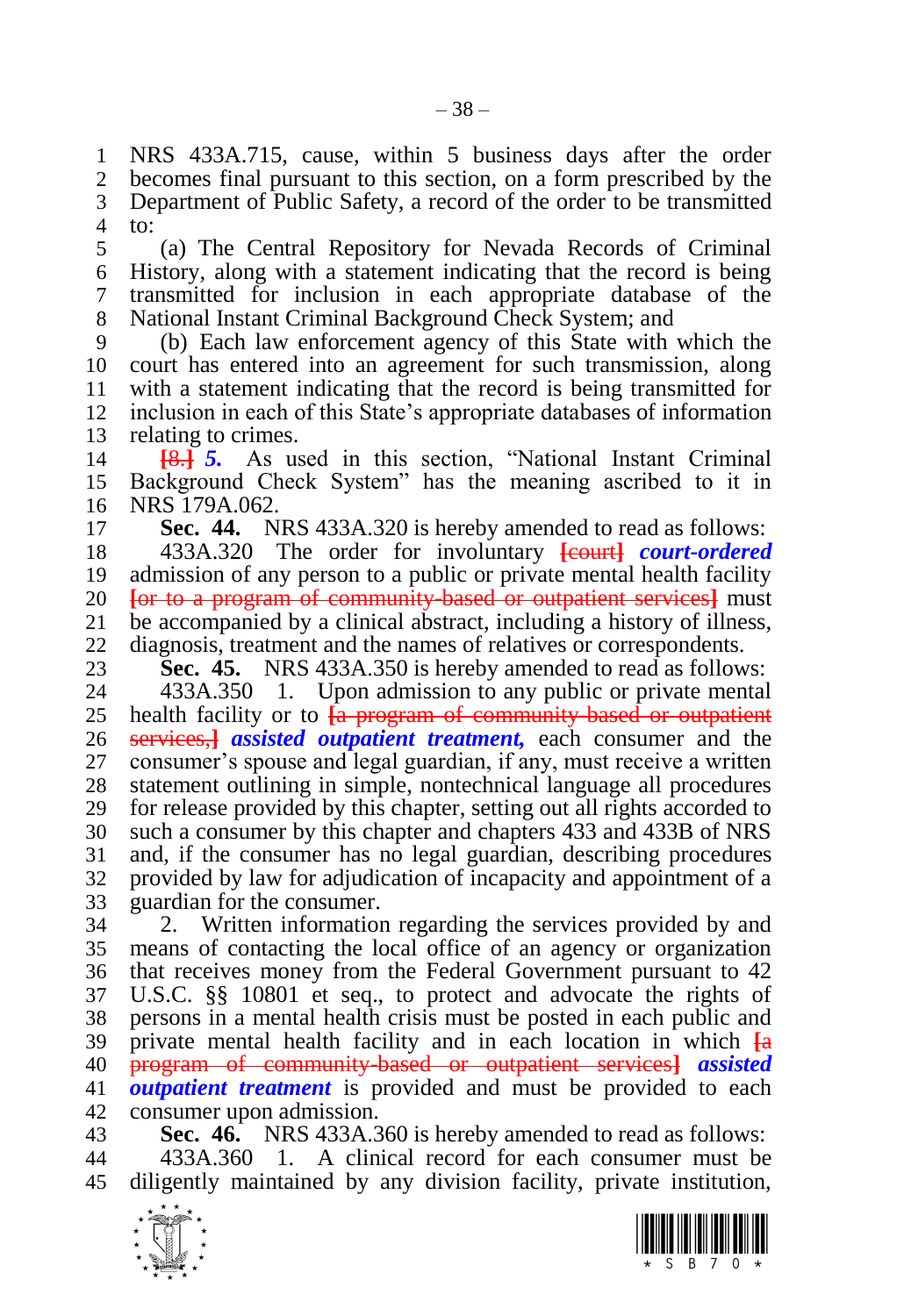facility offering mental health services or **[**program of community-

based or outpatient services.**]** *professional responsible for* 

*providing or coordinating assisted outpatient treatment.* The record

must include information pertaining to the consumer's admission,

legal status, treatment and individualized plan for habilitation. The

clinical record is not a public record and no part of it may be

released, except as otherwise provided in subsection 2 or except:

 (a) If the release is authorized or required pursuant to NRS 439.538.

 (b) The record must be released to physicians, advanced practice registered nurses, attorneys and social agencies as specifically authorized in writing by the consumer, the consumer's parent, guardian or attorney.

 (c) The record must be released to persons authorized by the order of a court of competent jurisdiction.

 (d) The record or any part thereof may be disclosed to a qualified member of the staff of a division facility, an employee of the Division or a member of the staff of an agency in Nevada which has been established pursuant to the Developmental Disabilities Assistance and Bill of Rights Act of 2000, 42 U.S.C. §§ 15001 et seq., or the Protection and Advocacy for Mentally Ill Individuals Act of 1986, 42 U.S.C. §§ 10801 et seq., when the Administrator 23 deems it necessary for the proper care of the consumer.<br>24 (e) Information from the clinical records may

 (e) Information from the clinical records may be used for statistical and evaluative purposes if the information is abstracted in such a way as to protect the identity of individual consumers.

 (f) To the extent necessary for a consumer to make a claim, or for a claim to be made on behalf of a consumer for aid, insurance or medical assistance to which the consumer may be entitled, information from the records may be released with the written authorization of the consumer or the consumer's guardian.

 (g) The record must be released without charge to any member of the staff of an agency in Nevada which has been established pursuant to 42 U.S.C. §§ 15001 et seq. or 42 U.S.C. §§ 10801 et seq. if:

 (1) The consumer is a consumer of that office and the consumer or the consumer's legal representative or guardian authorizes the release of the record; or

 (2) A complaint regarding a consumer was received by the office or there is probable cause to believe that the consumer has been abused or neglected and the consumer:

 (I) Is unable to authorize the release of the record because of the consumer's mental or physical condition; and

 (II) Does not have a guardian or other legal representative or is a ward of the State.



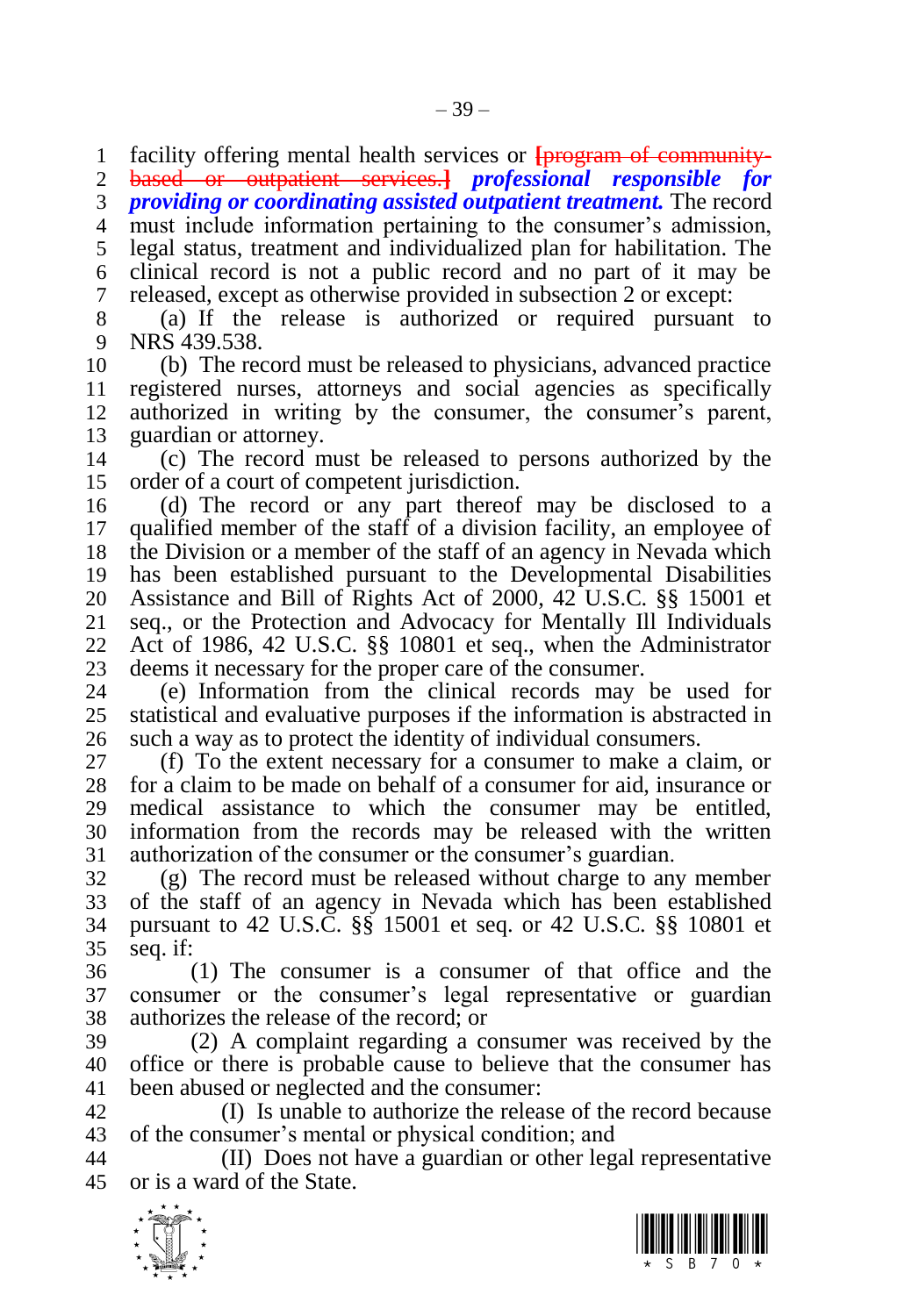1 (h) The record must be released as provided in NRS 433.332 or 433.200 and in chapter 629 of NRS. 433B.200 and in chapter 629 of NRS.

 2. A division facility, private institution, facility offering 4 mental health services or **[program of community-based or**  outpatient services**]** *professional responsible for providing or coordinating assisted outpatient treatment* and any other person or entity having information concerning a consumer, including, without limitation, a clinical record, any part thereof or any information contained therein, may disclose such information to a provider of health care to assist with treatment provided to the consumer.

3. As used in this section:

 (a) "Consumer" includes any person who seeks, on the person's own or others' initiative, and can benefit from, care, treatment and training in a private institution or facility offering mental health services, from treatment to competency in a private institution or facility offering mental health services, or from a program of community-based or outpatient services.

 (b) "Provider of health care" has the meaning ascribed to it in 20 NRS 629.031.<br>21 **Sec. 47.** 

<span id="page-39-0"></span>**Sec. 47.** NRS 433A.380 is hereby amended to read as follows:

 433A.380 1. **[**Except as otherwise provided in subsection 4,**]** *The medical director of a public or private mental health facility may petition the district court for the conditional release of any*  person involuntarily admitted *to the facility* by **[**a**]** *that* court **[**may be conditionally released from a public or private mental health 27 facility when, in the judgment of the medical director of the facility, the**]** *if the medical director determines that:*

 *(a) The* conditional release is in the best interest of the person *, will provide the least restrictive treatment that is appropriate for the person* and will not be detrimental to the public welfare **[**.**]** *;*

 *(b) There will be an increased risk for psychiatric deterioration or recurring mental health crises if the person is not released without conditions; and*

 *(c) A community treatment program, social services agency, mobile crisis team or multi-disciplinary team has agreed to provide case management, support and supervision to the person to ensure his or her compliance with the conditions of the release.* 

 *2. A petition filed pursuant to subsection 1 must be served on the counsel for the person who is the subject of the petition and the district attorney.*

 *3. The court shall hold a hearing not later than 6 days after receiving a petition pursuant to subsection 1 to review the progress of the person. The public or private mental health facility shall not conditionally release the person before the hearing. The court may* 



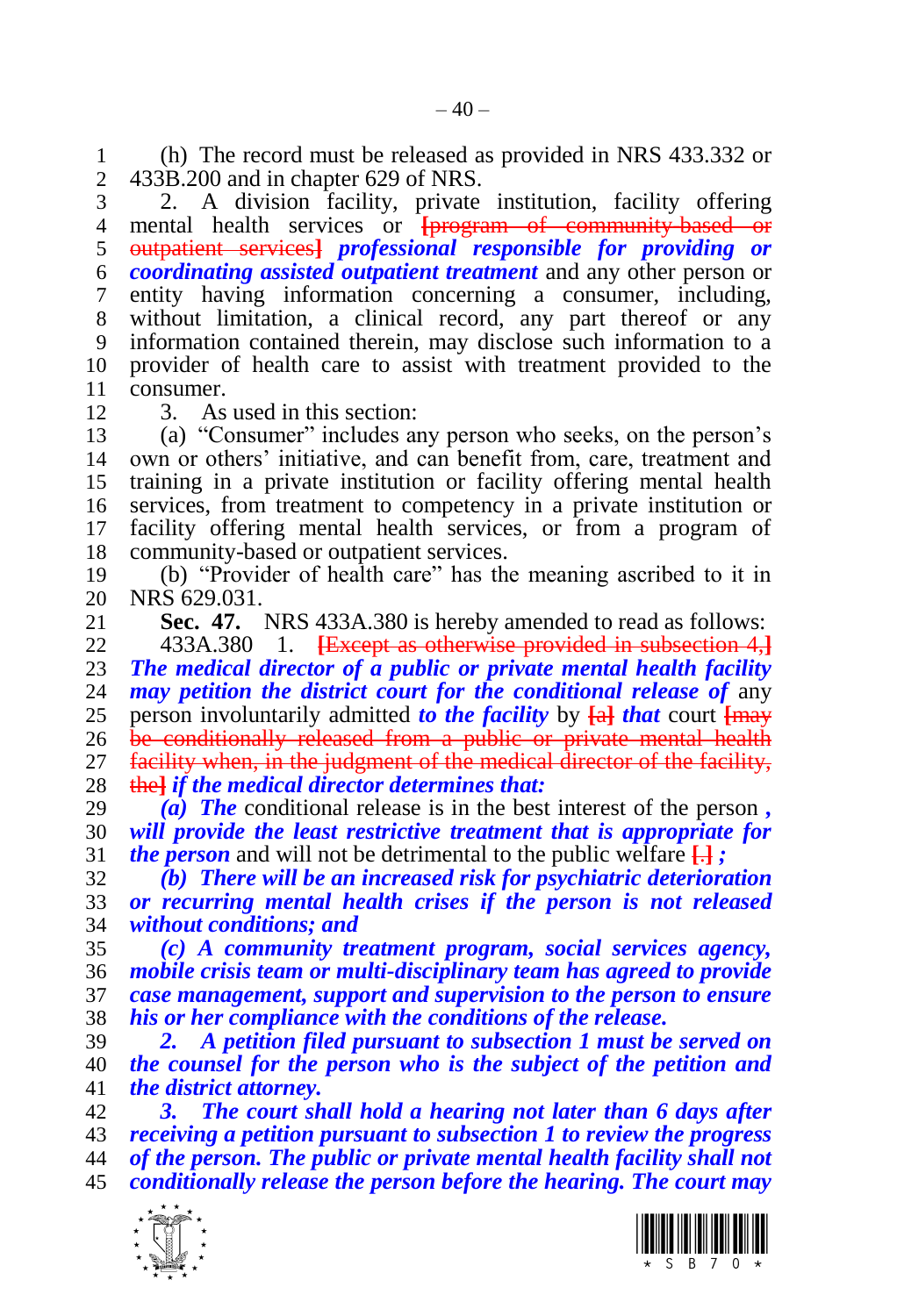*order the conditional release only if it determines, by clear and convincing evidence, that the criteria prescribed in subsection 1* 

*have been satisfied.*

**4.** The medical director of the facility or the medical director's designee shall prescribe the period for which the conditional release is effective. The period must not extend beyond the last day of the court-ordered period of **[**treatment**]** *admission* pursuant to NRS 433A.310. If the person has a legal guardian, the facility **[**shall**]** *must* notify the guardian before discharging the person from the facility. The legal guardian has discretion to determine where the person will be released, taking into consideration any discharge plan proposed by the facility assessment team. If the legal guardian does not inform the facility as to where the person will be released within 3 days after the date of notification, the facility **[**shall**]** *must*  discharge the person according to its proposed discharge plan.

 **[**2.**]** *5.* When a person is conditionally released pursuant to **[**subsection 1,**]** *this section,* the State or any of its agents or employees are not liable for any debts or contractual obligations, medical or otherwise, incurred or damages caused by the actions of 20 the person.<br>21  $\overline{3}$   $\overline{4}$   $\overline{6}$ .

**[3.] 6.** When a person who has been adjudicated by a court to be incapacitated is conditionally released from a mental health 23 facility, the administrative officer of the mental health facility shall<br>24 petition the court for restoration of full civil and legal rights as petition the court for restoration of full civil and legal rights as deemed necessary to facilitate the incapacitated person's rehabilitation. If the person has a legal guardian, the petition must be filed with the court having jurisdiction over the guardianship.

 **[**4.**]** *7.* A person who was involuntarily admitted by a court because he or she was likely to present a substantial likelihood of serious harm to himself or herself or others, as determined pursuant to NRS 433A.0195, may be conditionally released only if, at the time of the release, written notice is given to **[**the court which admitted him or her, to**]** the person's legal guardian and to the district attorney of the county in which the proceedings for admission were held.

 **[**5.**]** *8.* Except as otherwise provided in subsection **[**7,**]** *10,* the administrative officer of a public or private mental health facility or the administrative officer's designee **[**shall**]** *must apply to the district court to* order a person who is conditionally released from that facility pursuant to this section to return to the facility if **[**a psychiatrist and a member of that person's treatment team who is 42 professionally qualified in the field of psychiatric mental health determine**]** *he or she determines* that the conditional release is no longer appropriate because that person **[**presents a substantial likelihood of serious harm to himself or herself or others, as



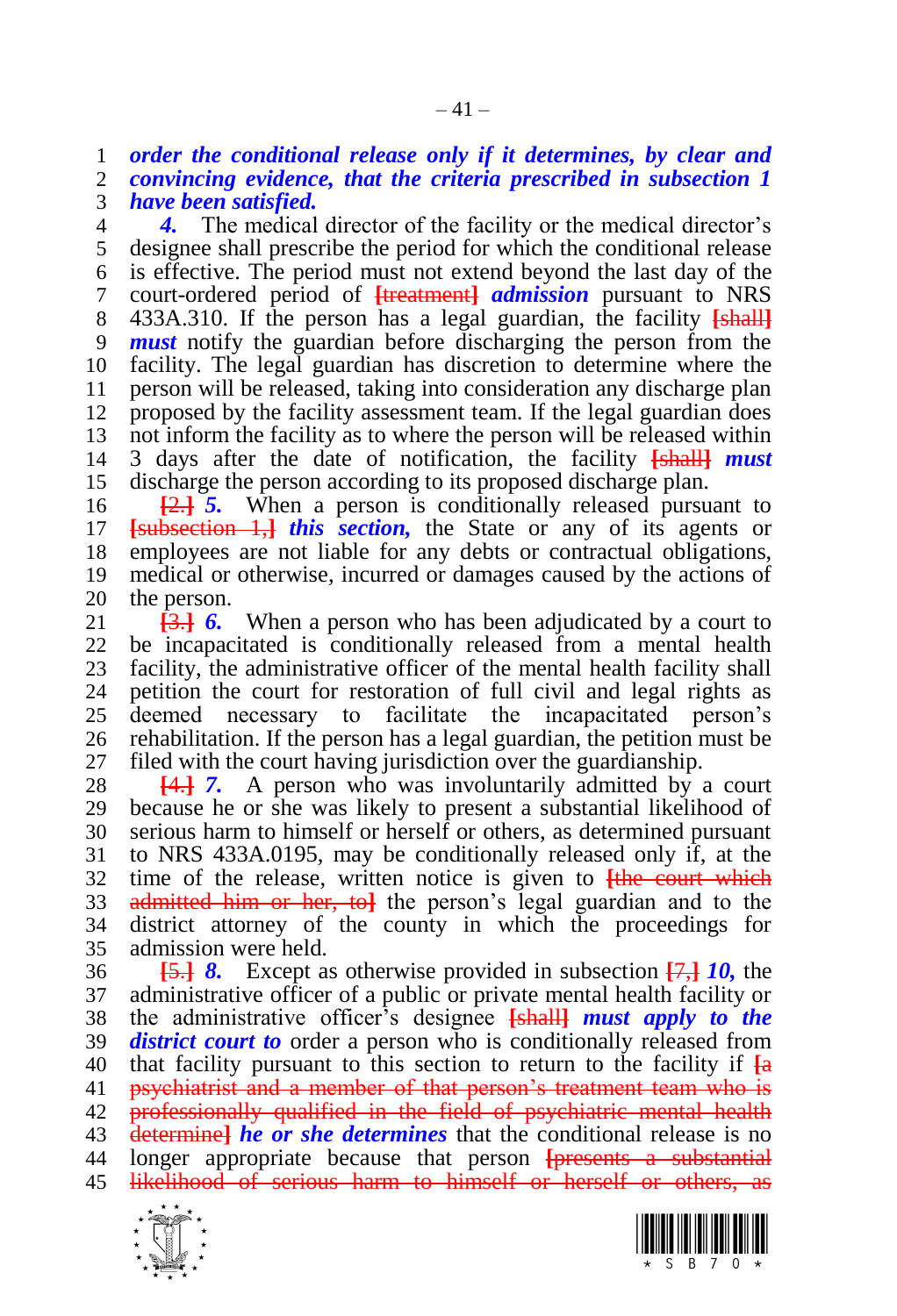determined pursuant to NRS 433A.0195.**]** *is a person in a mental* 

*health crisis.* Except as otherwise provided in this subsection, the

 administrative officer or the designee shall, at least 3 days before the **[**issuance of the order to return,**]** *making such an application,* give

 written notice of the **[**order**]** *determination* to the **[**court that admitted the person to the facility and to the**]** person's legal guardian. If an emergency exists in which the person presents a substantial likelihood of harm to himself or herself or others, as determined pursuant to NRS 433A.0195, the **[**order**]** *notice* must be submitted to the **[**court and the**]** legal guardian not later than 1

business day after the **[**order**]** *application* is **[**issued.**]** *made.*

 **[**6.**]** *9.* The court shall review *an application for* an order **[**submitted**]** *made* pursuant to subsection **[**5**]** *8* and the current condition of the person who was ordered to return to the facility at its next regularly scheduled hearing for the review of petitions for involuntary court-ordered admissions, but in no event later than **[**5**]** *6* judicial days after the person is returned to the facility. The administrative officer or the administrative officer's designee shall give written notice to the person who was ordered to return to the 20 facility, to the person's legal guardian and to the person's attorney,<br>21 if known, of the time, date and place of the hearing and of the facts if known, of the time, date and place of the hearing and of the facts necessitating that person's return to the facility.

23 **[7.] 10.** The provisions of subsection  $\overline{5}$   $\overline{6}$  **3** do not apply if the 24 period of conditional release has expired. period of conditional release has expired.

<span id="page-41-0"></span>

**Sec. 48.** NRS 433A.390 is hereby amended to read as follows:

 433A.390 1. When a consumer, involuntarily admitted to a mental health facility or **[**to a program of community-based or outpatient services**]** *required to receive involuntary assisted outpatient treatment* by court order, is released at the end of the period specified pursuant to NRS 433A.310 **[**,**]** *or section [18](#page-13-0) of this act, as applicable,* written notice must be given to the admitting court **[**and to the consumer's legal guardian at least 10**]** *not later than 3 judicial* days **[**before**]** *after* the release of the consumer. The consumer may **[**then**]** be released without requiring further orders of the court. If the consumer has a legal guardian, the facility or the professional responsible for providing or coordinating the **[**program of community-based or outpatient services**]** *assisted outpatient treatment* shall notify the guardian before discharging the consumer from the facility or **[**program.**]** *treatment.*

 *2.* The legal guardian *of a consumer involuntarily admitted to a mental health facility, if applicable,* has discretion to determine where the consumer will be released **[**,**]** *pursuant to subsection 1,*  taking into consideration any discharge plan proposed by the facility assessment team *.* **[**or the professional responsible for providing or coordinating the program of community-based or outpatient



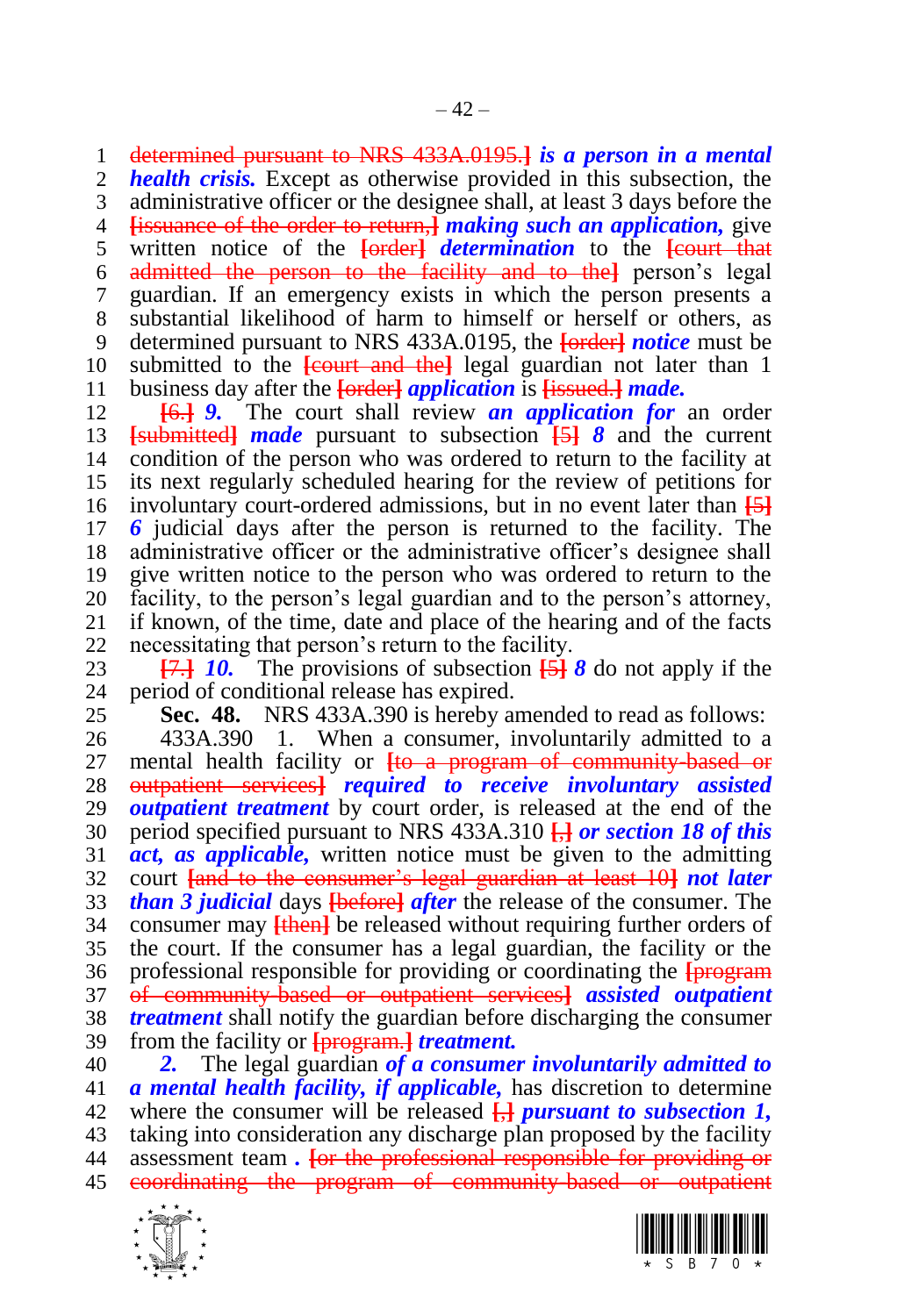services.**]** If the legal guardian does not inform the facility **[**or professional**]** as to where the consumer will be released within 3 days after the date of notification, the facility **[**or professional shall**]** *must* discharge the consumer according to its proposed discharge plan. **[**2.**]** *3.* A consumer who is involuntarily admitted to a mental health facility may be unconditionally released before the period 8 specified in NRS 433A.310 when  $\frac{1}{12}$ <br>9 <del>(a) An evaluation team establish</del> (a) An evaluation team established under NRS 433A.250 or two 10 persons professionally qualified in the field of psychiatric mental health, at least one of them being a**]** *the* physician **[**,**]** *primarily responsible for treating the patient, a psychiatrist or an advanced practice registered nurse who has the psychiatric training and experience prescribed by the State Board of Nursing pursuant to NRS 632.120* determines that the consumer is no longer a person in a mental health crisis *.* **[**; and 17 – (b) Under advisement from the evaluation team or two persons 18 professionally qualified in the field of psychiatric mental health, at least one of them being a physician, the medical director of the 20 mental health facility authorizes the release and gives written notice<br>21 to the admitting court and to the consumer's legal guardian at least to the admitting court and to the consumer's legal guardian at least 10 days before the release of the consumer.**]** If the consumer has a 23 legal guardian, the facility shall notify the guardian before<br>24 discharging the consumer from the facility. The legal guardian has discharging the consumer from the facility. The legal guardian has discretion to determine where the consumer will be released, taking into consideration any discharge plan proposed by the facility assessment team. If the legal guardian does not inform the facility as to where the consumer will be released within 3 days after the date

 of notification, the facility shall discharge the consumer according to its proposed discharge plan.

 **[**3.**]** *4.* A consumer who is **[**involuntarily admitted to a program of community-based or outpatient services**]** *required to receive involuntary assisted outpatient treatment* may be unconditionally released before the period specified in NRS 433A.310 *or sectio[n 18](#page-13-0) of this act, as applicable,* when **[**:

 (a) The**]** *the* professional responsible for providing or coordinating the **[**program of community-based or outpatient services**]** *involuntary assisted outpatient treatment* for the consumer determines that the consumer **[**is**]** no longer **[**a person in a mental health crisis; and

41 (b) Under advisement from an evaluation team established under

NRS 433A.250 or two persons professionally qualified in the field

43 of psychiatric mental health, at least one of them being a physician,

the professional responsible for providing or coordinating the

program of community-based or outpatient services for the



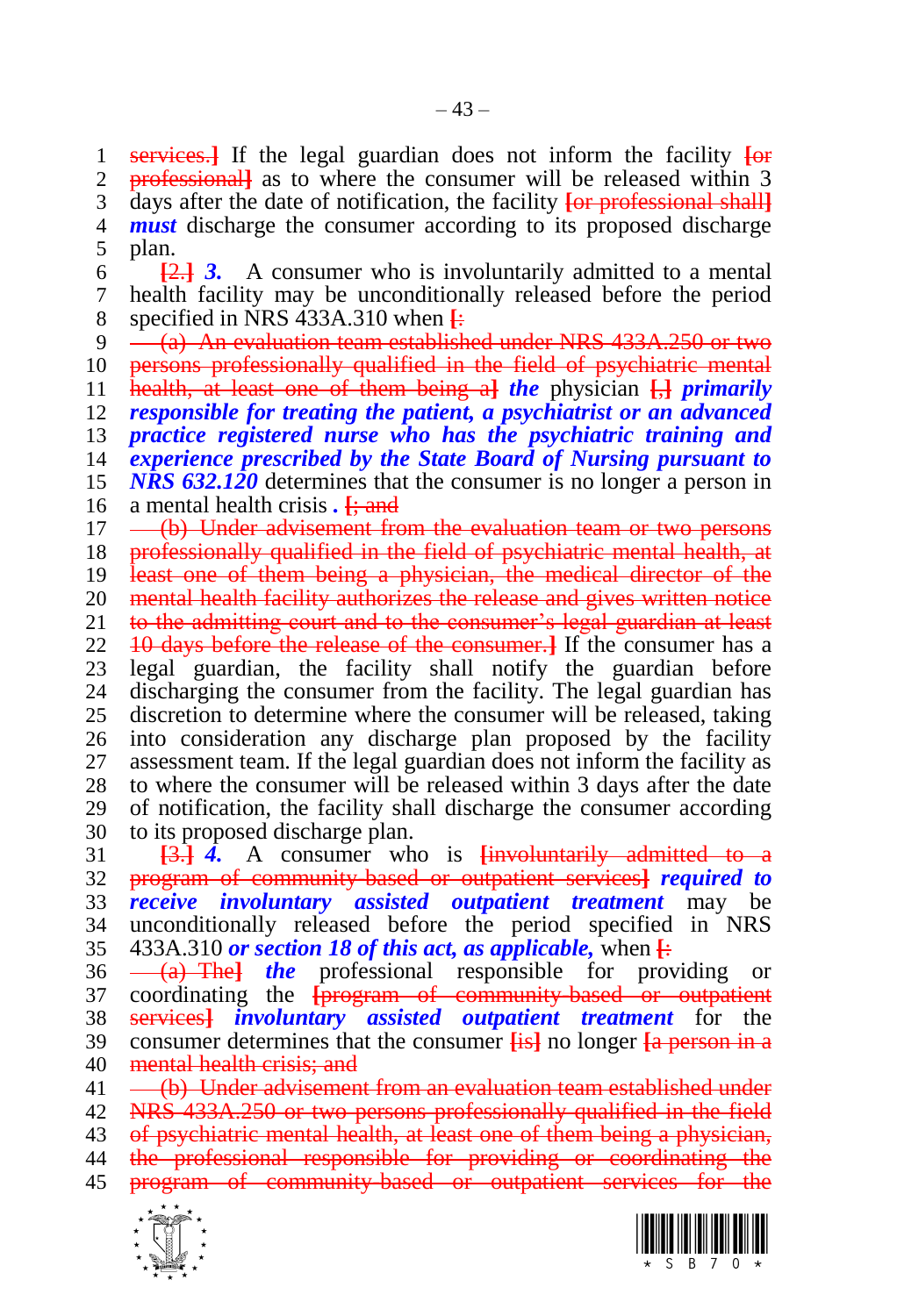consumer authorizes the release and gives written notice to the

2 admitting court at least 10 days before the release of the consumer from the program.**]** *:*

 *(a) Requires assisted outpatient treatment to prevent further disability or deterioration that presents a substantial likelihood of serious harm to himself or herself or others, as determined pursuant to NRS 433A.0195; and* 

 *(b) Has a limited ability to make an informed decision to voluntarily seek or comply with treatment for his or her mental illness as a result of his or her mental illness.*

 *5. A mental health facility or a professional responsible for coordinating treatment shall provide written notice to the admitting court not later than 3 judicial days after unconditionally releasing a consumer pursuant to subsection 3 or 4.*

**Sec. 49.** NRS 433A.460 is hereby amended to read as follows:

 433A.460 No person admitted to a public or private mental health facility or **[**to a program of community-based or outpatient services**]** *who receives involuntary assisted outpatient treatment*  pursuant to this chapter shall, by reason of such admission **[**,**]** *or treatment*, be denied the right to dispose of property, marry, execute 21 instruments, make purchases, enter into contractual relationships. instruments, make purchases, enter into contractual relationships, vote and hold a driver's license, unless such person has been 23 specifically adjudicated incapacitated by a court of competent 24 iurisdiction and has not been restored to legal capacity. 24 jurisdiction and has not been restored to legal capacity.<br>25 **Sec. 50.** NRS 433A.580 is hereby amended to rea

**Sec. 50.** NRS 433A.580 is hereby amended to read as follows:

 433A.580 No person may be admitted to a private hospital **[**,**]** *or* a division mental health facility or **[**a program of community- based or outpatient services**]** *receive involuntary assisted outpatient treatment* pursuant to the provisions of this chapter unless mutually agreeable financial arrangements relating to the costs of treatment are made between the private hospital, division facility or professional responsible for providing or coordinating **[**a program of community-based or outpatient services**]** *involuntary assisted outpatient treatment* and the consumer or person requesting his or her admission.

 **Sec. 51.** NRS 433A.600 is hereby amended to read as follows: 433A.600 1. A person who is admitted to a division facility

 or **[**to a program of community-based or outpatient services**]** *who receives involuntary assisted outpatient treatment* operated by the Division and not determined to be indigent and every responsible relative pursuant to NRS 433A.610 of the person shall be charged for the cost of treatment and is liable for that cost. If after demand is made for payment the person or his or her responsible relative fails to pay that cost, the administrative officer or professional responsible for providing or coordinating the **[**program of



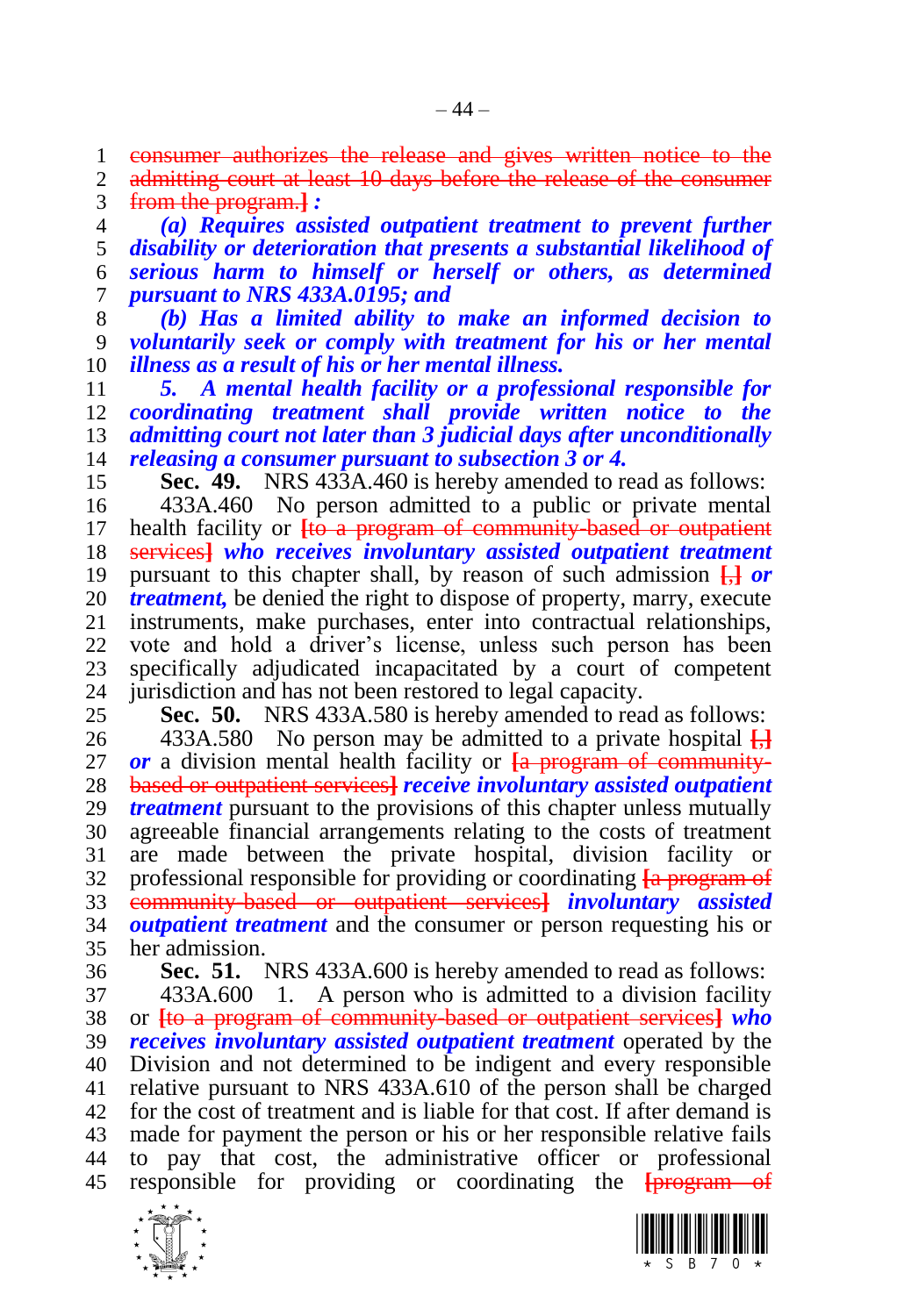community-based or outpatient services,**]** *involuntary assisted* 

*outpatient treatment*, as applicable, may recover the amount due by civil action.

 2. All sums received pursuant to subsection 1 must be deposited in the State Treasury and may be expended by the Division for the support of that facility or program *of involuntary assisted outpatient treatment* in accordance with the allotment, transfer, work program and budget provisions of NRS 353.150 to 353.245, inclusive.

**Sec. 52.** NRS 433A.640 is hereby amended to read as follows:

 433A.640 1. Once a court has ordered the admission of a person to a division facility, the administrative officer **[**shall**]** *must*  make an investigation, pursuant to the provisions of this chapter, to determine whether the person or his or her responsible relatives pursuant to NRS 433A.610 are capable of paying for all or a portion of the costs that will be incurred during the period of admission.

 2. If a person is admitted to a division facility or **[**program of community-based or outpatient services**]** *required to receive involuntary assisted outpatient treatment* pursuant to a court order, 20 that person and his or her responsible relatives are responsible for 21 the payment of the actual cost of the treatment and services rendered the payment of the actual cost of the treatment and services rendered during his or her admission to the division facility or **[**program**]** *while he or she is receiving involuntary assisted outpatient treatment* unless the investigation reveals that the person and his or her responsible relatives are not capable of paying the full amount of the costs.

 3. Once a court has ordered **[**the admission of a person to a program of community-based or outpatient services**]** *a person to receive involuntary assisted outpatient treatment* operated by the Division, the professional responsible for providing or coordinating the **[**program shall**]** *involuntary assisted outpatient treatment must*  make an investigation, pursuant to the provisions of this chapter, to determine whether the person or his or her responsible relatives pursuant to NRS 433A.610 are capable of paying for all or a portion of the costs that will be incurred during the period of admission.

 **Sec. 53.** NRS 433A.650 is hereby amended to read as follows: 433A.650 Determination of ability to pay pursuant to NRS 433A.640 **[**shall**]** *must* include investigation of whether the consumer has benefits due and owing to the consumer for the cost of his or her treatment from third-party sources, such as Medicare, Medicaid, social security, medical insurance benefits, retirement programs, annuity plans, government benefits or any other financially responsible third parties. The administrative officer of a division mental health facility or professional responsible for providing or coordinating **[**a program of community-based or



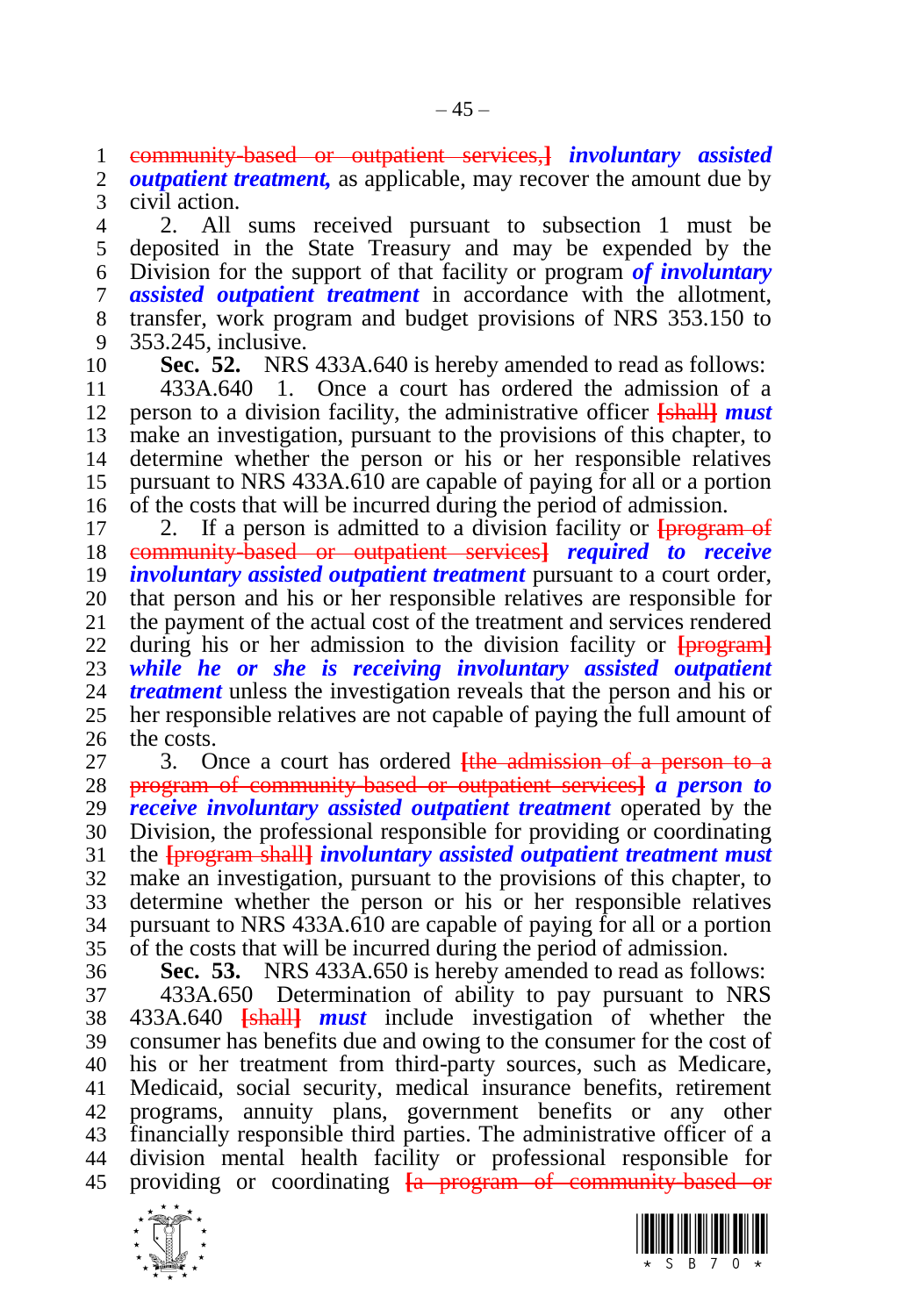outpatient services**]** *assisted outpatient treatment* may accept

 payment for the cost of a consumer's treatment from the consumer's insurance company, Medicare or Medicaid and other similar third

parties.

<span id="page-45-1"></span>**Sec. 54.** NRS 433A.660 is hereby amended to read as follows:

 433A.660 1. If the consumer, his or her responsible relative pursuant to NRS 433A.610, guardian or the estate neglects or refuses to pay the cost of treatment to the division facility or to the program of **[**community-based or outpatient services**]** *involuntary assisted outpatient treatment* operated by the Division rendering service pursuant to the fee schedule established under NRS 433.404 or 433B.250, as appropriate, the State is entitled to recover by appropriate legal action all sums due, plus interest.

 2. Before initiating such legal action, the division facility or program, as applicable, shall demonstrate efforts at collection, which may include contractual arrangements for collection through a private collection agency.

<span id="page-45-0"></span>**Sec. 55.** NRS 433A.713 is hereby amended to read as follows:

 433A.713 1. Each public or private mental health facility and 20 hospital in this State shall, in the manner and time prescribed by regulation of the State Board of Health, report to the Division: regulation of the State Board of Health, report to the Division:

 (a) The number of **[**applications for emergency admission received by**]** *persons placed on a mental health crisis hold at* the mental health facility or hospital pursuant to NRS 433A.160 during the immediately preceding quarter; and

 (b) Any other information prescribed by regulation of the State Board of Health.

 2. The State Board of Health may adopt regulations that require a public or private mental health facility or hospital to adopt a plan for the discharge of a person admitted to the facility or hospital in accordance with the provisions of this chapter and that prescribe the contents of such a plan.

<span id="page-45-2"></span> **Sec. 56.** NRS 433A.715 is hereby amended to read as follows: 433A.715 1. A court shall seal all court records relating to the admission and treatment of any person who was admitted, voluntarily or as the result of a noncriminal proceeding, to a public or private hospital **[**,**]** *or* a mental health facility or **[**a program of community-based or outpatient services**]** *who received assisted outpatient treatment* in this State for the purpose of obtaining mental health treatment.

 2. Except as otherwise provided in subsections 4, 5 and 6, a person or governmental entity that wishes to inspect records that are sealed pursuant to this section must file a petition with the court that sealed the records. Upon the filing of a petition, the court shall fix a time for a hearing on the matter. The petitioner must provide notice



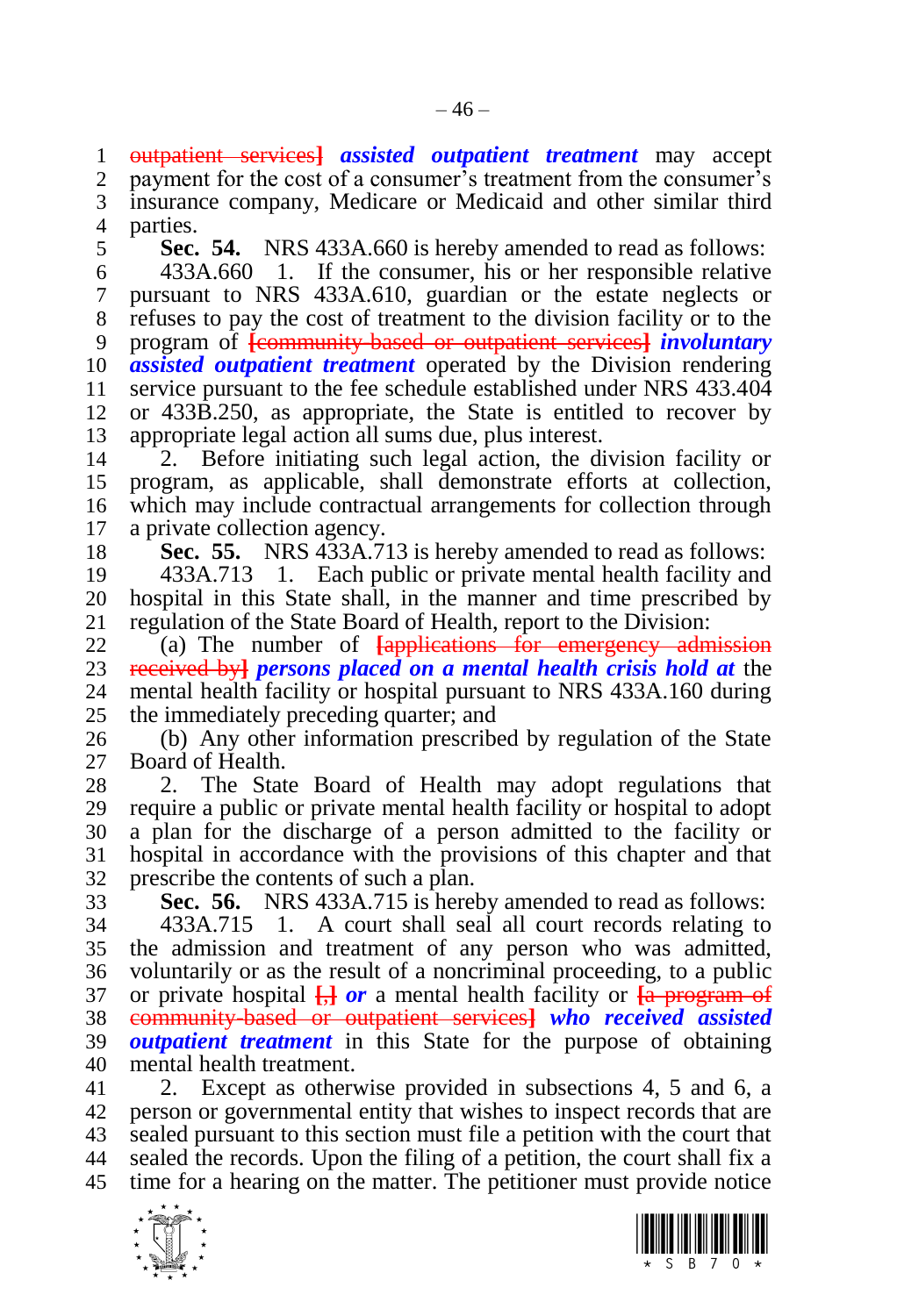of the hearing and a copy of the petition to the person who is the subject of the records. If the person who is the subject of the records wishes to oppose the petition, the person must appear before the court at the hearing. If the person appears before the court at the hearing, the court must provide the person an opportunity to be heard on the matter.

 3. After the hearing described in subsection 2, the court may order the inspection of records that are sealed pursuant to this section if:

 (a) A law enforcement agency must obtain or maintain information concerning persons who have been admitted to a public 12 or private hospital  $\frac{1}{2}$  *or* a mental health facility or  $\frac{1}{2}$  program of community-based or outpatient services**]** *received assisted outpatient treatment* in this State pursuant to state or federal law;

 (b) A prosecuting attorney or an attorney who is representing the person who is the subject of the records in a criminal action requests to inspect the records; or

 (c) The person who is the subject of the records petitions the court to permit the inspection of the records by a person named in 20 the petition.<br>21  $\overline{4}$ . A go

 4. A governmental entity is entitled to inspect court records that are sealed pursuant to this section without following the 23 procedure described in subsection 2 if:<br>24 (a) The governmental entity has

(a) The governmental entity has made a conditional offer of employment to the person who is the subject of the records;

 (b) The position of employment conditionally offered to the person concerns public safety, including, without limitation, employment as a firefighter or peace officer;

 (c) The governmental entity is required by law, rule, regulation or policy to obtain the mental health records of each individual conditionally offered the position of employment; and

 (d) An authorized representative of the governmental entity presents to the court a written authorization signed by the person who is the subject of the records and notarized by a notary public or judicial officer in which the person who is the subject of the records consents to the inspection of the records.

 5. Upon the request of a public or private hospital or a mental health facility to which a person has been admitted in this State, the court shall:

 (a) Authorize the release of a copy of any order which was entered by the court pursuant to paragraph (b) of subsection 1 of NRS 433A.310 *or paragraph (b) of subsection 1 of section [18](#page-13-0) of this act* if:

 (1) The request is in writing and includes the name and date of birth of the person who is the subject of the requested order; and



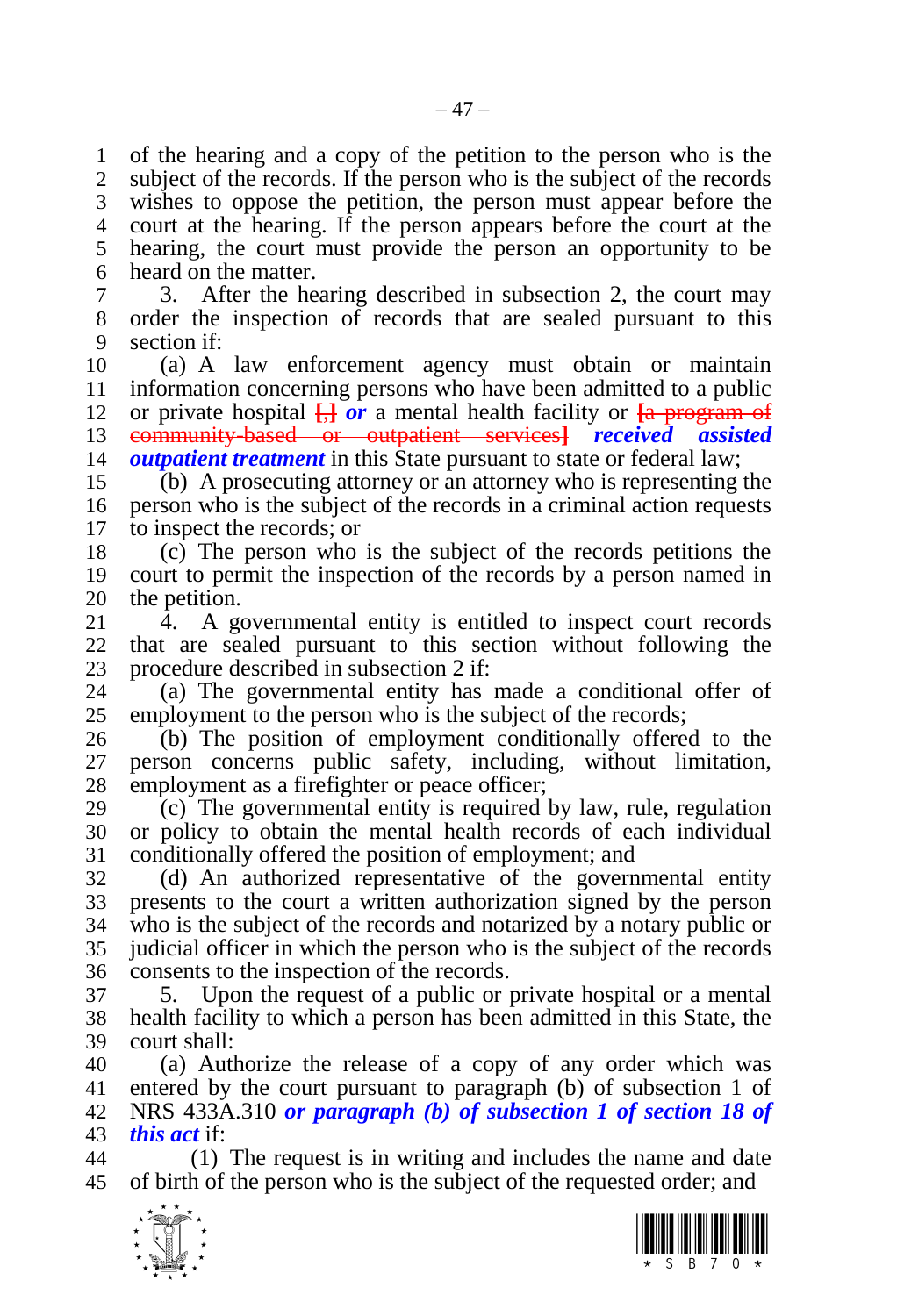$-48-$ 

- 
- 

1 (2) The hospital or facility certifies that:<br>2 (b) The person who is the subject of t (I) The person who is the subject of the requested order is, at the time of the request, admitted to the hospital or facility and is being treated for an alleged mental illness; and

 (II) The requested order is necessary to improve the care which is being provided to the person who is the subject of the order.

(b) Place the request in the record under seal.

 6. Upon its own order, any court of this State may inspect court records that are sealed pursuant to this section without following the procedure described in subsection 2 if the records are necessary and relevant for the disposition of a matter pending before the court. The court may allow a party in the matter to inspect the records without following the procedure described in subsection 2 if the court deems such inspection necessary and appropriate.

 7. Following the sealing of records pursuant to this section, the admission of the person who is the subject of the records to the public or private hospital **[**,**]** *or* mental health facility or **[**program of community-based or outpatient services,**]** *the assisted outpatient treatment of the person who is the subject of the records* is deemed 21 never to have occurred, and the person may answer accordingly any never to have occurred, and the person may answer accordingly any question related to its occurrence, except in connection with:

23 (a) An application for a permit to carry a concealed firearm 24 pursuant to the provisions of NRS 202.3653 to 202.369, inclusive: pursuant to the provisions of NRS 202.3653 to 202.369, inclusive;

(b) A transfer of a firearm; or

 (c) An application for a position of employment described in subsection 4.

 8. A court may disclose information contained in a record sealed pursuant to this section to a provider of health care to assist with treatment provided to the consumer.

9. As used in this section:

 (a) "Firefighter" means a person who is a salaried employee of a fire-fighting agency and whose principal duties are to control, extinguish, prevent and suppress fires. As used in this paragraph, "fire-fighting agency" means a public fire department, fire protection district or other agency of this State or a political subdivision of this State, the primary functions of which are to control, extinguish, prevent and suppress fires.

 (b) "Peace officer" has the meaning ascribed to it in NRS 289.010.

 (c) "Provider of health care" has the meaning ascribed to it in NRS 629.031.

 (d) "Seal" means placing records in a separate file or other repository not accessible to the general public.



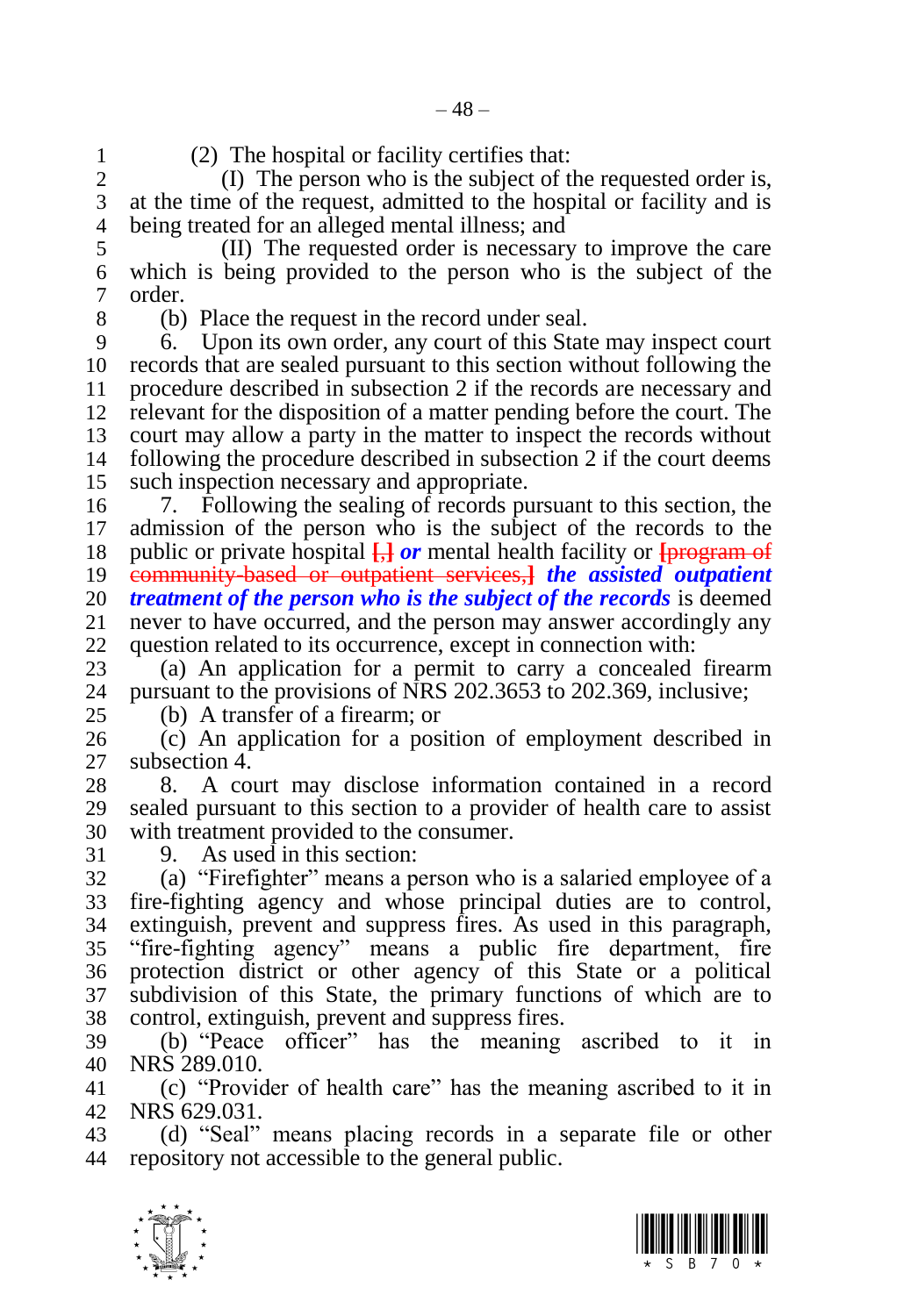**Sec. 57.** NRS 433A.750 is hereby amended to read as follows:<br>2 433A.750 1. A person who:

433A.750 1. A person who:

 (a) Without probable cause for believing a person is a person in a mental health crisis causes or conspires with or assists another to cause the involuntary court-ordered admission of the person under this chapter; or

 (b) Causes or conspires with or assists another to cause the denial to any person of any right accorded to the person under this chapter,

 $10 \rightarrow$  is guilty of a category D felony and shall be punished as provided in NRS 193.130.

 2. Unless a greater penalty is provided in subsection 1, a person who knowingly and willfully violates any provision of this chapter regarding the admission of a person to, or discharge of a person from, a public or private mental health facility or **[**a program of community-based or outpatient services**]** *the commencement or termination of involuntary assisted outpatient treatment* is guilty of a gross misdemeanor.

 3. A person who, without probable cause for believing another person is a person in a mental health crisis, executes a petition, application or certificate pursuant to this chapter, by which the person secures or attempts to secure the apprehension, 23 hospitalization, detention, admission or restraint of the person<br>24 alleged to be a person in a mental health crisis, or any physician. alleged to be a person in a mental health crisis, or any physician, psychiatrist, licensed psychologist, advanced practice registered nurse or other person professionally qualified in the field of psychiatric mental health who knowingly makes any false certificate or application pursuant to this chapter as to the mental condition of any person is guilty of a category D felony and shall be punished as provided in NRS 193.130.

**Sec. 58.** NRS 3.0105 is hereby amended to read as follows:

 3.0105 1. There is hereby established, in each judicial district that includes a county whose population is 100,000 or more, a family court as a division of the district court.

 2. If the caseload of the family court so requires, the Chief Judge may assign one or more district judges of the judicial district to act temporarily as judges of the family court.

 3. If for any reason a judge of the family court is unable to act, any other district judge of the judicial district may be assigned as provided in subsection 2 to act temporarily as judge of the family court.

 4. A district judge assigned to the family court pursuant to subsection 2 or 3 for a period of 90 or more days, except for a district judge or hearing master assigned to hear proceedings brought pursuant to NRS 433A.200 to 433A.330, inclusive, *or* 



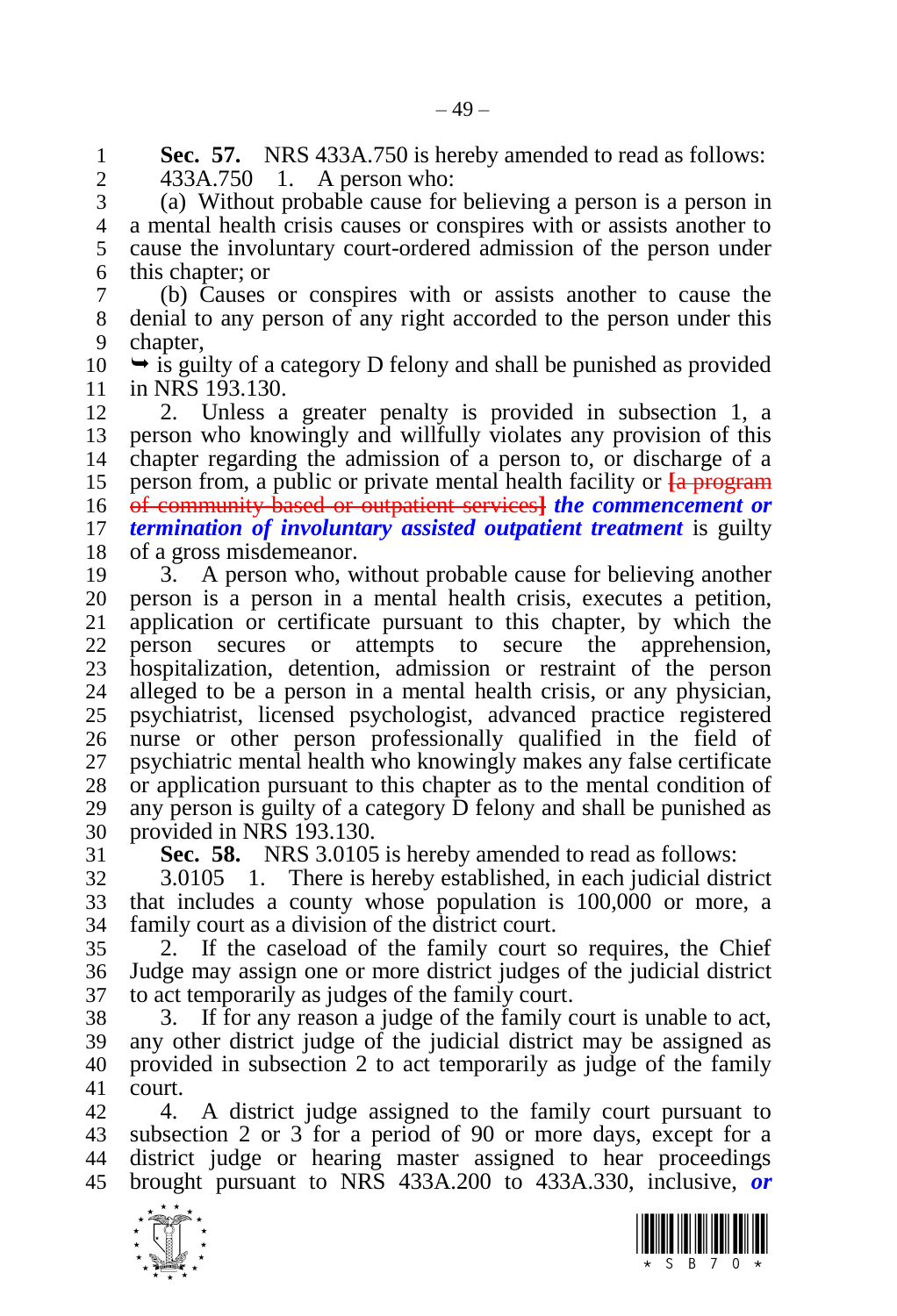*sections [11](#page-6-0) to [21,](#page-16-0) inclusive, of this act* must attend the instruction required pursuant to subsection 1 of NRS 3.028. District judges must not be assigned to the family court pursuant to subsections 2 and 3 on a rotating basis. **Sec. 59.** NRS 3.223 is hereby amended to read as follows: 3.223 1. Except if the child involved is subject to the jurisdiction of an Indian tribe pursuant to the Indian Child Welfare Act of 1978, 25 U.S.C. §§ 1901 et seq., in each judicial district in which it is established, the family court has original, exclusive 10 jurisdiction in any proceeding: (a) Brought pursuant to title 5 of NRS or chapter 31A, 123, 125, 125A, 125B, 125C, 126, 127, 128, 129, 130, 159A, 425 or 432B of NRS, except to the extent that a specific statute authorizes the use of any other judicial or administrative procedure to facilitate the collection of an obligation for support. 16 (b) Brought pursuant to  $NR\bar{S}$  442.255 and 442.2555 to request the court to issue an order authorizing an abortion. (c) For judicial approval of the marriage of a minor. (d) Otherwise within the jurisdiction of the juvenile court. (e) To establish the date of birth, place of birth or parentage of a minor. (f) To change the name of a minor. 23 (g) For a judicial declaration of the sanity of a minor.<br>24 (b) To approve the withholding or withdrawal of life (h) To approve the withholding or withdrawal of life-sustaining procedures from a person as authorized by law. (i) Brought pursuant to NRS 433A.200 to 433A.330, inclusive, for an involuntary court-ordered admission to a mental health facility. (j) *Brought pursuant to sections [11](#page-6-0) to [21,](#page-16-0) inclusive, of this act to require a person to receive involuntary assisted outpatient treatment. (k)* Brought pursuant to NRS 441A.510 to 441A.720, inclusive, for an involuntary court-ordered isolation or quarantine. 2. The family court, where established and, except as otherwise provided in paragraph (m) of subsection 1 of NRS 4.370, the justice court have concurrent jurisdiction over actions for the issuance of a temporary or extended order for protection against domestic violence. 3. The family court, where established, and the district court have concurrent jurisdiction over any action for damages brought pursuant to NRS 41.134 by a person who suffered injury as the proximate result of an act that constitutes domestic violence. **Sec. 60.** NRS 178.460 is hereby amended to read as follows: 178.460 1. If requested by the district attorney or counsel for the defendant within 10 days after the report by the Administrator or



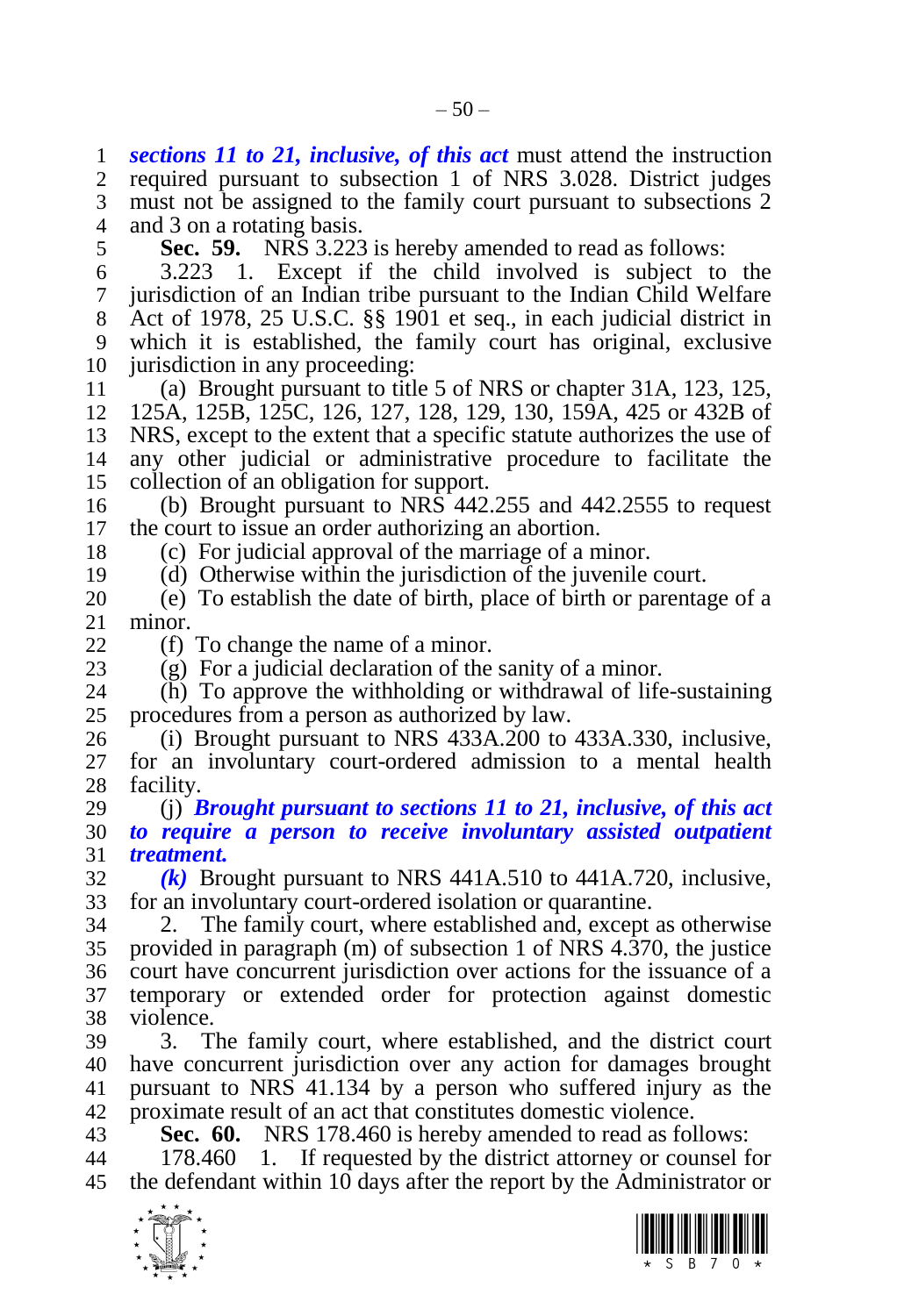the Administrator's designee is sent to them, the judge shall hold a hearing within 10 days after the request at which the district attorney and the defense counsel may examine the members of the treatment team on their report.

 2. If the judge orders the appointment of a licensed psychiatrist or psychologist who is not employed by the Division to perform an additional evaluation and report concerning the defendant, the cost of the additional evaluation and report is a charge against the county.

 3. Within 10 days after the hearing or 10 days after the report is sent, if no hearing is requested, the judge shall make and enter a finding of competence or incompetence, and if the judge finds the defendant to be incompetent:

 (a) Whether there is substantial probability that the defendant can receive treatment to competency and will attain competency to stand trial or receive pronouncement of judgment in the foreseeable future; and

 (b) Whether the defendant is at that time a danger to himself or herself or to society.

20 4. If the judge finds the defendant:<br>21 (a) Competent, the judge shall, w (a) Competent, the judge shall, within 10 days, forward the finding to the prosecuting attorney and counsel for the defendant. 23 Upon receipt thereof, the prosecuting attorney shall notify the sheriff of the county or chief of police of the city that the defendant sheriff of the county or chief of police of the city that the defendant has been found competent and prearrange with the facility for the return of the defendant to that county or city for trial upon the offense there charged or the pronouncement of judgment, as the case may be.

 (b) Incompetent, but there is a substantial probability that the defendant can receive treatment to competency and will attain competency to stand trial or receive pronouncement of judgment in the foreseeable future and finds that the defendant is dangerous to himself or herself or to society, the judge shall recommit the defendant and may order the involuntary administration of medication for the purpose of treatment to competency.

 (c) Incompetent, but there is a substantial probability that the defendant can receive treatment to competency and will attain competency to stand trial or receive pronouncement of judgment in the foreseeable future and finds that the defendant is not dangerous to himself or herself or to society, the judge shall order that the defendant remain an outpatient or be transferred to the status of an outpatient under the provisions of NRS 178.425.

 (d) Incompetent, with no substantial probability of attaining competency in the foreseeable future, the judge shall order the defendant released from custody or, if the defendant is an outpatient,



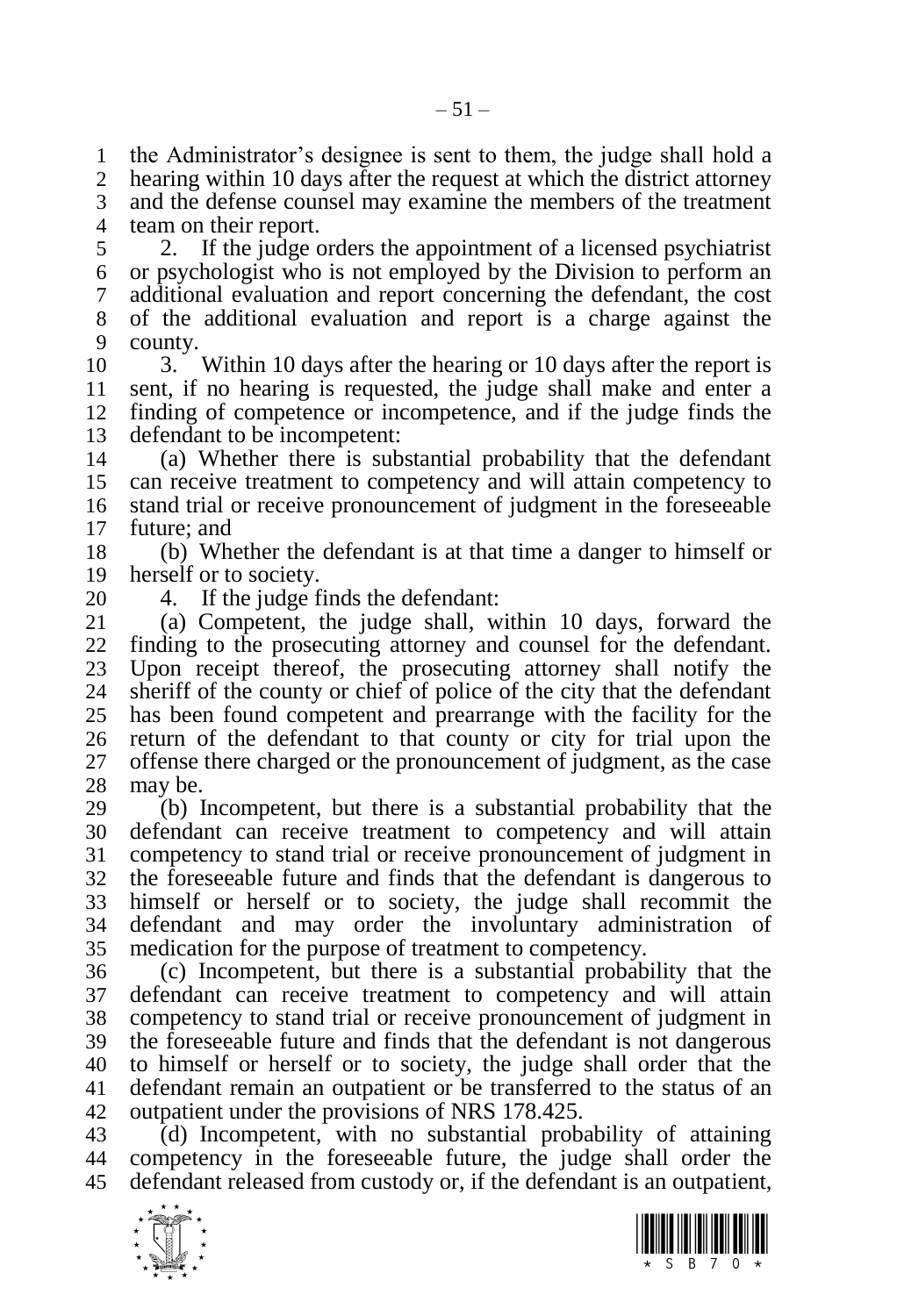released from any obligations as an outpatient if, within 10 judicial days, the prosecuting attorney has not filed a motion pursuant to NRS 178.461 or if, within 10 judicial days, a petition is not filed **[**to commit**]** *for the involuntary court-ordered admission of* the person *to a mental health facility* pursuant to NRS 433A.200. After the initial 10 judicial days, the person may remain an outpatient or in custody under the provisions of this chapter only as long as the motion or petition is pending unless the person is committed to the custody of the Administrator pursuant to NRS 178.461 or involuntarily **[**committed**]** *admitted to a mental health facility*  pursuant to chapter 433A of NRS.

 5. Except as otherwise provided in subsections 4 and 7 of NRS 178.461, no person who is committed under the provisions of this chapter may be held in the custody of the Administrator or the Administrator's designee longer than the longest period of incarceration provided for the crime or crimes with which the person is charged or 10 years, whichever period is shorter. Upon expiration of the applicable period provided in this section, subsection 4 or 7 of NRS 178.461 or subsection 4 of NRS 178.463, 20 the person must be returned to the committing court for a<br>21 determination as to whether or not involuntary commitment determination as to whether or not involuntary commitment pursuant to chapter 433A of NRS is required.

**Sec. 61.** NRS 179A.163 is hereby amended to read as follows:<br>24 179A.163 1. Upon receiving a record transmitted pursuant to 179A.163 1. Upon receiving a record transmitted pursuant to NRS 159.0593, 174.035, 175.533, 175.539, 178.425 or 433A.310 **[**,**]** *or section [18](#page-13-0) of this act,* the Central Repository:

 (a) Shall take reasonable steps to ensure that the information reported in the record is included in each appropriate database of the

National Instant Criminal Background Check System; and

 (b) May take reasonable steps to ensure that the information reported in the record is included in each appropriate database of the National Crime Information Center.

 2. Except as otherwise provided in subsection 3, if the Central Repository receives a record described in subsection 1, the person who is the subject of the record may petition the court for an order declaring that:

 (a) The basis for the adjudication reported in the record no longer exists;

 (b) The adjudication reported in the record is deemed not to 40 have occurred for purposes of 18 U.S.C. § 922(d)(4) and (g)(4) and NRS 202.360; and

 (c) The information reported in the record must be removed from the National Instant Criminal Background Check System and the National Crime Information Center.



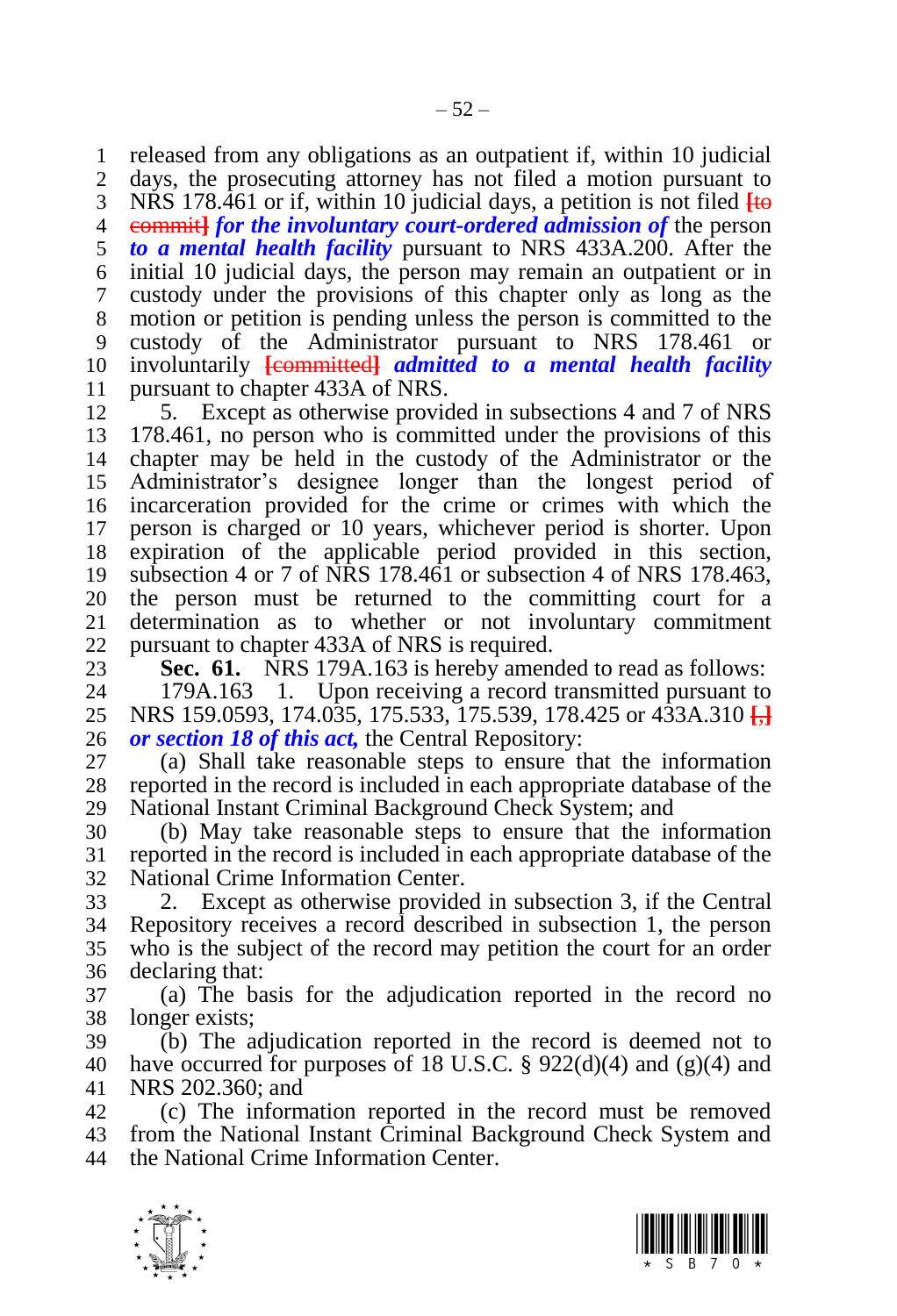3. To the extent authorized by federal law, if the record concerning the petitioner was transmitted to the Central Repository pursuant to NRS 159.0593, 174.035, 175.533, 175.539, 178.425 or

 433A.310 **[**,**]** *or section [18](#page-13-0) of this act,* the petitioner may not file a petition pursuant to subsection 2 until 3 years after the date of the order transmitting the record to the Central Repository.

4. A petition filed pursuant to subsection 2 must be:

 (a) Filed in the court which made the adjudication or finding pursuant to NRS 159.0593, 174.035, 175.533, 175.539, 178.425 or 433A.310 **[**;**]** *or section [18](#page-13-0) of this act;* and

 (b) Served upon the district attorney for the county in which the court described in paragraph (a) is located.

 5. The Nevada Rules of Civil Procedure govern all proceedings concerning a petition filed pursuant to subsection 2.

 6. The court shall grant the petition and issue the order described in subsection 2 if the court finds that the petitioner has established that:

 (a) The basis for the adjudication or finding made pursuant to NRS 159.0593, 174.035, 175.533, 175.539, 178.425 or 433A.310 *or* 

*sectio[n 18](#page-13-0) of this act* concerning the petitioner no longer exists;<br>21 (b) The petitioner's record and reputation indicate that (b) The petitioner's record and reputation indicate that the petitioner is not likely to act in a manner dangerous to public safety;  $\begin{bmatrix} 23 & \text{and} \\ 24 & \end{bmatrix}$ 

 (c) Granting the relief requested by the petitioner pursuant to subsection 2 is not contrary to the public interest.

 7. Except as otherwise provided in this subsection, the petitioner must establish the provisions of subsection 6 by a preponderance of the evidence. If the adjudication or finding concerning the petitioner was made pursuant to NRS 159.0593 or 433A.310, the petitioner must establish the provisions of subsection 6 by clear and convincing evidence.

 8. The court, upon entering an order pursuant to this section, shall cause, on a form prescribed by the Department of Public Safety, a record of the order to be transmitted to the Central Repository.

 9. Within 5 business days after receiving a record of an order transmitted pursuant to subsection 8, the Central Repository shall take reasonable steps to ensure that information concerning the adjudication or finding made pursuant to NRS 159.0593, 174.035, 175.533, 175.539, 178.425 or 433A.310 *or section [18](#page-13-0) of this act* is removed from the National Instant Criminal Background Check System and the National Crime Information Center, if applicable.

 10. If the Central Repository fails to remove a record as provided in subsection 9, the petitioner may bring an action to compel the removal of the record. If the petitioner prevails in the



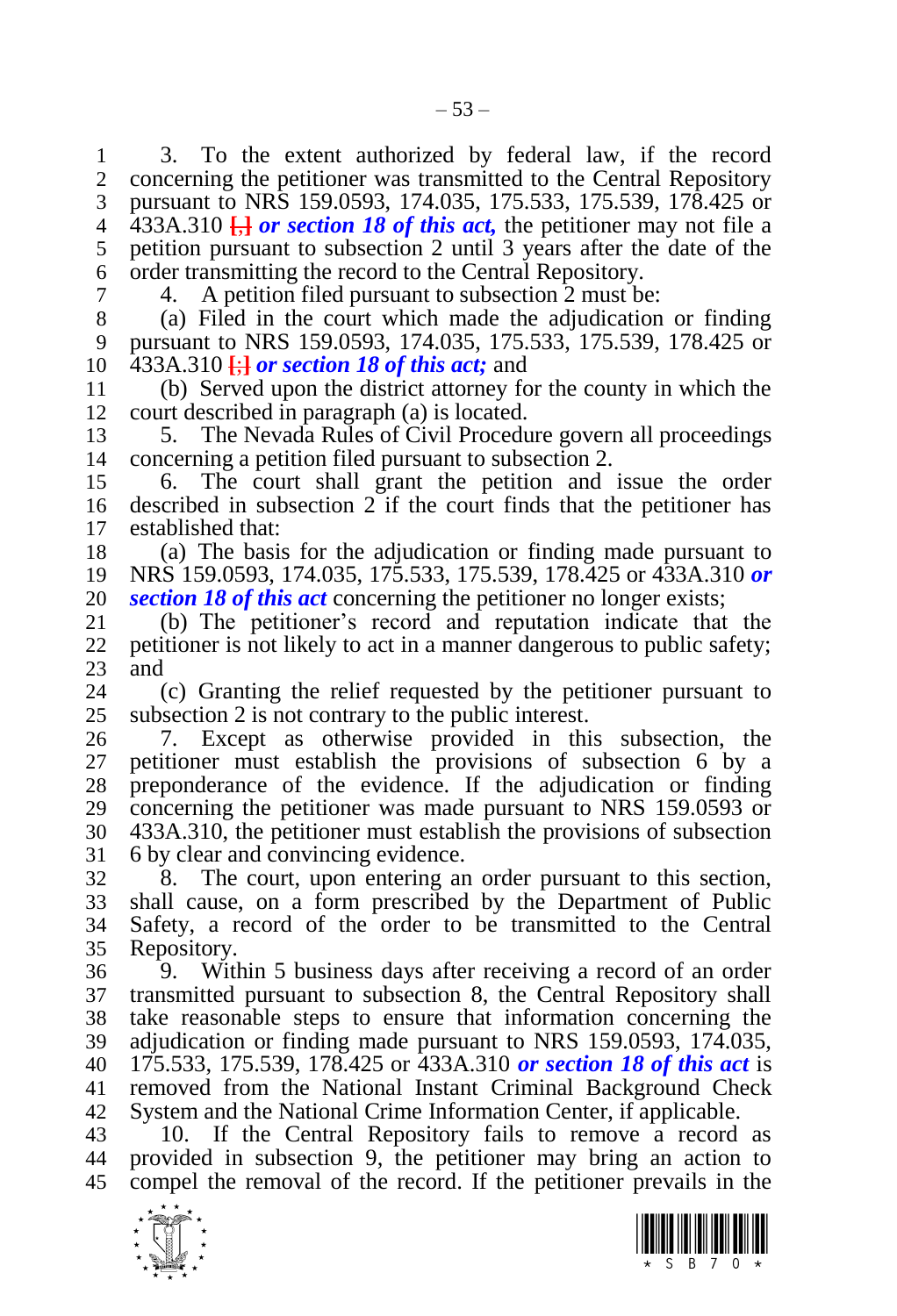action, the court may award the petitioner reasonable attorney's fees and costs incurred in bringing the action.

 11. If a petition brought pursuant to subsection 2 is denied, the person who is the subject of the record may petition for a rehearing not sooner than 2 years after the date of the denial of the petition.

 **Sec. 62.** NRS 179A.165 is hereby amended to read as follows: 179A.165 1. Any record described in NRS 179A.163 is confidential and is not a public book or record within the meaning of NRS 239.010. A person may not use the record for any purpose other than for a purpose related to criminal justice, including, without limitation, inclusion in the appropriate database of the National Instant Criminal Background Check System and the National Crime Information Center, if applicable. The Central Repository may disclose the record to any agency of criminal justice.

 2. If a person or governmental entity is required to transmit, report or take any other action concerning a record pursuant to NRS 159.0593, 174.035, 175.533, 175.539, 178.425, 179A.163 or 433A.310 **[**,**]** *or sectio[n 18](#page-13-0) of this act,* no action for damages may be 20 brought against the person or governmental entity for:<br>21 (a) Transmitting or reporting the record or take

(a) Transmitting or reporting the record or taking any other required action concerning the record;

23 (b) Failing to transmit or report the record or failing to take any other required action concerning the record: other required action concerning the record:

 (c) Delaying the transmission or reporting of the record or delaying in taking any other required action concerning the record; or

 (d) Transmitting or reporting an inaccurate or incomplete version of the record or taking any other required action concerning an inaccurate or incomplete version of the record.

<span id="page-53-0"></span>**Sec. 63.** NRS 179A.167 is hereby amended to read as follows:

 179A.167 1. The Central Repository shall permit a person who is or believes he or she may be the subject of information relating to records of mental health held by the Central Repository to inspect and correct any information contained in such records.

 2. The Central Repository shall adopt regulations and make available necessary forms to permit inspection, review and correction of information relating to records of mental health by those persons who are the subjects thereof. The regulations must specify:

 (a) The requirements for proper identification of the persons seeking access to the records; and

 (b) The reasonable charges or fees, if any, for inspecting records.



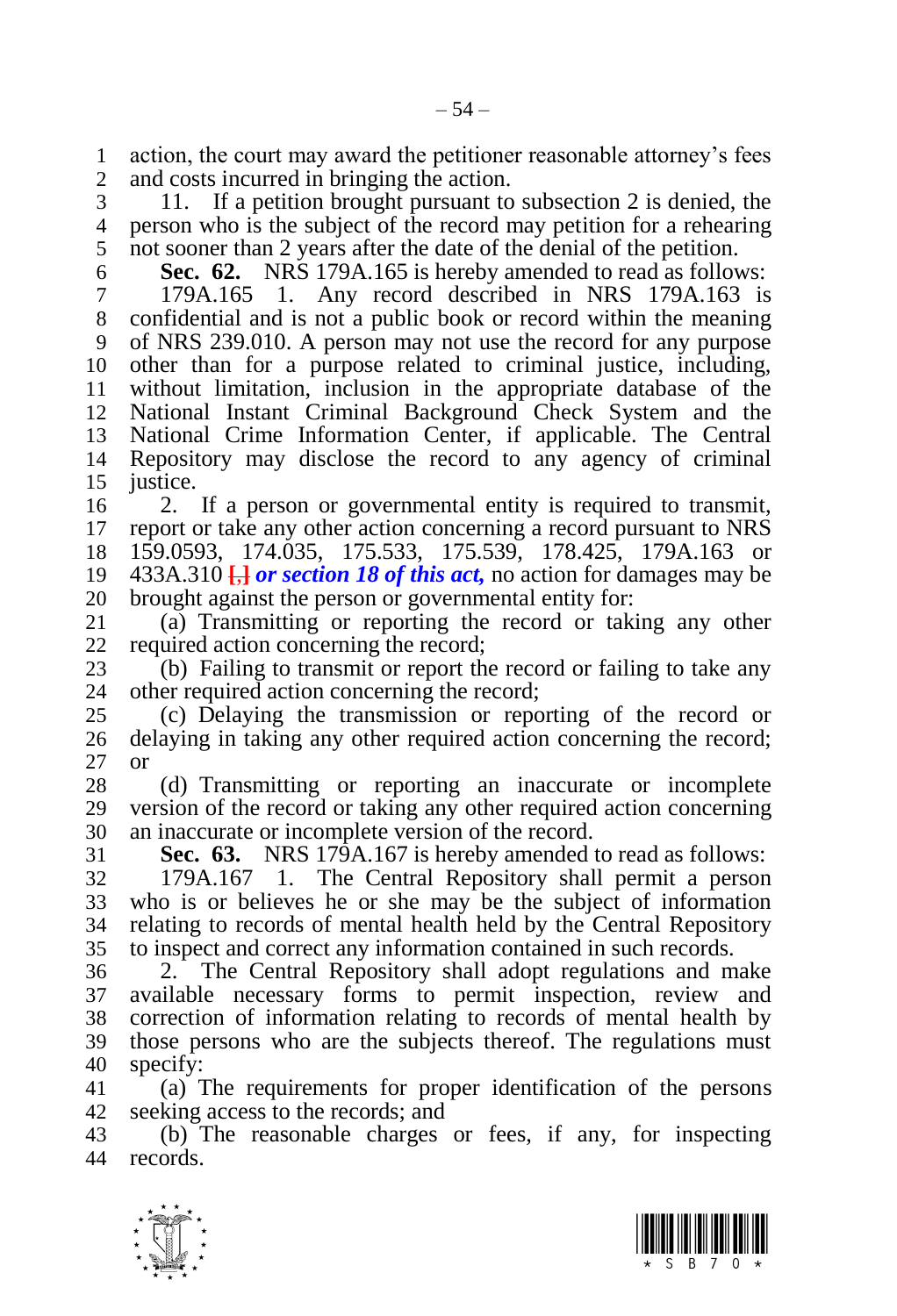1 3. The Director of the Department shall adopt regulations 2 governing: governing:

 (a) All challenges to the accuracy or sufficiency of information or records of mental health by the person who is the subject of the allegedly inaccurate or insufficient record;

 (b) The correction of any information relating to records of mental health found by the Director to be inaccurate, insufficient or incomplete in any material respect;

 (c) The dissemination of corrected information to those persons or agencies which have previously received inaccurate or incomplete information; and

 (d) A reasonable time limit within which inaccurate or insufficient information relating to records of mental health must be corrected and the corrected information disseminated.

 4. As used in this section, "information relating to records of mental health" means information contained in a record:

 (a) Transmitted to the Central Repository pursuant to NRS 159.0593, 174.035, 175.533, 175.539, 178.425 or 433A.310 **[**;**]** *or sectio[n 18](#page-13-0) of this act;* or

20 (b) Transmitted to the National Instant Criminal Background<br>21 Check System or the National Crime Information Center pursuant to Check System or the National Crime Information Center pursuant to NRS 179A.163.

<span id="page-54-0"></span>23 **Sec. 64.** NRS 388.253 is hereby amended to read as follows:<br>24 388.253 1. The Department shall, with assistance from oth

388.253 1. The Department shall, with assistance from other state agencies, including, without limitation, the Division of Emergency Management, the Investigation Division, and the Nevada Highway Patrol Division of the Department of Public Safety, develop a model plan for the management of:

(a) A suicide; or

 (b) A crisis or emergency that involves a public school or a private school and that requires immediate action.

 2. The model plan must include, without limitation, a procedure for:

(a) In response to a crisis or emergency:

 (1) Coordinating the resources of local, state and federal agencies, officers and employees, as appropriate;

(2) Accounting for all persons within a school;

 (3) Assisting persons within a school in a school district, a charter school or a private school to communicate with each other;

 (4) Assisting persons within a school in a school district, a charter school or a private school to communicate with persons located outside the school, including, without limitation, relatives of pupils and relatives of employees of such a school, the news media and persons from local, state or federal agencies that are responding to a crisis or an emergency;



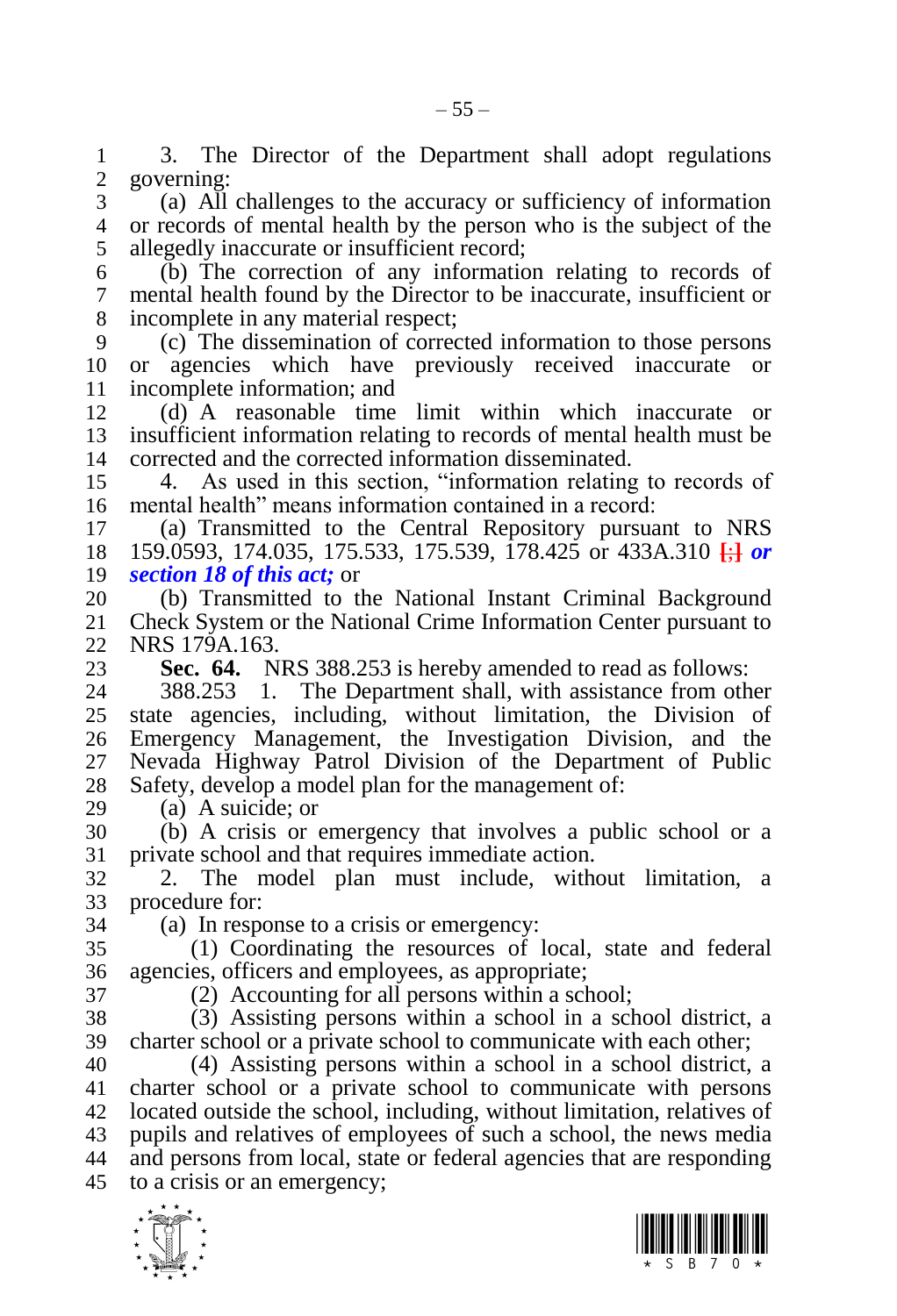(5) Assisting pupils of a school in the school district, a charter school or a private school, employees of such a school and relatives of such pupils and employees to move safely within and away from the school, including, without limitation, a procedure for evacuating the school and a procedure for securing the school;

 (6) Reunifying a pupil with his or her parent or legal guardian;

8 (7) Providing any necessary medical assistance;<br>9 (8) Recovering from a crisis or emergency:

 (8) Recovering from a crisis or emergency; (9) Carrying out a lockdown at a school;

11 (10) Providing shelter in specific areas of a school; and<br>12 (11) Providing disaster behavioral health related to a  $(11)$  Providing disaster behavioral health related to a crisis, emergency or suicide;

 (b) Providing specific information relating to managing a crisis or emergency that is a result of:

(1) An incident involving hazardous materials;

 (2) An incident involving mass casualties; (3) An incident involving an active shooter;

 (4) An incident involving a fire, explosion or other similar 20 situation;<br>21  $(5)$ 

 $(5)$  An outbreak of disease:

 (6) Any threat or hazard identified in the hazard mitigation plan of the county in which the school district is located, if such a 24 plan exists; or  $(7)$  Any

(7) Any other situation, threat or hazard deemed appropriate;

 (c) Providing pupils and staff at a school that has experienced a crisis or emergency with access to counseling and other resources to 28 assist in recovering from the crisis or emergency;<br>29 (d) Evacuating pupils and employees of a

(d) Evacuating pupils and employees of a charter school to a designated space within an identified public middle school, junior high school or high school in a school district that is separate from the general population of the school and large enough to accommodate the charter school, and such a space may include, without limitation, a gymnasium or multipurpose room of the public school;

 (e) Selecting an assessment tool which assists in responding to a threat against the school by a pupil or pupils;

 (f) On an annual basis, providing drills to instruct pupils in the appropriate procedures to be followed in response to a crisis or an emergency. Such drills must occur:

(1) At different times during normal school hours; and

 (2) In cooperation with other state agencies, pursuant to this section.

 (g) Responding to a suicide or attempted suicide to mitigate the effects of the suicide or attempted suicide on pupils and staff at the



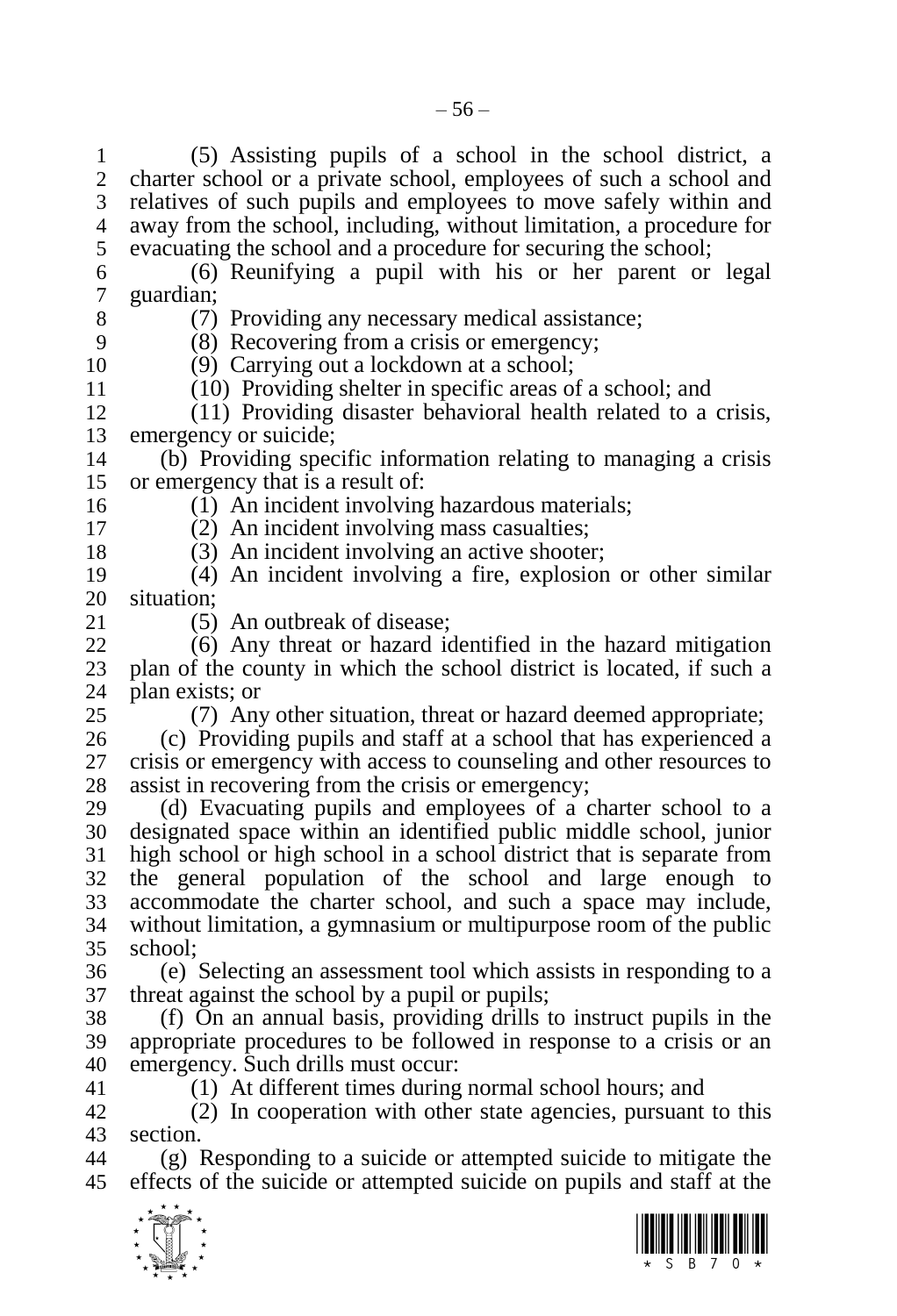school, including, without limitation, by making counseling and other appropriate resources to assist in recovering from the suicide or attempted suicide available to pupils and staff;

 (h) Providing counseling and other appropriate resources to pupils and school staff who have contemplated or attempted suicide;

 (i) Outreach to persons and organizations located in the community in which a school that has had a suicide by a pupil, including, without limitation, religious and other nonprofit organizations, that may be able to assist with the response to the suicide;

 (j) Addressing the needs of pupils at a school that has experienced a crisis, emergency or suicide who are at a high risk of suicide, including, without limitation, pupils who are members of the groups described in subsection 3 of NRS 388.256; and

 (k) Responding to a pupil who is determined to be a person in mental health crisis, as defined in NRS 433A.0175, including, without limitation:

 (1) Utilizing mobile mental health crisis response units, where available, before transporting the pupil to a public or private 20 mental health facility pursuant to subparagraph  $(2)$ ; and  $(2)$  Transporting the pupil to a public or private n

 (2) Transporting the pupil to a public or private mental health facility or hospital for **[**admission**]** *placement on a mental health crisis hold* pursuant to NRS **[**433A.150.**]** *433A.160.*

3. In developing the model plan, the Department shall consider the plans developed pursuant to NRS 388.243 and 394.1687 and updated pursuant to NRS 388.245 and 394.1688.

 4. The Department shall require a school district to ensure that each public school in the school district identified pursuant to paragraph (d) of subsection 2 is prepared to allow a charter school to evacuate to the school when necessary in accordance with the procedure included in the model plan developed pursuant to subsection 1. A charter school shall hold harmless, indemnify and defend the school district to which it evacuates during a crisis or an emergency against any claim or liability arising from an act or omission by the school district or an employee or officer of the school district.

 5. The Department may disseminate to any appropriate local, state or federal agency, officer or employee, as the Department determines is necessary:

 (a) The model plan developed by the Department pursuant to subsection 1;

 (b) A plan developed pursuant to NRS 388.243 or updated pursuant to NRS 388.245;

 (c) A plan developed pursuant to NRS 394.1687 or updated pursuant to NRS 394.1688; and



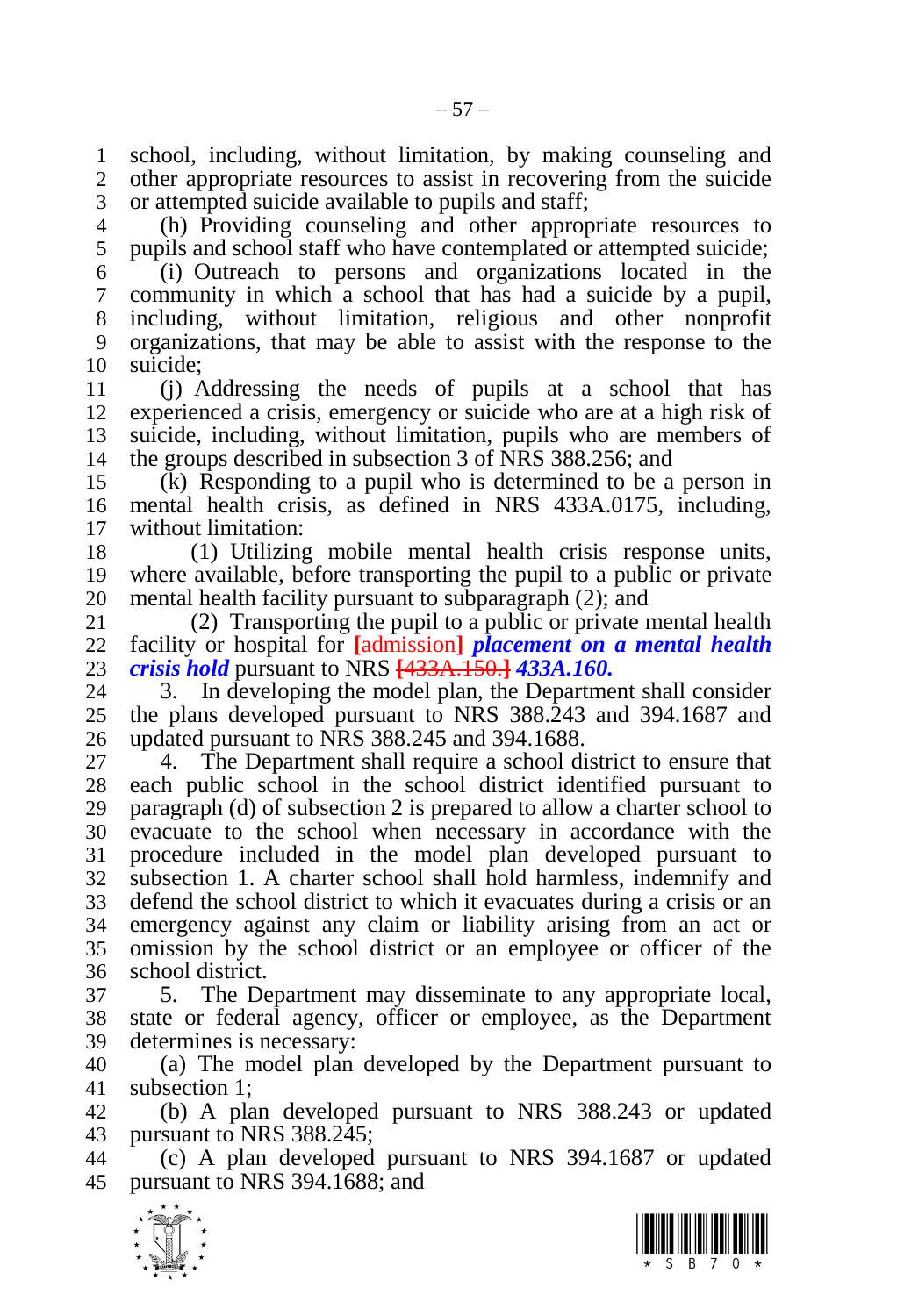(d) A deviation approved pursuant to NRS 388.251 or 394.1692.

2 6. The Department shall, at least once each year, review and 3 update as appropriate the model plan developed pursuant to update as appropriate the model plan developed pursuant to subsection 1.

<span id="page-57-0"></span>

5 **Sec. 65.** NRS 388.476 is hereby amended to read as follows:<br>6 388.476 "Chemical restraint" means the administration

 388.476 "Chemical restraint" means the administration of drugs *to a person* for the specific and exclusive purpose of controlling an acute or episodic **[**aggressive**]** behavior *that places the person or others at a risk of harm* when alternative intervention techniques have failed to limit or control the behavior. The term does not include the administration of drugs **[**on a regular basis, as**]** prescribed by a physician, **[**to treat the symptoms of**]** *physician assistant or advanced practice registered nurse as standard treatment for the* mental **[**,**]** *or* physical **[**, emotional or behavioral disorders and for assisting a person in gaining self-control over his or her impulses.**]** *condition of the person.*

<span id="page-57-1"></span>

**Sec. 66.** NRS 394.355 is hereby amended to read as follows:<br>18 394.355 "Chemical restraint" means the administration 394.355 "Chemical restraint" means the administration of drugs *to a person* for the specific and exclusive purpose of 20 controlling an acute or episodic **[aggressive]** behavior *that places* 21 *the person or others at a risk of harm* when alternative intervention *the person or others at a risk of harm* when alternative intervention techniques have failed to limit or control the behavior. The term 23 does not include the administration of drugs  $\frac{1}{2}$  <del>[on a regular basis, as]</del><br>24 prescribed by a physician. He treat the symptoms of *physician*  prescribed by a physician, **[**to treat the symptoms of**]** *physician assistant or advanced practice registered nurse as standard treatment for the* mental **[**,**]** *or* physical **[**, emotional or behavioral disorders and for assisting a person in gaining self-control over his or her impulses.**]** *condition of the person.*

<span id="page-57-2"></span>**Sec. 67.** NRS 449.0915 is hereby amended to read as follows:

 449.0915 1. The Division may issue an endorsement as a crisis stabilization center to the holder of a license to operate a psychiatric hospital that meets the requirements of this section.

 2. A psychiatric hospital that wishes to obtain an endorsement as a crisis stabilization center must submit an application in the form prescribed by the Division which must include, without limitation, proof that the applicant meets the requirements of subsection 3.

 3. An endorsement as a crisis stabilization center may only be issued if the psychiatric hospital to which the endorsement will apply:

 (a) Does not exceed a capacity of 16 beds or constitute an institution for mental diseases, as defined in 42 U.S.C. § 1396d;

 (b) Operates in accordance with established administrative protocols, evidenced-based protocols for providing treatment and evidence-based standards for documenting information concerning



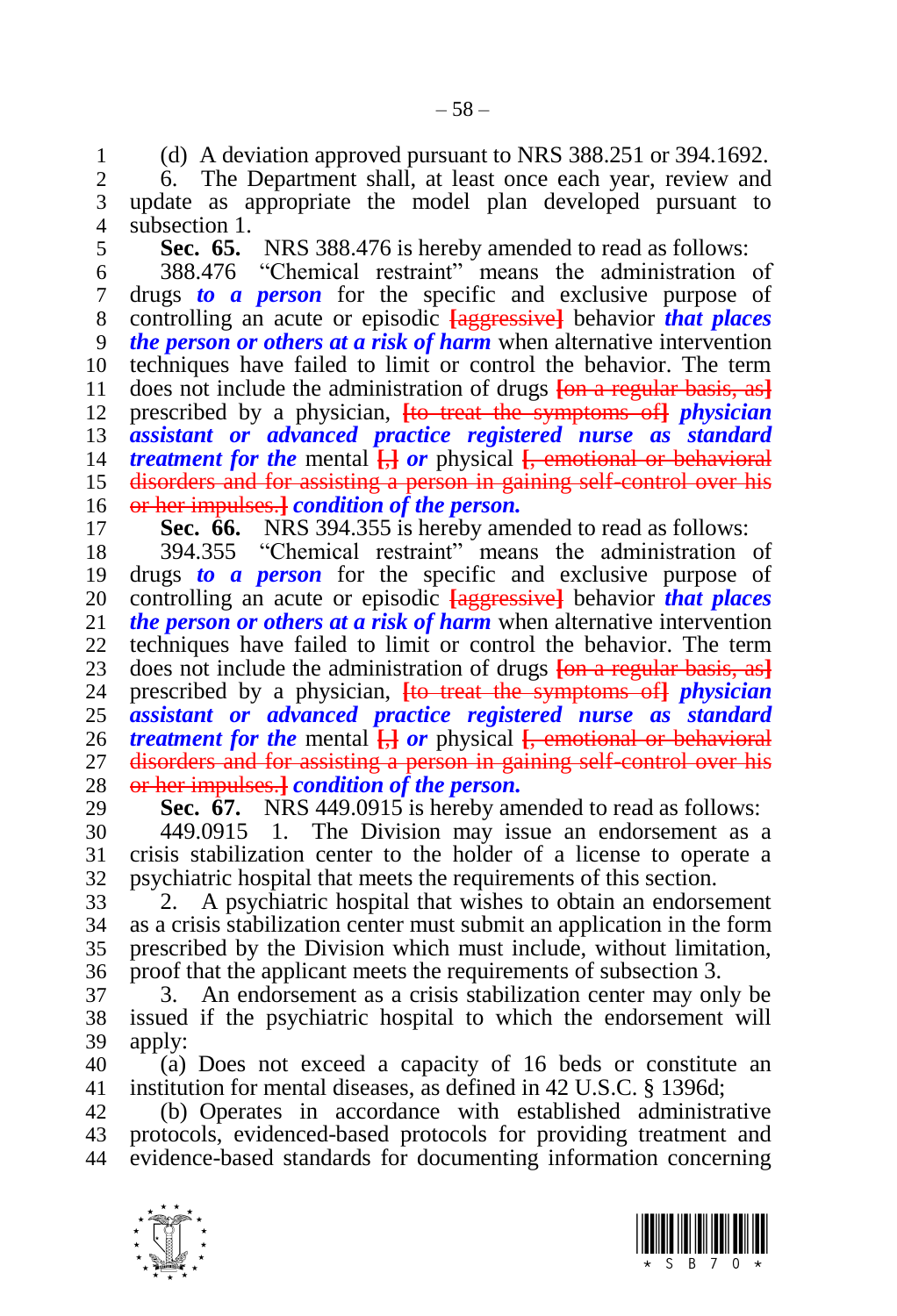1 services rendered and recipients of such services in accordance with<br>2 best practices for providing crisis stabilization services: best practices for providing crisis stabilization services;

(c) Delivers crisis stabilization services:

 (1) To patients for not less than 24 hours in an area devoted to crisis stabilization or detoxification before releasing the patient into the community, referring the patient to another facility or transferring the patient to a bed within the hospital for short-term treatment, if the psychiatric hospital has such beds;

 (2) In accordance with best practices for the delivery of crisis stabilization services; and

 (3) In a manner that promotes concepts that are integral to recovery for persons with mental illness, including, without limitation, hope, personal empowerment, respect, social connections, self-responsibility and self-determination;

 (d) Employs qualified persons to provide peer support services, as defined in NRS 449.01566, when appropriate;

 (e) Uses a data management tool to collect and maintain data relating to admissions, discharges, diagnoses and long-term outcomes for recipients of crisis stabilization services;

20 (f) Accepts all patients, without regard to:<br>21 (1) The race, ethnicity, gender, socioe (1) The race, ethnicity, gender, socioeconomic status, sexual orientation or place of residence of the patient;

23 (2) Any social conditions that affect the patient;<br>24 (3) The ability of the patient to pay: or  $(3)$  The ability of the patient to pay; or

 (4) Whether the patient is admitted voluntarily to the psychiatric hospital pursuant to NRS 433A.140 or admitted to the psychiatric hospital under an emergency admission pursuant to NRS **[**433A.150;**]** *433A.145 or section [10](#page-5-2) of this act;*

 (g) Performs an initial assessment on any patient who presents at the psychiatric hospital, regardless of the severity of the behavioral health issues that the patient is experiencing;

 (h) Has the equipment and personnel necessary to conduct a medical examination of a patient pursuant to NRS 433A.165; and

 (i) Considers whether each patient would be better served by another facility and transfer a patient to another facility when appropriate.

 4. Crisis stabilization services that may be provided pursuant to paragraph (c) of subsection 3 may include, without limitation:

 (a) Case management services, including, without limitation, such services to assist patients to obtain housing, food, primary health care and other basic needs;

 (b) Services to intervene effectively when a behavioral health crisis occurs and address underlying issues that lead to repeated behavioral health crises;

(c) Treatment specific to the diagnosis of a patient; and



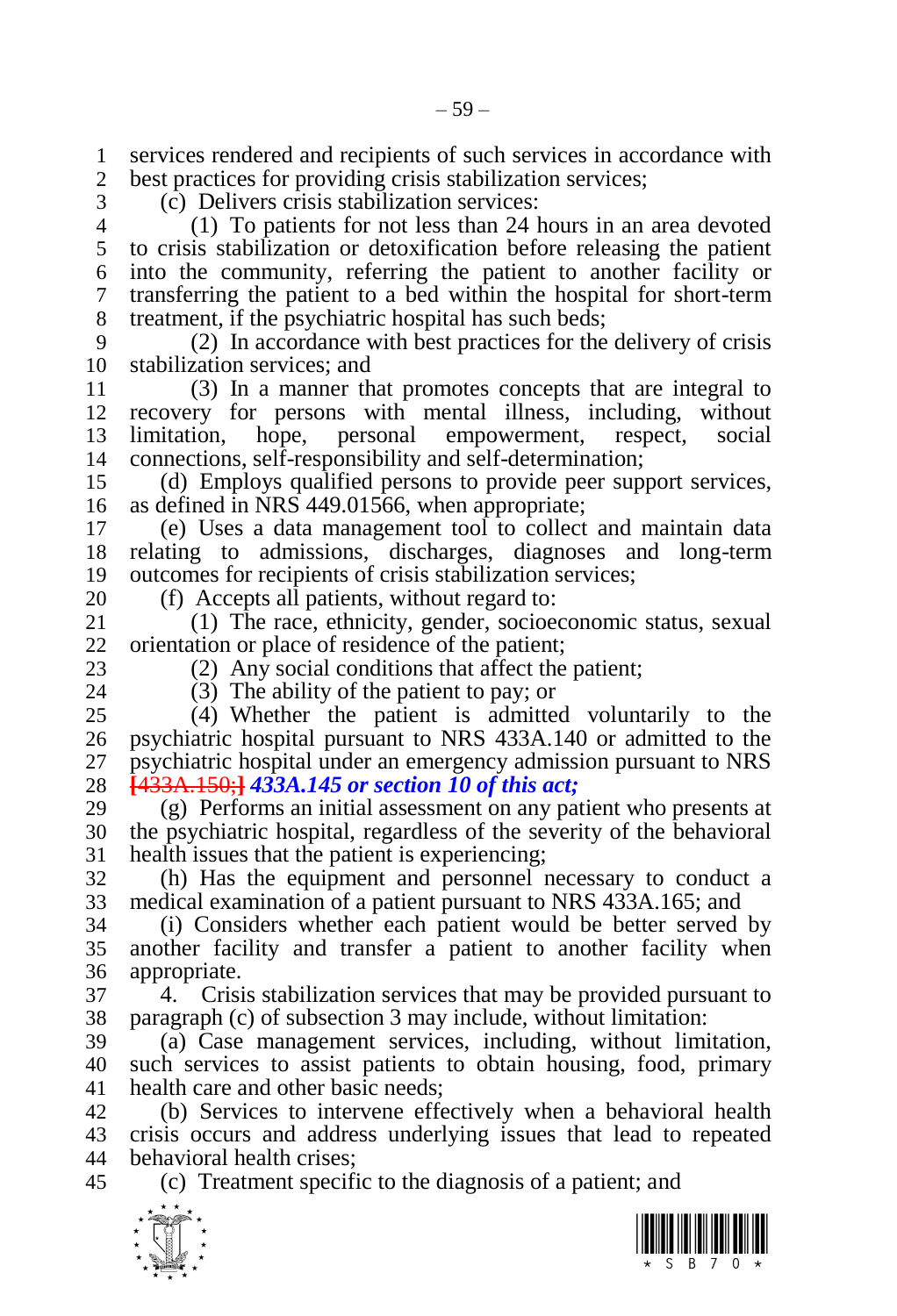(d) Coordination of aftercare for patients, including, without limitation, at least one follow-up contact with a patient not later than 72 hours after the patient is discharged.

 5. An endorsement as a crisis stabilization center must be renewed at the same time as the license to which the endorsement applies. An application to renew an endorsement as a crisis stabilization center must include, without limitation:

(a) The information described in subsection 3; and

 (b) Proof that the psychiatric hospital is accredited by the Commission on Accreditation of Rehabilitation Facilities, or its successor organization, or the Joint Commission, or its successor organization.

 6. As used in this section, "crisis stabilization services" means behavioral health services designed to:

 (a) De-escalate or stabilize a behavioral crisis, including, without limitation, a behavioral health crisis experienced by a person with a co-occurring substance use disorder; and

 (b) When appropriate, avoid admission of a patient to another inpatient mental health facility or hospital and connect the patient with providers of ongoing care as appropriate for the unique needs of the patient.

<span id="page-59-0"></span>

**Sec. 68.** NRS 449A.206 is hereby amended to read as follows:

23 449A.206 "Chemical restraint" means the administration of drugs to a person for the specific and exclusive purpose of drugs **to a person** for the specific and exclusive purpose of controlling an acute or episodic **[**aggressive**]** behavior *that places the person or others at a risk of harm* when alternative intervention techniques have failed to limit or control the behavior. The term does not include the administration of drugs **[**on a regular basis, as**]** prescribed by a physician, **[**to treat the symptoms of**]** *physician assistant or advanced practice registered nurse as standard treatment for the* mental **[**,**]** *or* physical **[**, emotional or behavioral disorders and for assisting a person in gaining self-control over his or her impulses.**]** *condition of the person.*

<span id="page-59-1"></span>**Sec. 69.** NRS 449A.636 is hereby amended to read as follows:

 449A.636 1. When acting under the authority of an advance directive for psychiatric care, an attending physician or other provider of health care shall comply with the advance directive unless:

 (a) Compliance, in the opinion of the attending physician or other provider, is not consistent with generally accepted standards of care for the provision of psychiatric care for the benefit of the principal;

 (b) Compliance is not consistent with the availability of psychiatric care requested;

(c) Compliance is not consistent with applicable law;



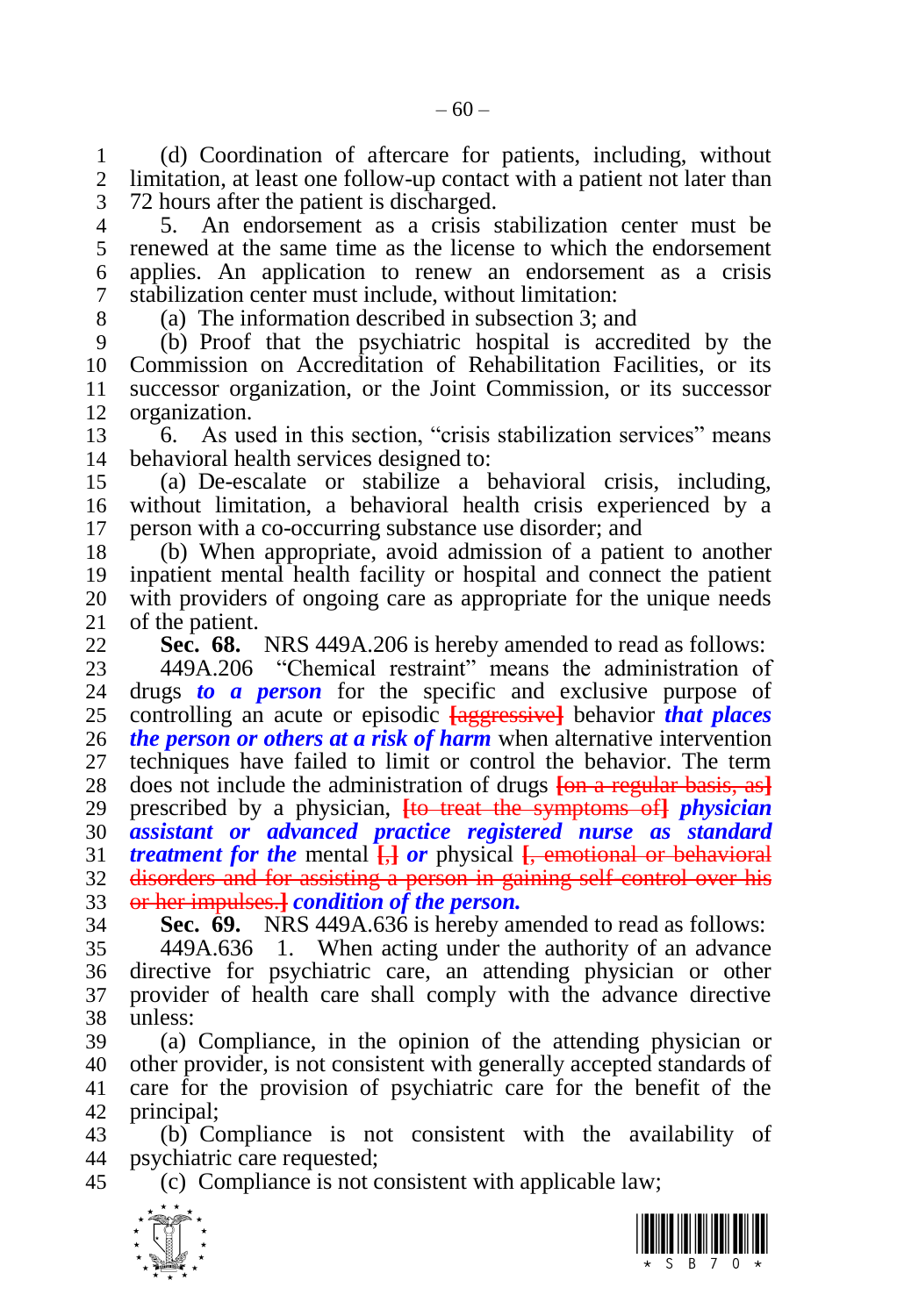1 (d) The principal is admitted to a mental health facility or 2 hospital pursuant to NRS 433A.145 to 433A.330, inclusive, or hospital pursuant to NRS 433A.145 to 433A.330, inclusive, *or required to receive involuntary assisted outpatient treatment pursuant to sections [11](#page-6-0) to [21,](#page-16-0) inclusive, of this act* and a course of treatment is required pursuant to those provisions; or

 (e) Compliance, in the opinion of the attending physician or other provider, is not consistent with appropriate psychiatric care in case of an emergency endangering the life or health of the principal or another person.

 2. In the event that one part of the advance directive is unable to be followed because of any of the circumstances set forth in subsection 1, all other parts of the advance directive must be followed.

<span id="page-60-0"></span>**Sec. 70.** NRS 450.470 is hereby amended to read as follows:

 450.470 1. If the county hospital is located at the county seat, the board of hospital trustees shall, at all times, provide a suitable room that may be used for the examination of persons who are alleged to **[**have mental illness**]** *be persons in a mental health crisis*  and who are to be brought before the judge of the district court for proceedings to determine the issue of involuntary court-ordered admission as provided in chapter 433A of NRS. This section does not prohibit or limit the examination of persons alleged to have mental illness at a private hospital as provided in chapter 433A of NRS.

 2. The board of trustees of such a county hospital, in cooperation with the local law enforcement agencies, may provide a suitable room that may be used for the custodial supervision of persons who are alleged to:

 (a) **[**Have mental illness;**]** *Be persons in a mental health crisis;*  or

(b) Be dangerous to themselves or others.

**Sec. 71.** NRS 629.550 is hereby amended to read as follows:

 629.550 1. If a patient communicates to a mental health professional an explicit threat of imminent serious physical harm or death to a clearly identified or identifiable person and, in the judgment of the mental health professional, the patient has the intent and ability to carry out the threat, the mental health professional shall **[**apply for the emergency admission of**]** *place* the patient **[**to a mental health facility**]** *on a mental health crisis hold* pursuant to NRS 433A.160 *, petition for a court to order the placement of the patient on a mental health crisis hold pursuant to section [9](#page-5-1) of this act* or make a reasonable effort to communicate the threat in a timely manner to:

(a) The person who is the subject of the threat;



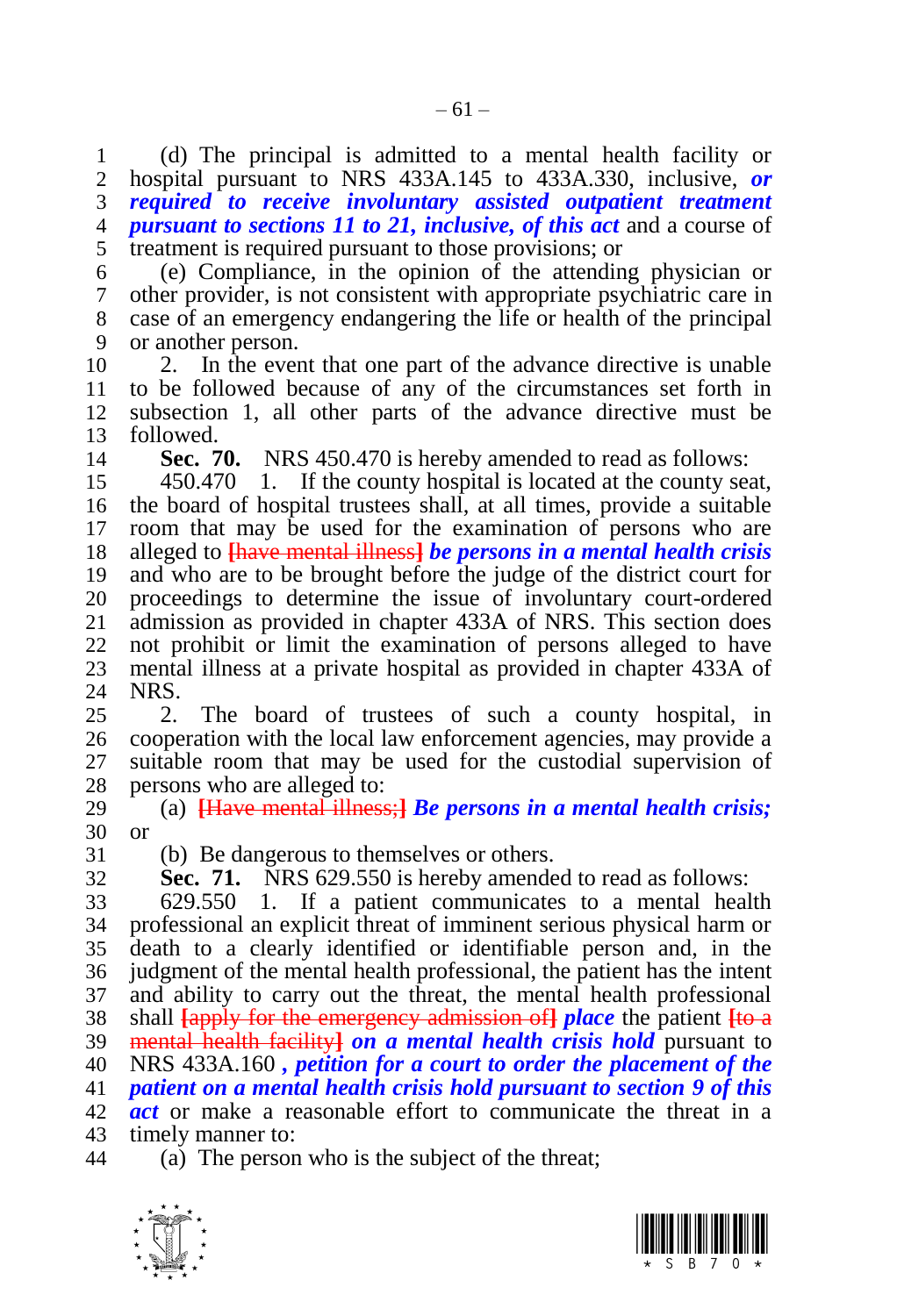(b) The law enforcement agency with the closest physical location to the residence of the person; and

(c) If the person is a minor, the parent or guardian of the person.

 2. A mental health professional shall be deemed to have made a reasonable effort to communicate a threat pursuant to subsection 1 if:

 (a) The mental health professional actually communicates the threat in a timely manner; or

 (b) The mental health professional makes a good faith attempt to communicate the threat in a timely manner and the failure to actually communicate the threat in a timely manner does not result from the negligence or recklessness of the mental health professional.

 3. A mental health professional who exercises reasonable care in determining that he or she:

 (a) Has a duty to take an action described in subsection 1 is not subject to civil or criminal liability or disciplinary action by a professional licensing board for disclosing confidential or privileged 19 information.<br>20 (b) Does

 (b) Does not have a duty to take an action described in subsection 1 is not subject to civil or criminal liability or disciplinary action by a professional licensing board for any 23 damages caused by the actions of a patient.<br>24 – 4. The provisions of this section do no

4. The provisions of this section do not:

 (a) Limit or affect the duty of the mental health professional to report child abuse or neglect pursuant to NRS 432B.220 or the commercial sexual exploitation of a child pursuant to NRS 432C.110; or

 (b) Modify any duty of a mental health professional to take precautions to prevent harm by a patient:

 (1) Who is in the custody of a hospital or other facility where the mental health professional is employed; or

(2) Who is being discharged from such a facility.

 5. As used in this section, "mental health professional" includes:

 (a) A physician or psychiatrist licensed to practice medicine in this State pursuant to chapter 630 or 633 of NRS;

 (b) A psychologist who is licensed to practice psychology pursuant to chapter 641 of NRS or authorized to practice psychology in this State pursuant to the Psychology Interjurisdictional Compact enacted in NRS 641.227;

(c) A social worker who:

(1) Holds a master's degree in social work;



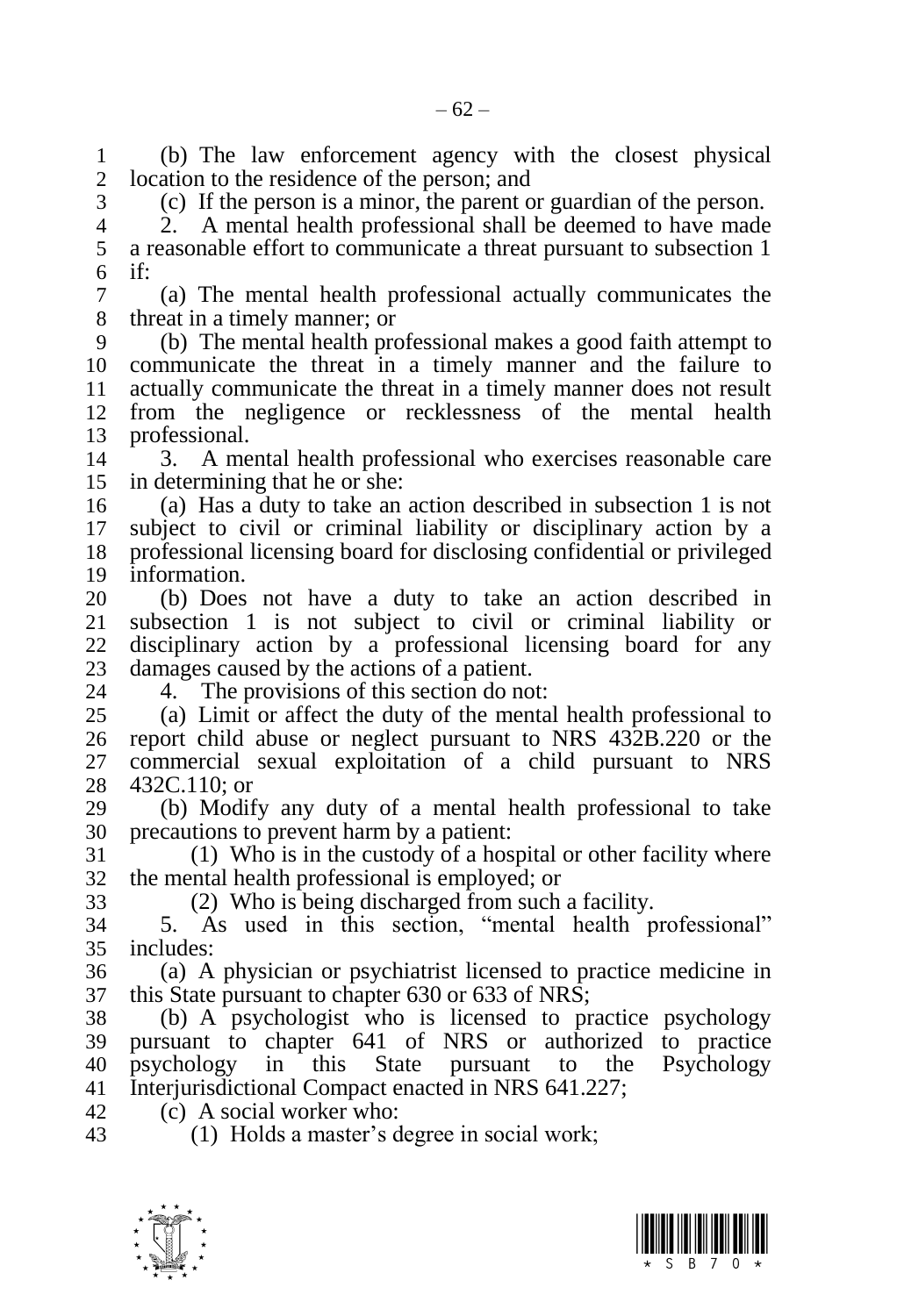$\frac{1}{\sqrt{2}}$  (2) Is licensed as a clinical social worker pursuant to chapter 641B of NRS; and (3) Is employed by the Division of Public and Behavioral Health of the Department of Health and Human Services; (d) A registered nurse who: (1) Is licensed to practice professional nursing pursuant to chapter 632 of NRS; and (2) Holds a master's degree in psychiatric nursing or a related field: (e) A marriage and family therapist licensed pursuant to chapter 641A of NRS; (f) A clinical professional counselor licensed pursuant to chapter 641A of NRS; and (g) A person who is working in this State within the scope of his or her employment by the Federal Government, including, without limitation, employment with the Department of Veterans Affairs, the military or the Indian Health Service, and is: (1) Licensed or certified as a physician, psychologist, marriage and family therapist, clinical professional counselor, alcohol and drug counselor or clinical alcohol and drug counselor in another state: (2) Licensed as a social worker in another state and holds a 23 master's degree in social work; or<br>24 (3) Licensed to practice pro 24 (3) Licensed to practice professional nursing in another state<br>25 and holds a master's degree in psychiatric nursing or a related field. and holds a master's degree in psychiatric nursing or a related field. **Sec. 72.** NRS 632.120 is hereby amended to read as follows: 632.120 1. The Board shall: (a) Adopt regulations establishing reasonable standards: (1) For the denial, renewal, suspension and revocation of, and the placement of conditions, limitations and restrictions upon, a license to practice professional or practical nursing or a certificate to practice as a nursing assistant or medication aide - certified. (2) Of professional conduct for the practice of nursing. (3) For prescribing and dispensing controlled substances and dangerous drugs in accordance with applicable statutes. (4) For the psychiatric training and experience necessary for an advanced practice registered nurse to be authorized to make the diagnoses, evaluations and examinations described in NRS **[**433A.160,**]** 433A.240, *433A.390,* 433A.430, 484C.300, 484C.320, 484C.330, 484C.340 and 484C.350 and *sections [10,](#page-5-2) [11](#page-6-0) and [22](#page-17-0) of this act,* the certifications described in NRS 433A.170, 433A.195 and 433A.200 **[**.**]** *and the sworn statement or declaration described in NRS 433A.210 and section [11](#page-6-0) of this act.* (b) Prepare and administer examinations for the issuance of a license or certificate under this chapter.

<span id="page-62-0"></span>

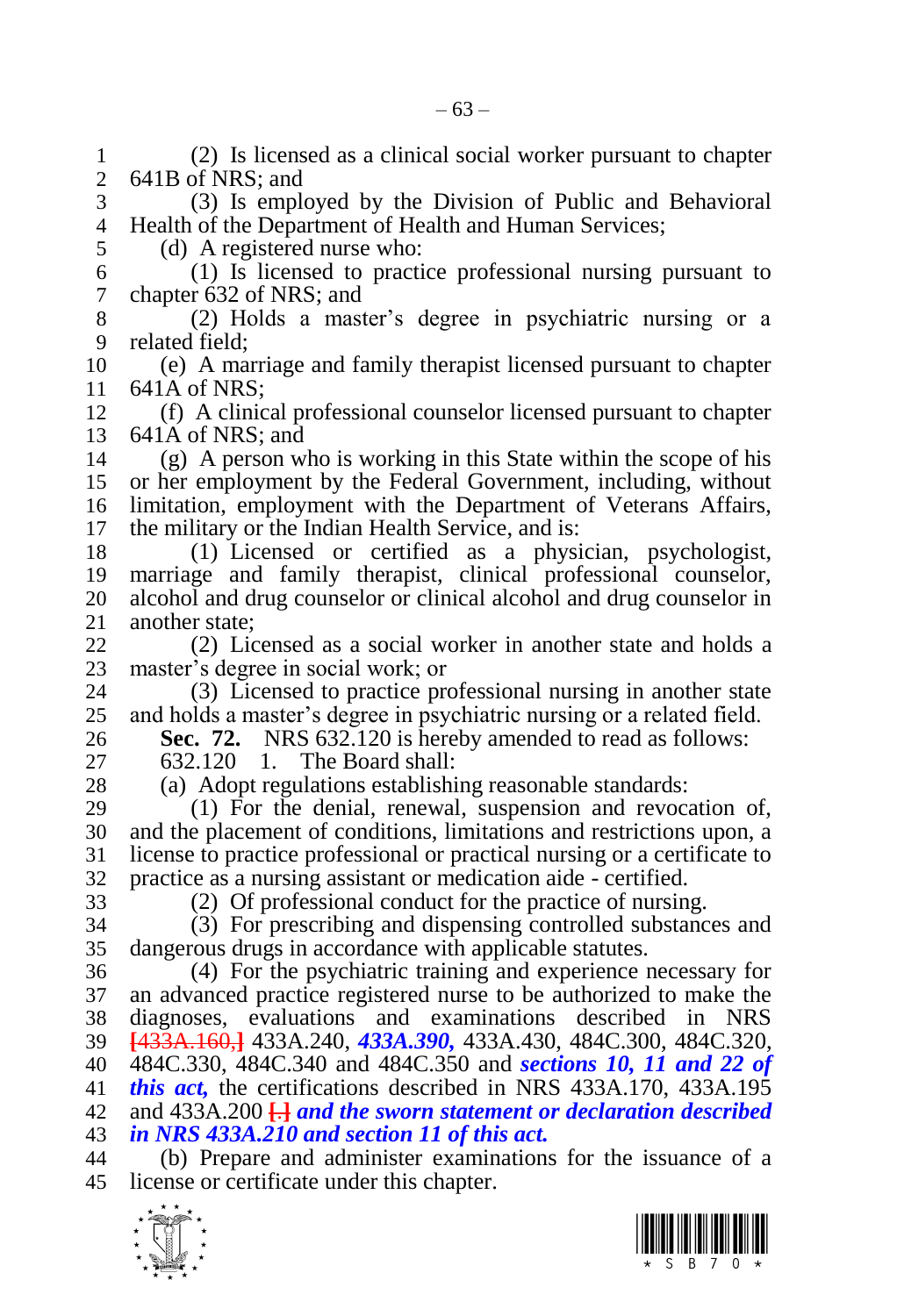(c) Investigate and determine the eligibility of an applicant for a license or certificate under this chapter.

 (d) Carry out and enforce the provisions of this chapter and the regulations adopted pursuant thereto.

 (e) Develop and disseminate annually to each registered nurse who cares for children information concerning the signs and symptoms of pediatric cancer.

2. The Board may adopt regulations establishing reasonable:

 (a) Qualifications for the issuance of a license or certificate under this chapter.

 (b) Standards for the continuing professional competence of licensees or holders of a certificate. The Board may evaluate licensees or holders of a certificate periodically for compliance with those standards.

 3. The Board may adopt regulations establishing a schedule of reasonable fees and charges, in addition to those set forth in NRS 632.345, for:

 (a) Investigating licensees or holders of a certificate and applicants for a license or certificate under this chapter;

 (b) Evaluating the professional competence of licensees or holders of a certificate:

(c) Conducting hearings pursuant to this chapter;

23 (d) Duplicating and verifying records of the Board; and 24 (e) Surveying, evaluating and approving schools of

 (e) Surveying, evaluating and approving schools of practical nursing, and schools and courses of professional nursing,

 $26 \rightarrow$  and collect the fees established pursuant to this subsection.

 4. For the purposes of this chapter, the Board shall, by regulation, define the term "in the process of obtaining accreditation."

 5. The Board may adopt such other regulations, not inconsistent with state or federal law, as may be necessary to carry out the provisions of this chapter relating to nursing assistant trainees, nursing assistants and medication aides - certified.

 6. The Board may adopt such other regulations, not inconsistent with state or federal law, as are necessary to enable it to administer the provisions of this chapter.

 **Sec. 73.** NRS 641B.160 is hereby amended to read as follows: 641B.160 1. The Board shall adopt:

 (a) Such regulations as are necessary or desirable to enable it to carry out the provisions of this chapter;

 (b) Regulations establishing reasonable standards for the psychiatric training and experience necessary for a clinical social worker to be authorized to make the certifications described in NRS 433A.170, 433A.195 and 433A.200 **[**;**]** *, and section [10](#page-5-2) of this act, make a sworn statement or declaration described in* 



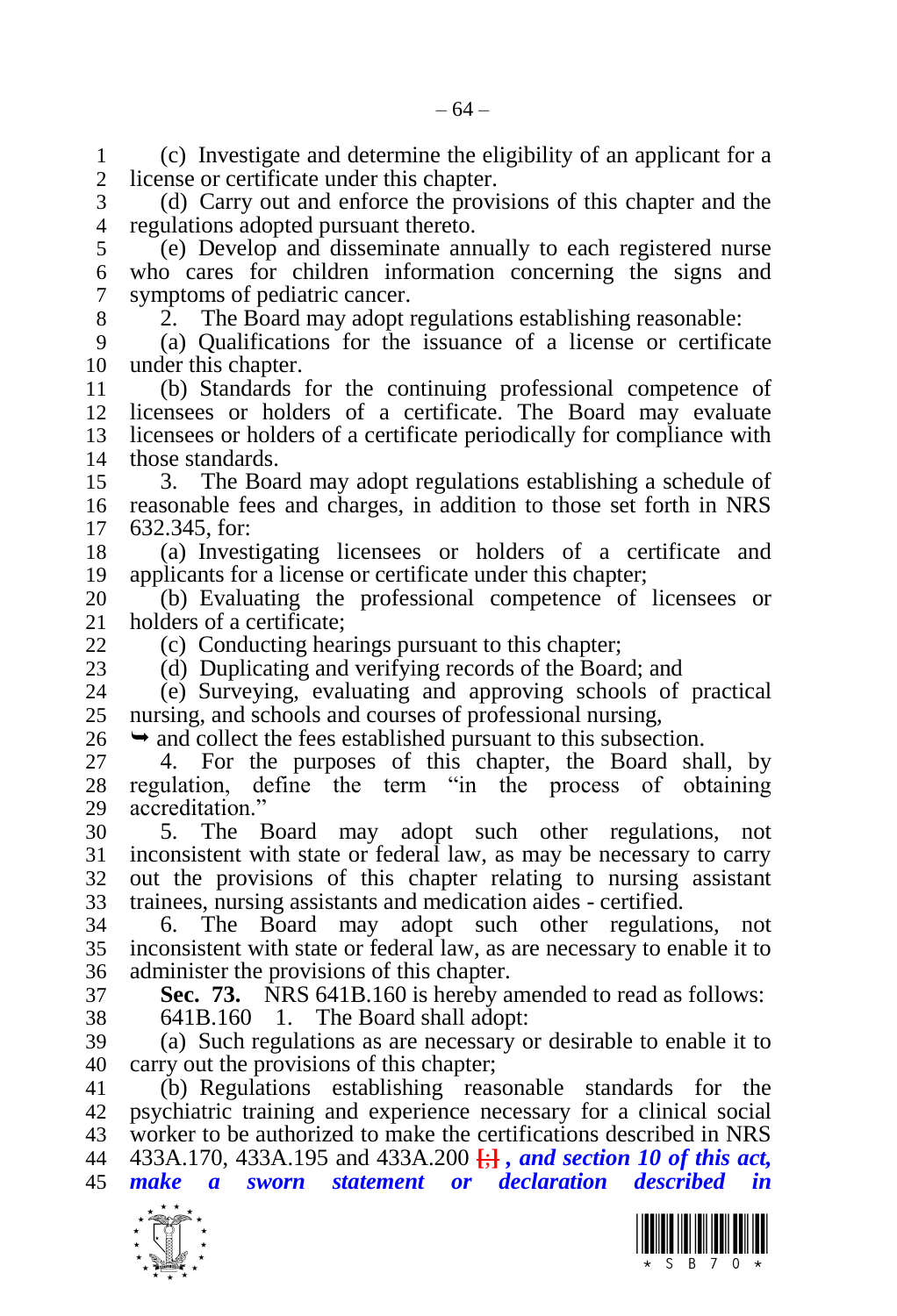*NRS 433A.210 and section [11](#page-6-0) of this act and perform an evaluation described in section [11](#page-6-0) or [22](#page-17-0) of this act;*

 (c) Regulations prescribing uniform standards concerning the locations at which interns provide services;

 (d) Regulations prescribing standards concerning the electronic supervision of interns working at remote sites; and

 (e) Regulations prescribing the manner by which the qualifications for the issuance or renewal of a license under the provisions of this chapter will be made available to the public such that those qualifications are clearly defined and easily understood.

 2. On the date that the Board gives notice pursuant to NRS 233B.060 of its intent to adopt, amend or repeal a regulation, the Board shall submit the regulation to the Commission on Behavioral Health for review. The Commission shall review the regulation and make recommendations to the Board concerning the advisability of adopting, amending or repealing the regulation and any changes that 17 the Commission deems advisable.<br>18 **Sec. 74.** 1. The amendator

 **Sec. 74.** 1. The amendatory provisions of NRS 433A.145, as amended by section [28](#page-20-0) of this act, apply to any person:

 (a) Who has been admitted to a public or private mental facility; and

 (b) Whose status is that of a voluntary consumer on or after October 1, 2021, regardless of the date on which he or she was admitted.

 2. The amendatory provisions of NRS 433A.165, 433A.185, 433A.195, 433A.200 and 433A.310, as amended by sections [31,](#page-24-0) [33,](#page-26-1) [35,](#page-28-0) [36](#page-28-1) and [43](#page-34-0) of this act, respectively, apply to any person:

 (a) Who has been admitted to a public or private mental facility or hospital; and

 (b) Whose status is that of an emergency consumer on or after October 1, 2021, regardless of the date on which he or she was admitted.

 3. Any person who was involuntarily admitted to a program of 34 community-based or outpatient services before October 1, 2021, by a court order that remains effective on that date shall be deemed to have been ordered to receive involuntary assisted outpatient treatment pursuant to section [18](#page-13-0) of this act.

 4. The amendatory provisions of NRS 433A.380 and 433A.390, as amended by sections [47](#page-39-0) and [48](#page-41-0) of this act, respectively, apply to any person who has been admitted to a public or private mental health facility pursuant to a court order that is effective on October 1, 2021, regardless of the date on which he or she was admitted.

 5. The amendatory provisions of section [22](#page-17-0) of this act and NRS 433A.220 and 433A.380, as amended by sections [39](#page-30-1) and [47](#page-39-0) of this



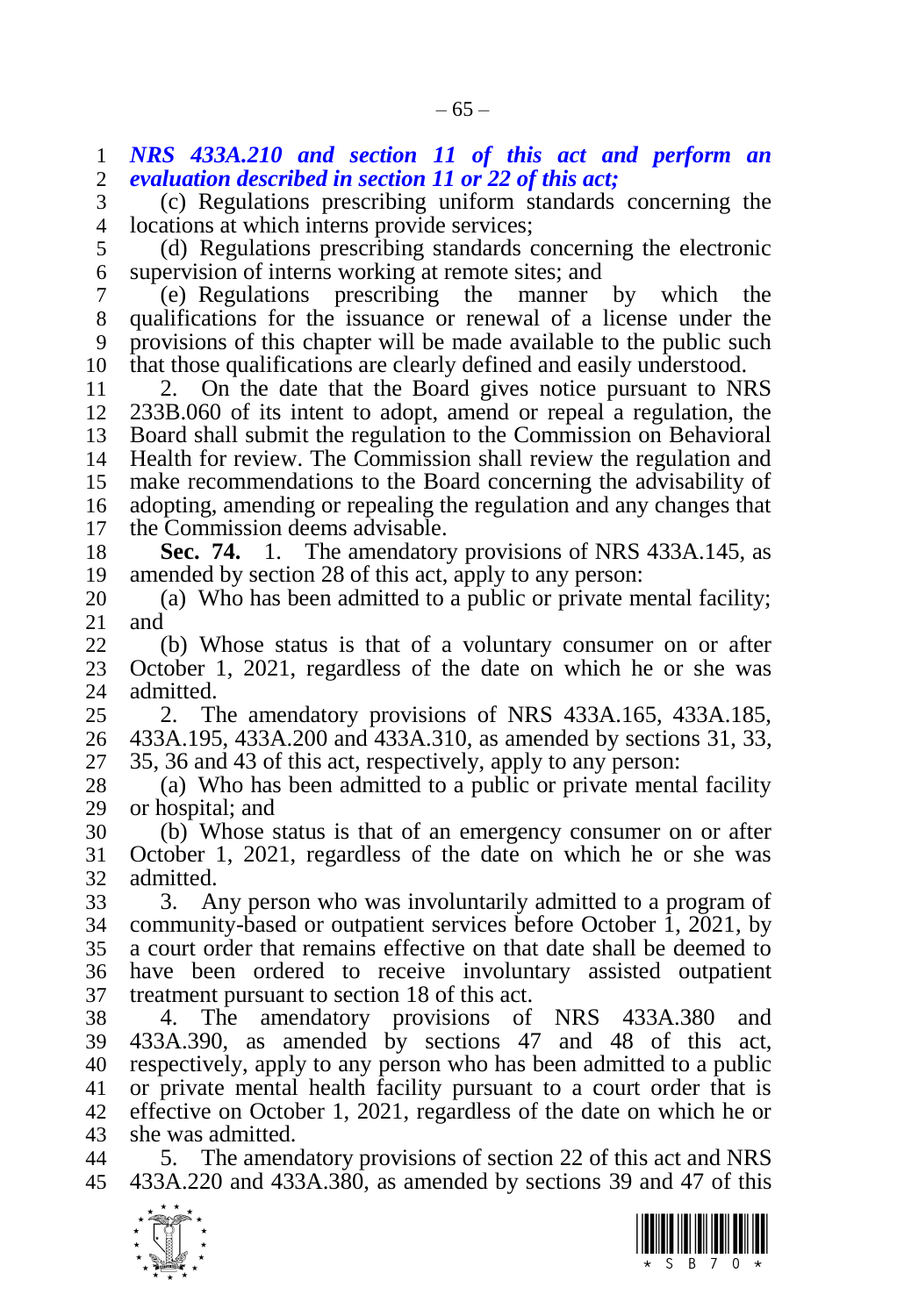act, respectively, apply to any person who has been conditionally released from a public or private mental health facility where the conditional release is effective on October 1, 2021, regardless of the date on which he or she was conditionally released.

5 6. As used in this section, "assisted outpatient treatment" has 6 the meaning ascribed to it in NRS 433A.019, as amended by section 7 [24](#page-18-1) of this act.

<span id="page-65-0"></span>8 **Sec. 75.** NRS 433A.315, 433A.323 and 433A.327 are hereby 9 repeated. repealed.

10 **Sec. 76.** 1. This section becomes effective upon passage and 11 approval.<br>12 2 Se

2. Sections [1](#page-2-0) to [75,](#page-65-0) inclusive, of this act become effective:

13 (a) Upon passage and approval for the purpose of adopting 14 regulations and performing any preparatory administrative tasks that 15 are necessary to carry out the provisions of this act; and

16 (b) On October 1, 2021, for all other purposes.

#### **TEXT OF REPEALED SECTIONS**

**433A.315 Development of written plan for course of treatment and program of community-based or outpatient services.** If a court determines pursuant to NRS 433A.310 that a person should be involuntarily admitted to a program of communitybased or outpatient services, the court shall promptly cause two or more persons professionally qualified in the field of psychiatric mental health, which may include the person who filed the petition for involuntary court-ordered admission pursuant to NRS 433A.200 if he or she is so qualified, in consultation with the person to be involuntarily admitted, to develop and submit to the court a written plan prescribing a course of treatment and enumerating the program of community-based or outpatient services for the person. The plan must include, without limitation:

1. A description of the types of services in which the person will participate;

2. The medications, if any, which the person must take and the manner in which those medications will be administered;

3. The name of the person professionally qualified in the field of psychiatric mental health who is responsible for providing or coordinating the program of community-based or outpatient services; and

4. Any other requirements which the court deems necessary.



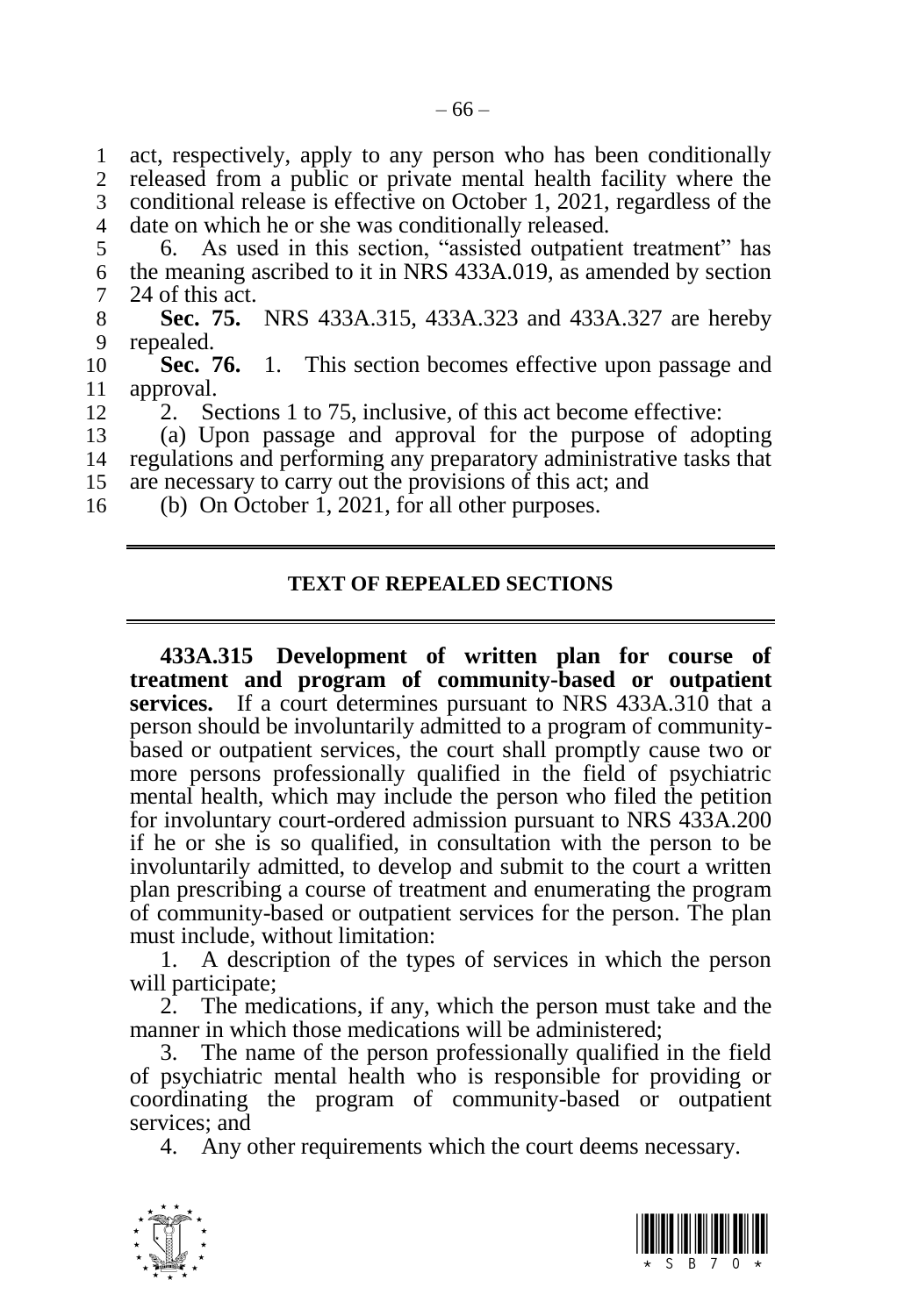**433A.323 Failure to participate in program or carry out plan of treatment: Petition and order to take person into custody; evaluation.**

1. When a person who is involuntarily admitted to a program of community-based or outpatient services fails to participate in the program or otherwise fails to carry out the plan of treatment developed pursuant to NRS 433A.315, despite efforts by the professional responsible for providing or coordinating the program of community-based or outpatient services for the person to solicit the person's compliance, the professional may petition the court to issue an order requiring a peace officer to take into custody and deliver the person to the appropriate location for an evaluation by an evaluation team from the Division pursuant to NRS 433A.240. The petition must be accompanied by:

(a) A copy of the order for involuntary admission;

(b) A copy of the plan of treatment submitted to the court pursuant to NRS 433A.315;

(c) A list that sets forth the specific provisions of the plan of treatment which the person has failed to carry out; and

(d) A statement by the petitioner which explains how the person's failure to participate in the program of community-based or outpatient services or failure to carry out the plan of treatment will likely cause the person to harm himself or herself or others.

2. If the court determines that there is probable cause to believe that the person is likely to harm himself or herself or others if the person does not comply with the plan of treatment, the court may issue an order requiring a peace officer to take into custody and deliver the person to an appropriate location for an evaluation by an evaluation team from the Division pursuant to NRS 433A.240.

As used in this section, "appropriate location" does not include a jail or prison.

**433A.327 Conditional release of person in program: When allowed; no liability of State; notice to court, district attorney and legal guardian; order to resume participation in program; judicial review of order to resume participation in program.**

Except as otherwise provided in subsection 3, any person involuntarily admitted to a program of community-based or outpatient services may be conditionally released from the program when, in the judgment of the professional responsible for providing or coordinating the program of community-based or outpatient services, the person does not present a substantial likelihood of serious harm to himself or herself or others. The professional responsible for providing or coordinating the program of community-based or outpatient services shall prescribe the period for which the conditional release is effective. The period must not

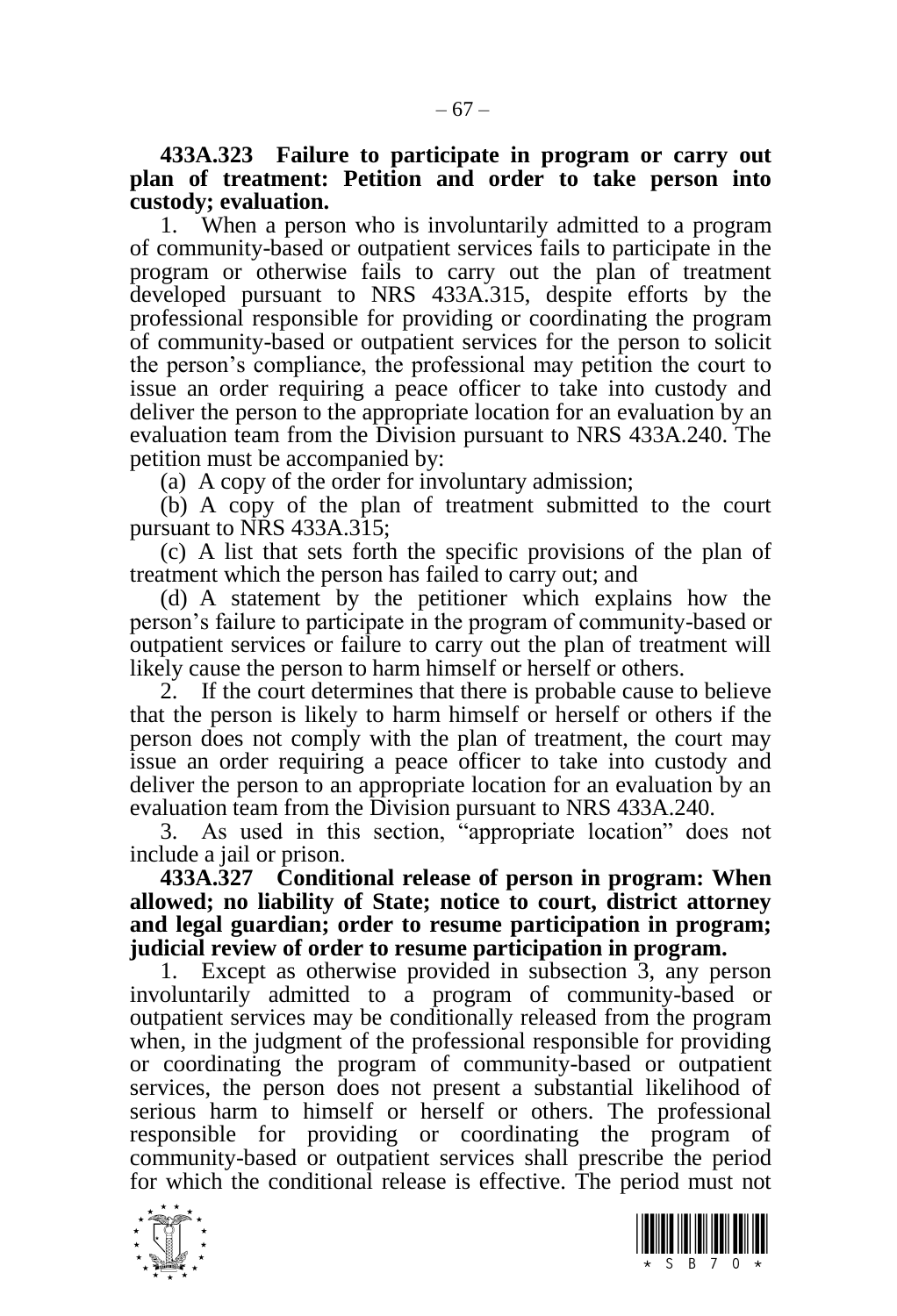extend beyond the last day of the court-ordered period of admission to a program of community-based or outpatient services pursuant to NRS 433A.310.

2. When a person is conditionally released pursuant to subsection 1, the State of Nevada, the agents and employees of the State or a mental health facility, the professionals responsible for providing or coordinating programs of community-based or outpatient services and any other professionals providing mental health services are not liable for any debts or contractual obligations incurred, medical or otherwise, or damages caused by the actions of the person who is released.

3. A person who is involuntarily admitted to a program of community-based or outpatient services may be conditionally released only if, at the time of the release, written notice is given to the court which ordered the person to participate in the program, to the attorney of the person and to the district attorney of the county in which the proceedings for admission were held.

4. Except as otherwise provided in subsection 6, the professional responsible for providing or coordinating the program of community-based or outpatient services shall order a person who is conditionally released pursuant to subsection 1 to resume participation in the program if the professional determines that the conditional release is no longer appropriate because that person presents a substantial likelihood of serious harm to himself or herself or others, as determined pursuant to NRS 433A.0195. Except as otherwise provided in this subsection, the professional responsible for providing or coordinating the program of community-based or outpatient services shall, at least 3 days before the issuance of the order to resume participation, give written notice of the order to the court that admitted the person to the program. If an emergency exists in which the person presents a substantial likelihood of serious harm to himself or herself or others, the order must be submitted to the court not later than 1 business day after the order is issued.

5. The court shall review an order submitted pursuant to subsection 4 and the current condition of the person who was ordered to resume participation in a program of community-based or outpatient services at the next regularly scheduled hearing for the review of petitions for involuntary admissions, but in no event later than 5 judicial days after participation in the program is resumed. The court shall serve notice on the person who was ordered to resume participation in the program and to his or her attorney of the time, date and place of the hearing and of the facts necessitating that the person resume participation in the program.